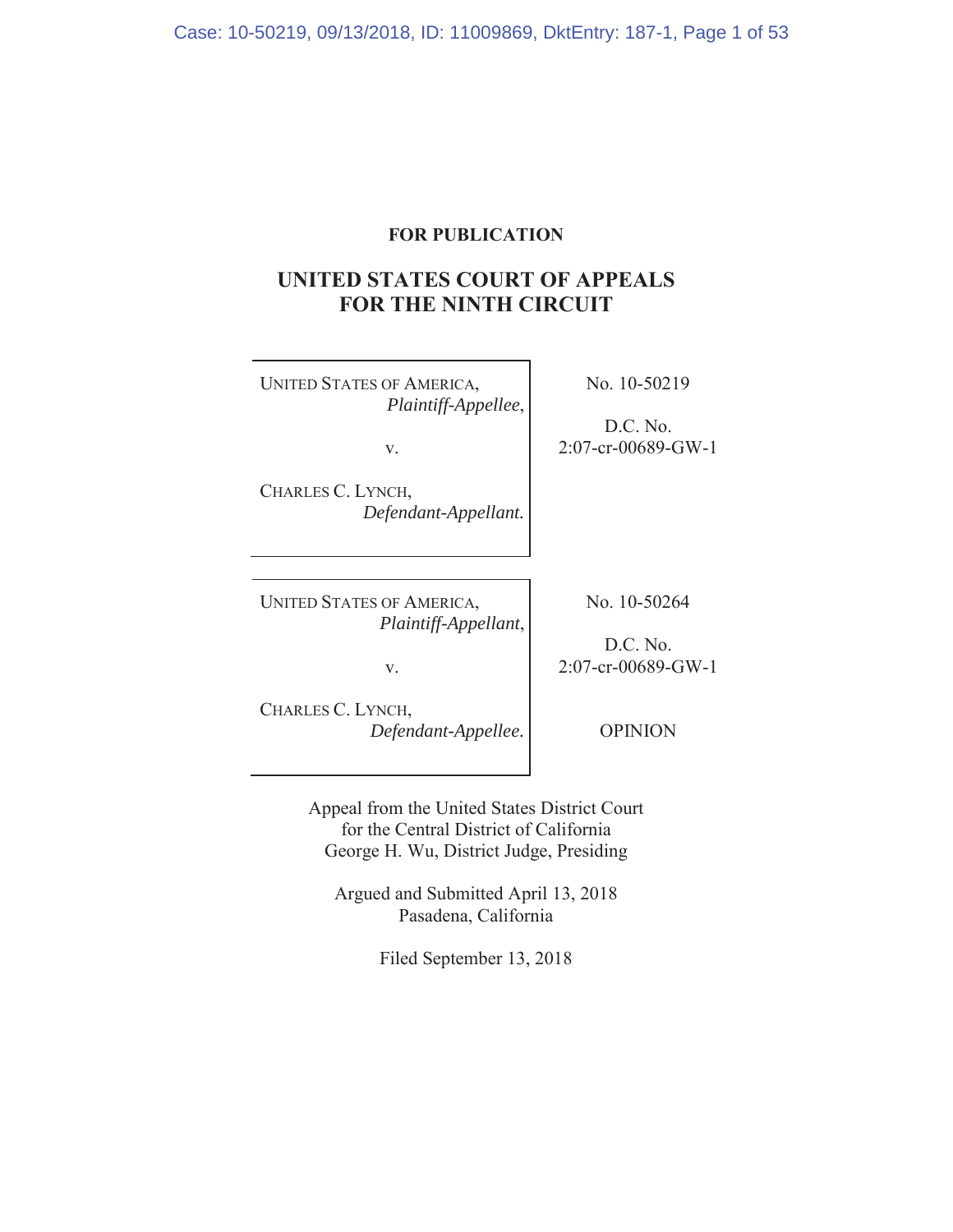Before: John M. Rogers,**\*** Jay S. Bybee, and Paul J. Watford, Circuit Judges.

> Opinion by Judge Rogers; Dissent by Judge Watford

#### **SUMMARY\*\***

## **Criminal Law**

The panel (1) affirmed Charles Lynch's conviction for conspiracy to manufacture, possess, and distribute marijuana, as well as other charges related to his ownership of a marijuana dispensary in Morro Bay, California; (2) on the government's cross-appeal, remanded for resentencing; and (3) instructed the district court on remand to make a factual determination as to whether Lynch's activities were in compliance with state law.

The panel held that the district court's exclusion of testimony from a lawyer about Lynch's phone call to the DEA, as well as a recording of this lawyer discussing that call on a radio program, was correct because both pieces of evidence were hearsay to which no exception applied.

**<sup>\*</sup>** The Honorable John M. Rogers, United States Circuit Judge for the U.S. Court of Appeals for the Sixth Circuit, sitting by designation.

**<sup>\*\*</sup>** This summary constitutes no part of the opinion of the court. It has been prepared by court staff for the convenience of the reader.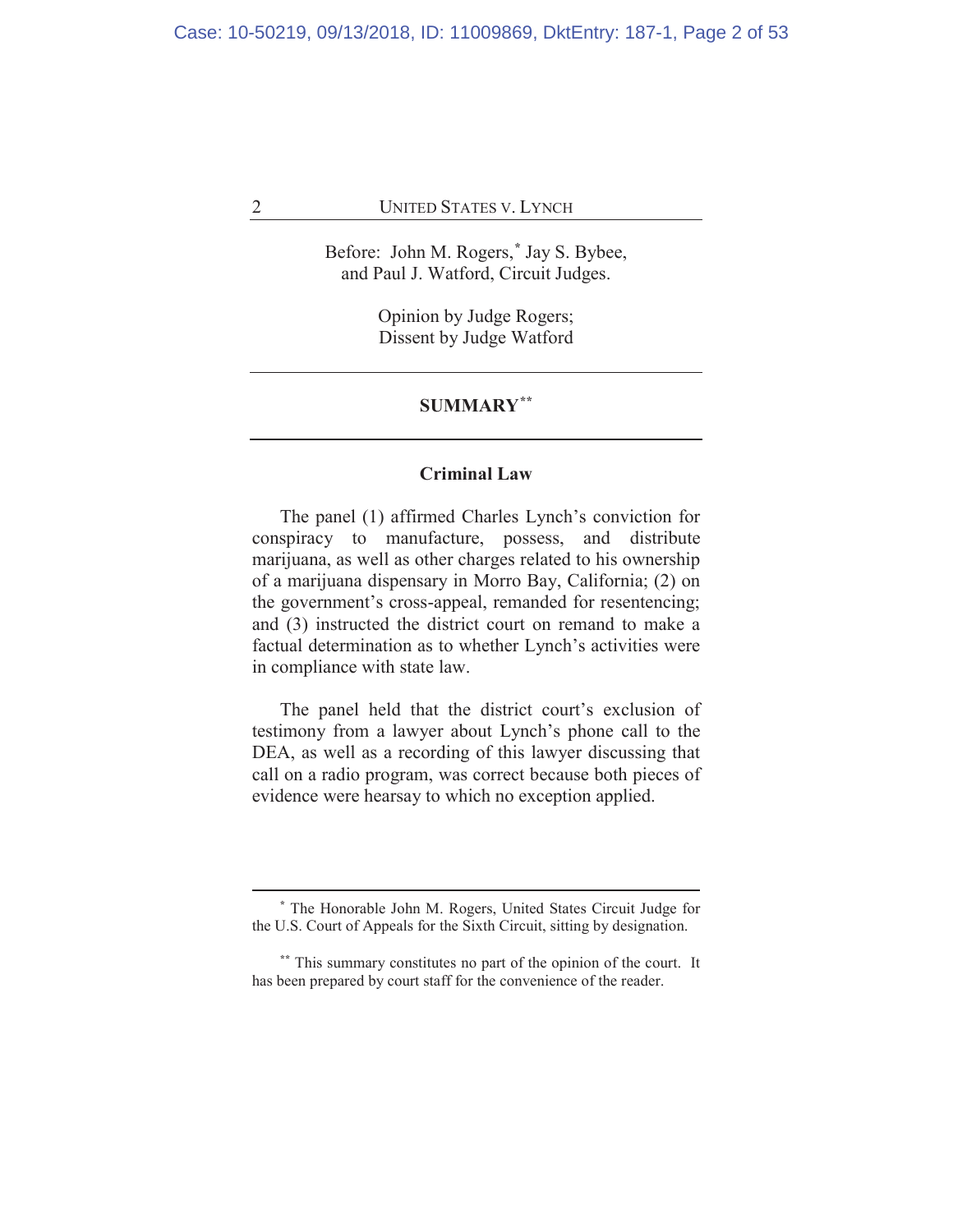The panel held that the district court did not abuse its discretion in excluding repetitive and irrelevant evidence about Lynch's compliance with local laws.

The panel held that evidence of a dispensary employee's marijuana sale to a government agent was not more prejudicial than probative, and was generally harmless given Lynch's concession of factual guilt. The panel held that the district court correctly excluded as hearsay a statement the employee made to an investigator that Lynch "didn't know anything about this deal."

The panel held that there was no error in the district court's handling of a number of pieces of evidence that Lynch contends were impermissibly inflammatory, and that any would be harmless.

The panel rejected Lynch's claim that evidence he subsequently discovered about the United States' prosecution priorities should have been disclosed to him pursuant to *Brady v. Maryland*. The panel held that the evidence was not exculpatory of Lynch or otherwise relevant to his case.

The panel held that because Lynch did not show facts providing a basis on which a reasonable jury could find that he was entitled to the defense of entrapment by estoppel, he was not entitled to present that defense in the first place, and the district court did not err in any decisions it made with respect to it.

The panel held that the district court did not commit any error by warning during voir dire against jury nullification. The panel held that the admonition was an appropriate exercise of a district court's duty to ensure that a jury follows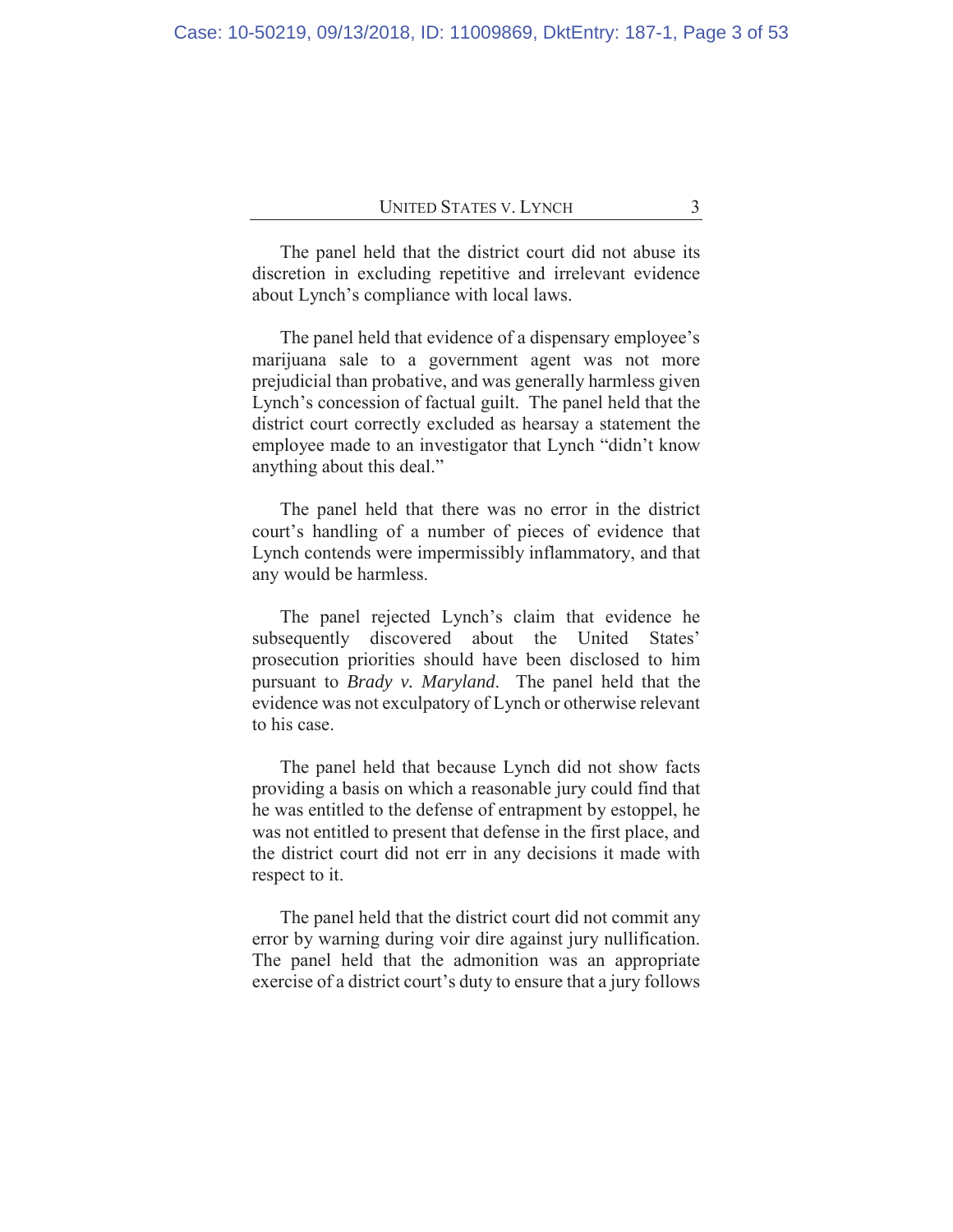the law, and was additionally justifiable given that the need for the warning was a risk that Lynch's counsel had invited.

The panel held that the district court did not abuse its discretion in not allowing him to inform the jury of the mandatory minimum sentence that he faced if convicted.

The panel rejected the Lynch's challenges to the district court's handling of jury communications because the district court did not actually permit any ex parte communications and the other limitations were reasonable exercises of a district court's power to manage its trial proceedings.

On the government's cross-appeal, the panel held that the district court erred in not applying the five-year mandatory-minimum sentence under 21 U.S.C.  $\S$  841(b)(1)(B)(viii) on the ground that Lynch was eligible for the safety valve set forth in 18 U.S.C. § 3553(f). The panel held that Lynch was not eligible for the safety valve, given his role leading the dispensary, an organization involving more than five participants; and that Lynch was therefore required to be sentenced to the five-year mandatory minimum. The panel rejected the government's request that the case be reassigned to another district judge on remand.

The panel did not need to reach the question of whether a congressional appropriations rider (enacted following the filing of this appeal), which this court has interpreted to prohibit the federal prosecution of persons for activities compliant with state medical marijuana laws, operates to annul a properly obtained conviction. The panel explained that a genuine dispute exists as to whether Lynch's activities were actually legal under California state law, and therefore remanded to the district court for a factual determination as to state-law compliance.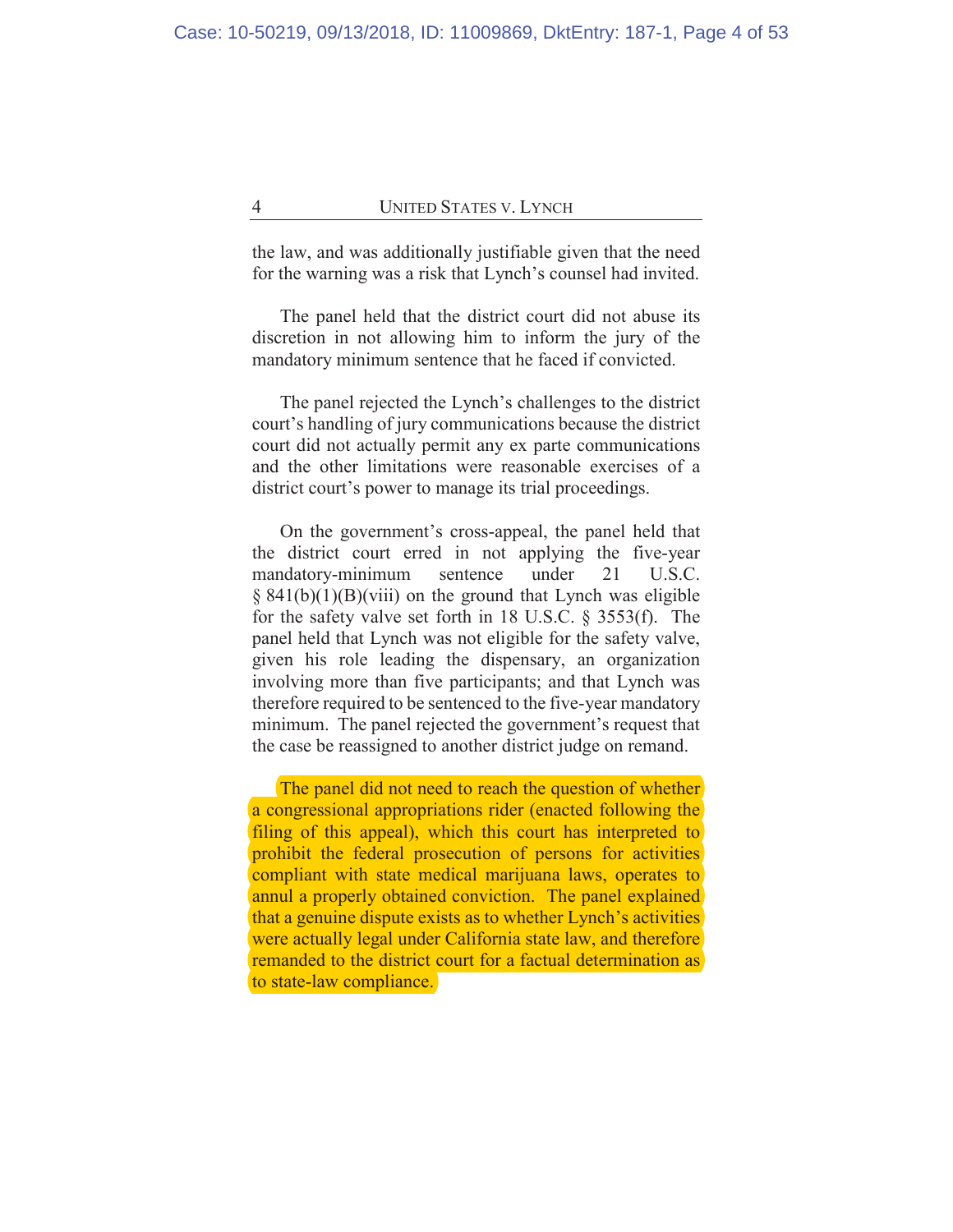Dissenting, Judge Watford would reverse and remand for a new trial because, in his view, in trying to dissuade the jury from engaging in nullification, the district court violated Lynch's constitutional right to trial by jury, and the government can't show that this error was harmless beyond a reasonable doubt.

## **COUNSEL**

Alexandra Wallace Yates (argued), Deputy Federal Public Defender; Hilary Potashner, Federal Public Defender; Office of the Federal Public Defender, Los Angeles, California; for Defendant-Appellant.

David P. Kowal (argued), Assistant United States Attorney; Robert E. Dugdale, Chief, Criminal Division; André Birotte Jr., United States Attorney; United States Attorney's Office, Los Angeles, California; for Plaintiff-Appellee.

Joseph D. Elford, Americans for Safe Access, Oakland, California, for Amicus Curiae Americans for Safe Access.

Jenny E. Carroll, Professor of Law, Seton Hall University, Newark, New Jersey, for Amici Curiae Criminal Procedure Professors.

Paula M. Mitchell, Reed Smith LLP, Los Angeles, California, for Amici Curiae Members of Congress.

Michael V. Schafler, Benjamin B. Au, Arwen R. Johnson, and Isabel Bussarakum, Caldwell Leslie & Proctor PC, Los Angeles, California, for Amici Curiae Senators Mark Leno and Mike McGuire, and Former Senator Darrell Steinberg.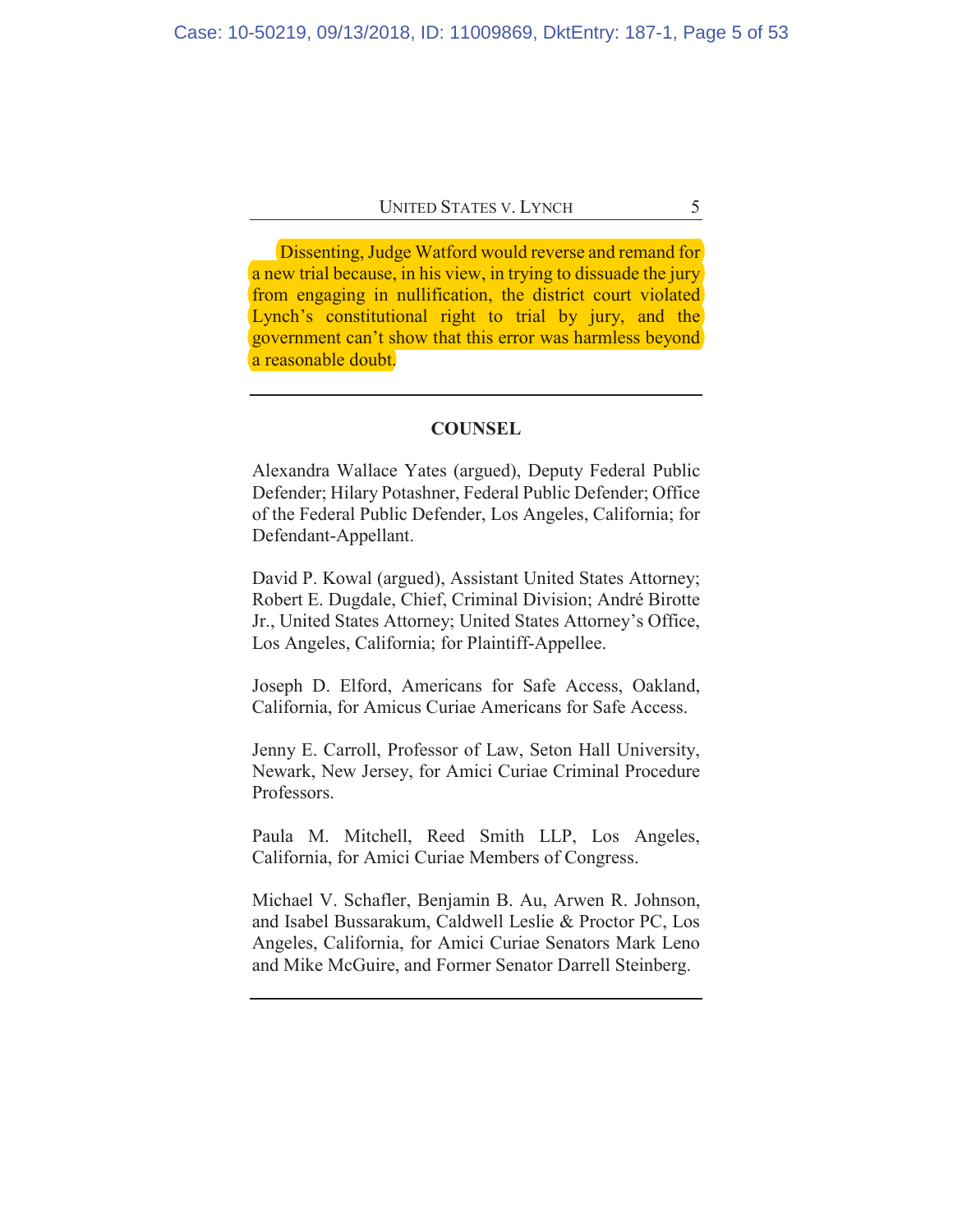#### **OPINION**

ROGERS, Circuit Judge:

#### **I. Introduction**

Charles Lynch ran a marijuana dispensary in Morro Bay, California, in violation of federal law. He was convicted of conspiracy to manufacture, possess, and distribute marijuana, as well as other charges related to his ownership of the dispensary. In this appeal, Lynch contends that the district court made various errors regarding Lynch's defense of entrapment by estoppel, improperly warned jurors against nullification, and allowed the prosecutors to introduce various evidence tying Lynch to the dispensary's activities, while excluding allegedly exculpatory evidence offered by Lynch. However, Lynch suffered no wrongful impairment of his entrapment by estoppel defense, the anti-nullification warning was not coercive, and the district court's evidentiary rulings were correct in light of the purposes for which the evidence was tendered. A remand for resentencing is required, though, on the government's cross-appeal of the district court's refusal to apply a five-year mandatory minimum sentence, which unavoidably applies to Lynch.

Following the filing of this appeal and after the submission of the government's brief, the United States Congress enacted an appropriations provision, which this court has interpreted to prohibit the federal prosecution of persons for activities compliant with state medical marijuana laws. Lynch contends that this provision therefore prohibits the United States from continuing to defend Lynch's conviction. We need not reach the question of whether the provision operates to annul a properly obtained conviction, however, because a genuine dispute exists as to whether Lynch's activities were actually legal under California state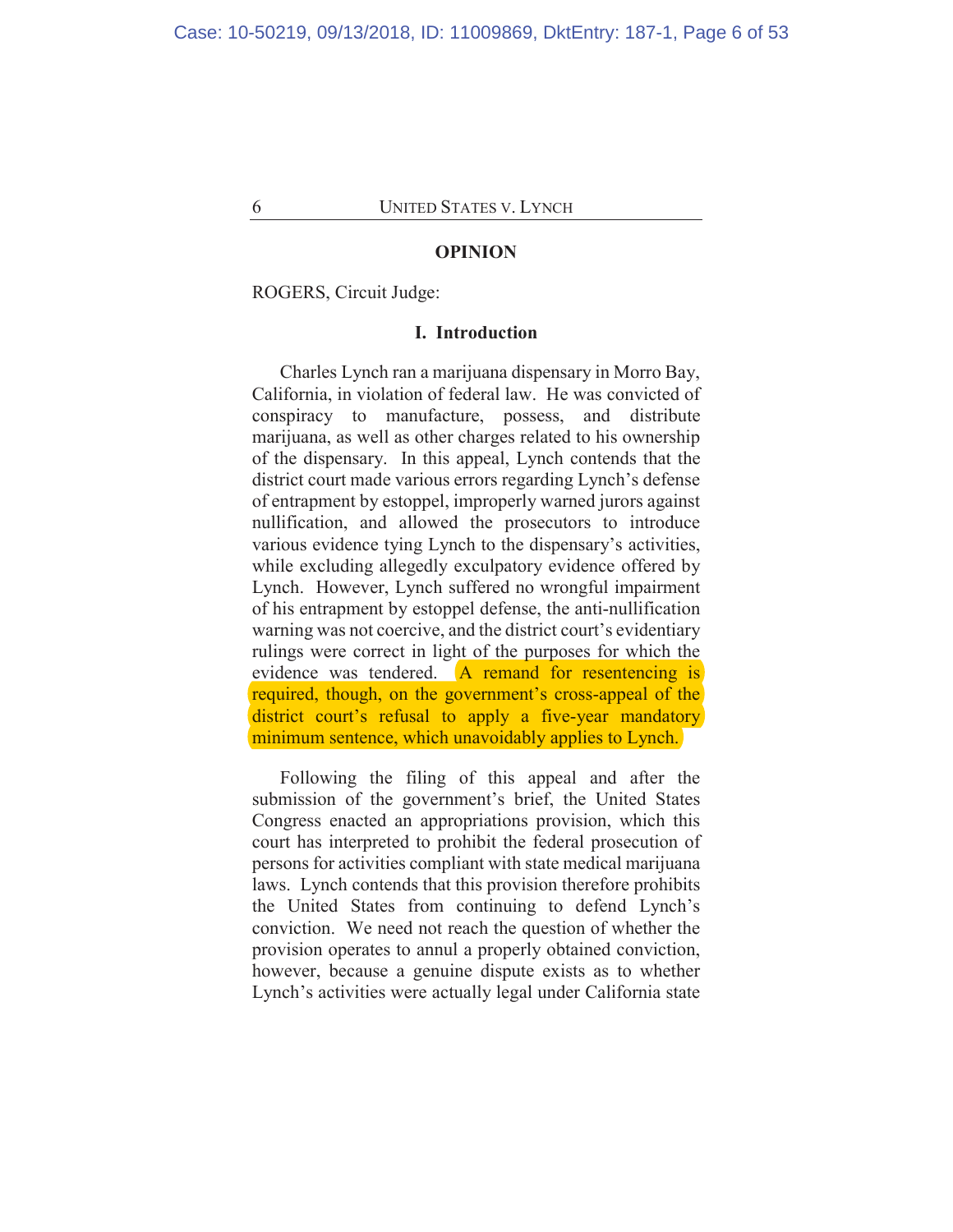law. Remand will permit the district court to make findings regarding whether Lynch complied with state law.

## **II. Background**

The facts of this case are largely unchallenged on appeal. In 2005 and into early 2006, Charles Lynch operated a marijuana store in Atascadero, California, before neighbor complaints caused the town to shut down Lynch's operations. In 2006 Lynch moved his activities to Morro Bay, opening what he called Central Coast Compassionate Caregivers (CCCC) in April of that year. Lynch's dispensary proved to be a popular one, employing around 10 subordinates and selling \$2.1 million in marijuana and marijuana-related products during the period in which the dispensary operated.

Lynch's dispensary soon also attracted the attention of federal authorities. In March 2007, the DEA obtained a search warrant and raided Lynch's home, along with the dispensary. Lynch continued to operate CCCC, but his efforts there were short-lived. On July 13, 2007, the United States indicted Lynch on five counts: conspiracy to manufacture, possess, and distribute marijuana, in violation of 21 U.S.C. §§ 841(a)(1), 841(b)(1)(B), 846, 856, and 859 (Count 1); aiding the distribution of marijuana to persons below 21 years, in violation of 18 U.S.C. § 2 and 21 U.S.C.  $\S$ § 841(a)(1), 859(a) (Counts 2 and 3); marijuana possession with intent to distribute, in violation of 21 U.S.C. §§ 841(a)(1), 841(b)(1)(B) (Count 4); and maintenance of a drug-involved premise, in violation of 21 U.S.C. § 856(a)(1) (Count 5). Lynch went to trial, took the stand, and admitted what he now concedes were "sufficient facts to find him guilty of the five counts charged." The jury convicted Lynch on all counts.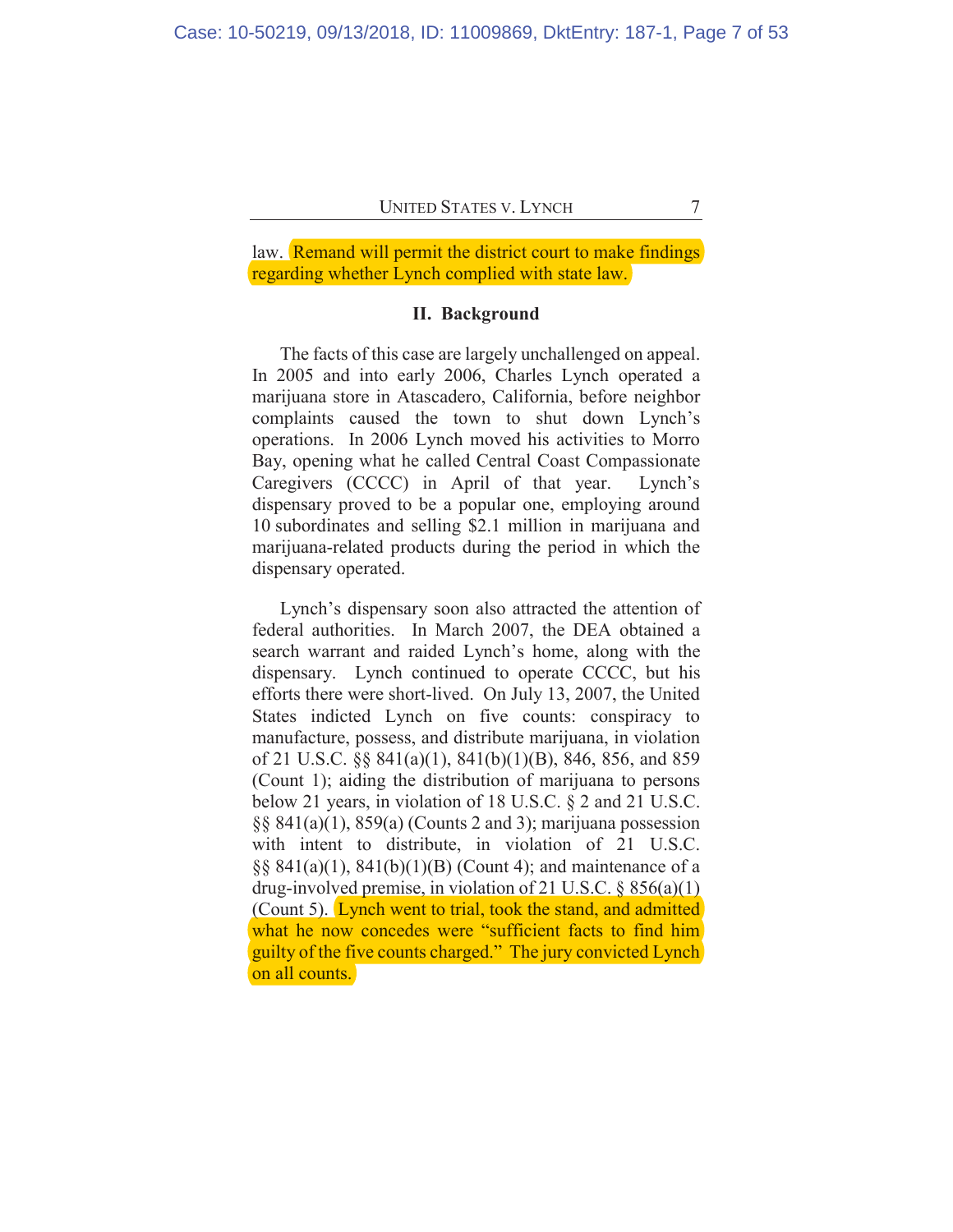Lynch's arguments on appeal largely depend on legal developments beginning over a decade before CCCC opened its doors. In 1996, California voters decriminalized the use of marijuana for medical purposes. *See* Cal. Prop. 215, codified at Cal. Health & Safety Code § 11362.5. The U.S. Supreme Court subsequently held that Congress's determination that marijuana was a Schedule I substance under the Controlled Substances Act meant that marijuana had no medical value, *United States v. Oakland Cannabis Buyers' Co-op.*, 532 U.S. 483, 491 (2001), and that federal prohibition of and prosecution for marijuana-related activities remained permissible. *Gonzales v. Raich*, 545 U.S. 1, 22 (2005). Lynch maintained a somewhat different view of the Controlled Substances Act from that of the Supreme Court, however. Lynch testified at trial that he had thought, based on the Tenth Amendment, that the 1996 referendum had overridden federal law, and thus made medical marijuana legal in California.

In accordance with this belief, Lynch claims that before opening CCCC, he had called the DEA, and reached a man, whose name or position Lynch did not know. Lynch stated that he had inquired of this person "what you guys are going to do about all of these medical marijuana dispensaries around the State of California." Lynch testified that the person responded that "it was up to the cities and counties to decide how they wanted to handle the matter." Lynch then allegedly also told the man that he intended to open a dispensary, to which the man is alleged to have repeated what he had told Lynch before, that it was "up to the cities and counties to decide."

This alleged advice did not turn out to be accurate, however. Lynch was indicted and scheduled for trial in the Central District of California. Several of the district court's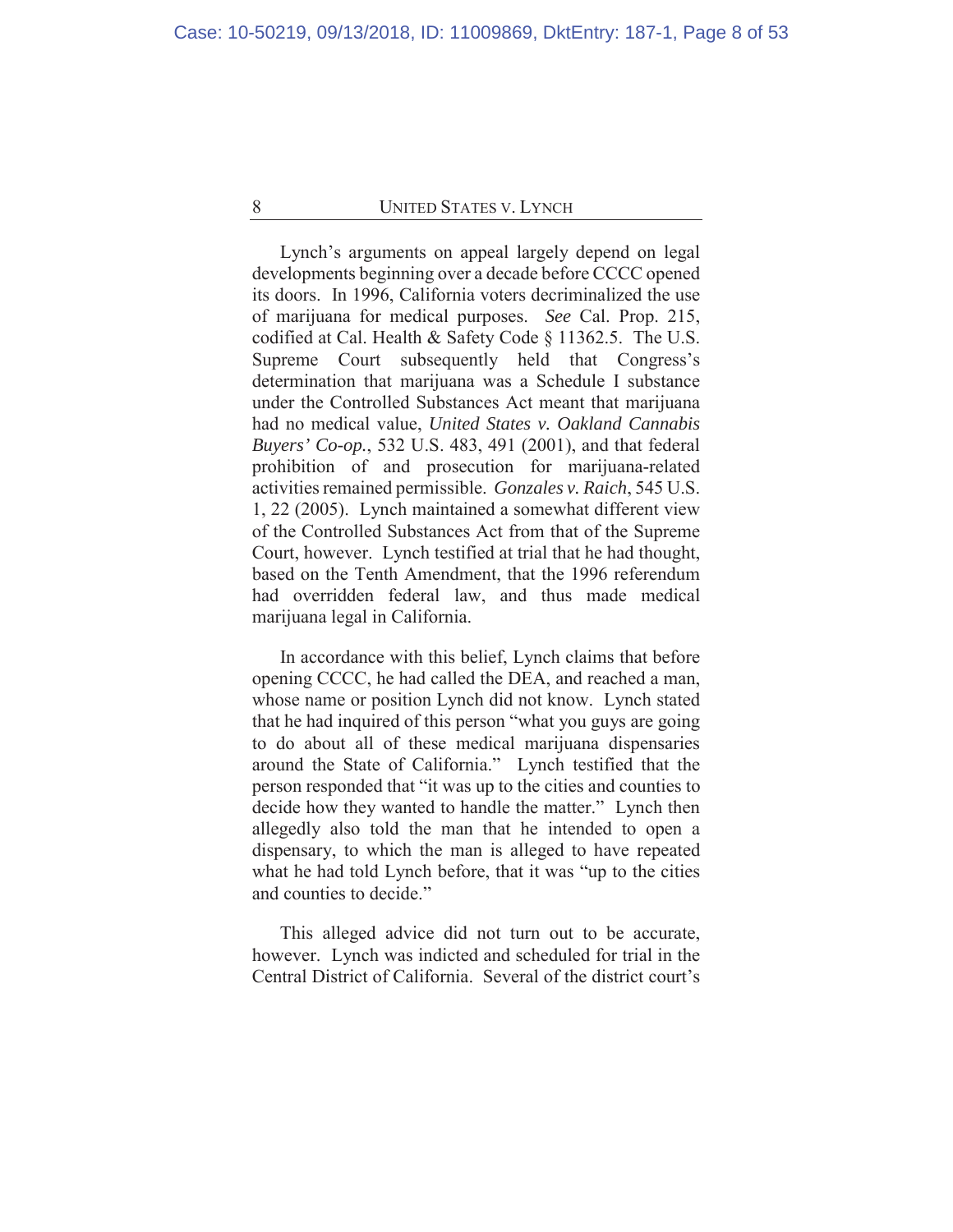actions before and during trial remain the subject of dispute in this appeal. At voir dire, the district court responded to a potential juror's invocation of jury nullification with a caution to the voir dire panel that "[n]ullification is by definition a violation of the juror's oath" and that, if selected as a juror, "you cannot substitute your sense of justice, whatever it may be, for your duty to follow the law, whether you agree with the law or not." Then, in its rulings in motions in limine and at trial, the district court permitted various evidence that Lynch contends should have been excluded as impermissibly inflammatory, and also excluded evidence that Lynch contends should have been allowed to support Lynch's defenses. Finally, Lynch alleges that the district court engaged in improper ex parte communications with the jury, and also did not disclose the contents of these communications to Lynch.

At trial, Lynch took the stand in his own defense, and, although forcefully defending his position that the DEA call had led him to believe that his activities were permitted, he also conceded facts sufficient to ensure his conviction if that defense failed. Lynch therefore requested that that the court give an instruction on entrapment by estoppel. The district court allowed an instruction on this defense with regard to counts 1, 4, and 5—general distribution, possession with intent to distribute, and maintaining a drug-involved premises—but refused to allow this defense as against counts 2 and 3, the distribution to minors charges, because the district court determined that Lynch's facts, even if believed, did not suffice to allow the defense as against those charges.

After a day of deliberation, the jury convicted Lynch on all counts. Lynch filed several post-conviction motions for a new trial, including, as relevant here, a fourth new-trial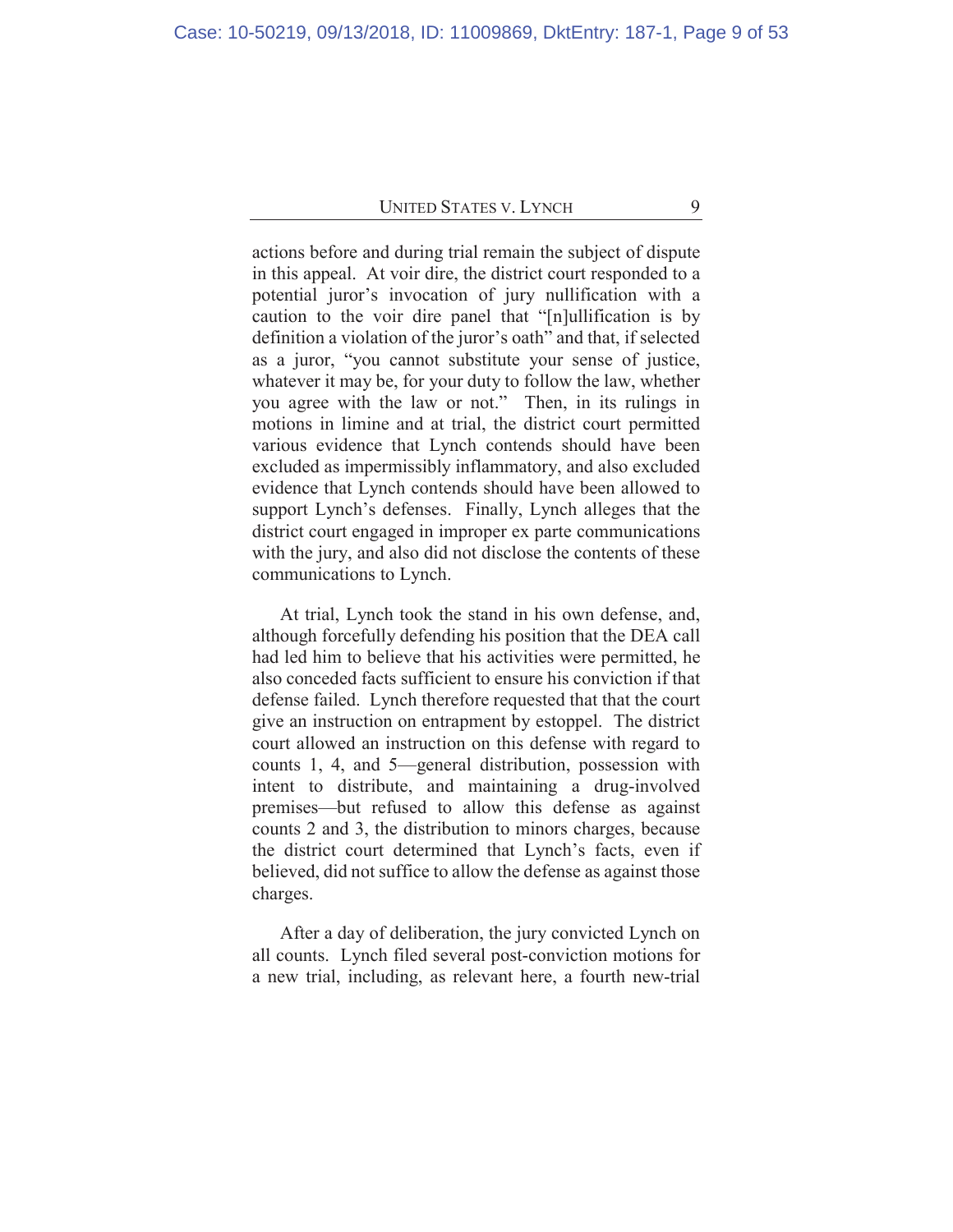motion claiming a *Brady* violation. This motion stated that a prosecutor post-trial had said that the office focused its resources on targeting those marijuana dispensaries "that more clearly violated state law," and Lynch contended that this statement was exculpatory of him. The district court denied this and the other new-trial motions, however.

Following Lynch's conviction and after the failure of his new-trial motions, Lynch faced two possible mandatoryminimum sentences: a one-year mandatory minimum for distribution to persons under the age of 21, *see* 21 U.S.C. § 859(a), and a five-year mandatory minimum for the total amount of marijuana in his conspiracy, *see* 21 U.S.C. § 841(b)(1)(B)(vii). Following a lengthy sentencing process, the district court held that Lynch was not subject to the five-year minimum because, the court held, it had discretion under the so-called "safety valve," 18 U.S.C. § 3553(f), not to apply this sentence to Lynch. The court determined that the safety valve could not apply to Lynch's § 859(a) sentence, however, and so it sentenced Lynch to one year and one day in prison, suspended pending this appeal.

Lynch subsequently filed this timely appeal, challenging his conviction and objecting to the application of the oneyear mandatory minimum. The government also crossappeals, arguing for imposition of the five-year mandatory minimum.

Subsequent to Lynch's conviction, and while this appeal was pending, Congress passed an appropriations measure, which, as relevant here, states that "None of the funds made available in this Act to the Department of Justice may be used, with respect to," among others, California, "to prevent such States from implementing their own State laws that authorize the use, distribution, possession, or cultivation of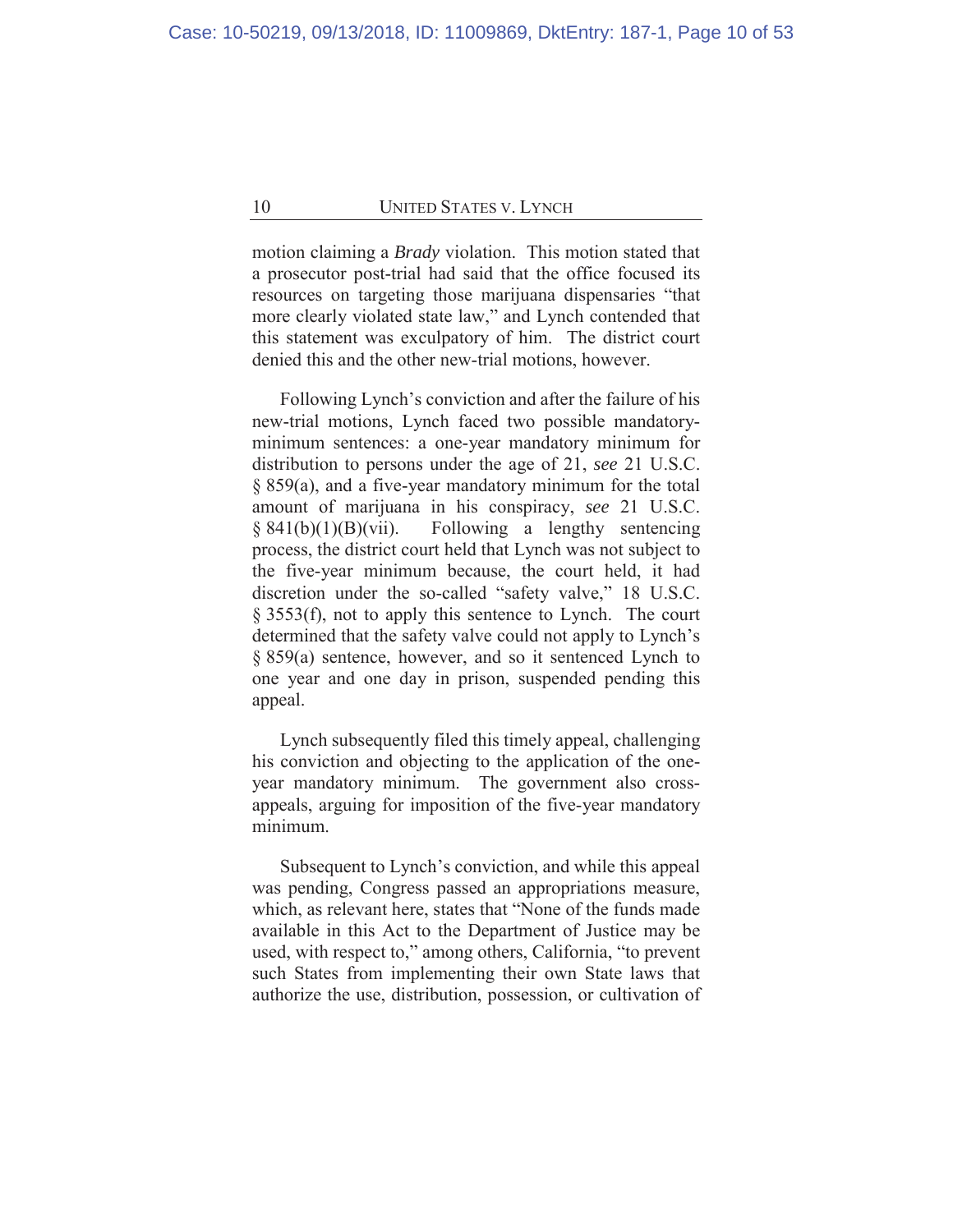medical marijuana." Consolidated and Further Continuing Appropriations Act of 2015 § 538, Pub. L. No. 113-235, 128 Stat 2130. Lynch filed a motion, claiming that the spending provision bars the government from continuing with this appeal. After a ruling by a Motions Panel of this court, and a refusal of the district court to rule on the issue while the appeal was pending, we allowed Lynch to submit these arguments as part of his third cross-appeal brief. Lynch also requested that the district court grant a hearing on whether Lynch was covered by the rider, but the district declined to do so, because Lynch's case was on appeal.

# **III.**

## **A. Evidentiary Rulings**

Lynch argues that there was error in three lines of evidentiary rulings made by the district court, but none of the alleged rulings was reversible error.

#### **1. Exclusion of Lawyer Testimony and Recording**

Lynch objects to exclusion of testimony from a lawyer about Lynch's phone call to the DEA, as well as a recording of this lawyer discussing that call on a radio program. Lynch had sought to substantiate his entrapment by estoppel defense by having this lawyer testify that, in January 2006, Lynch had told the lawyer about the substance of Lynch's alleged phone call to the DEA. Lynch also proposed to introduce a subsequent recording of a radio interview of the lawyer recounting Lynch's description of the call. The district court did not permit the lawyer to testify about Lynch's statements to him, however, because the district court reasoned that the lawyer's statement would be hearsay, and the testimony was also not admissible as a prior consistent statement of Lynch's, because any statement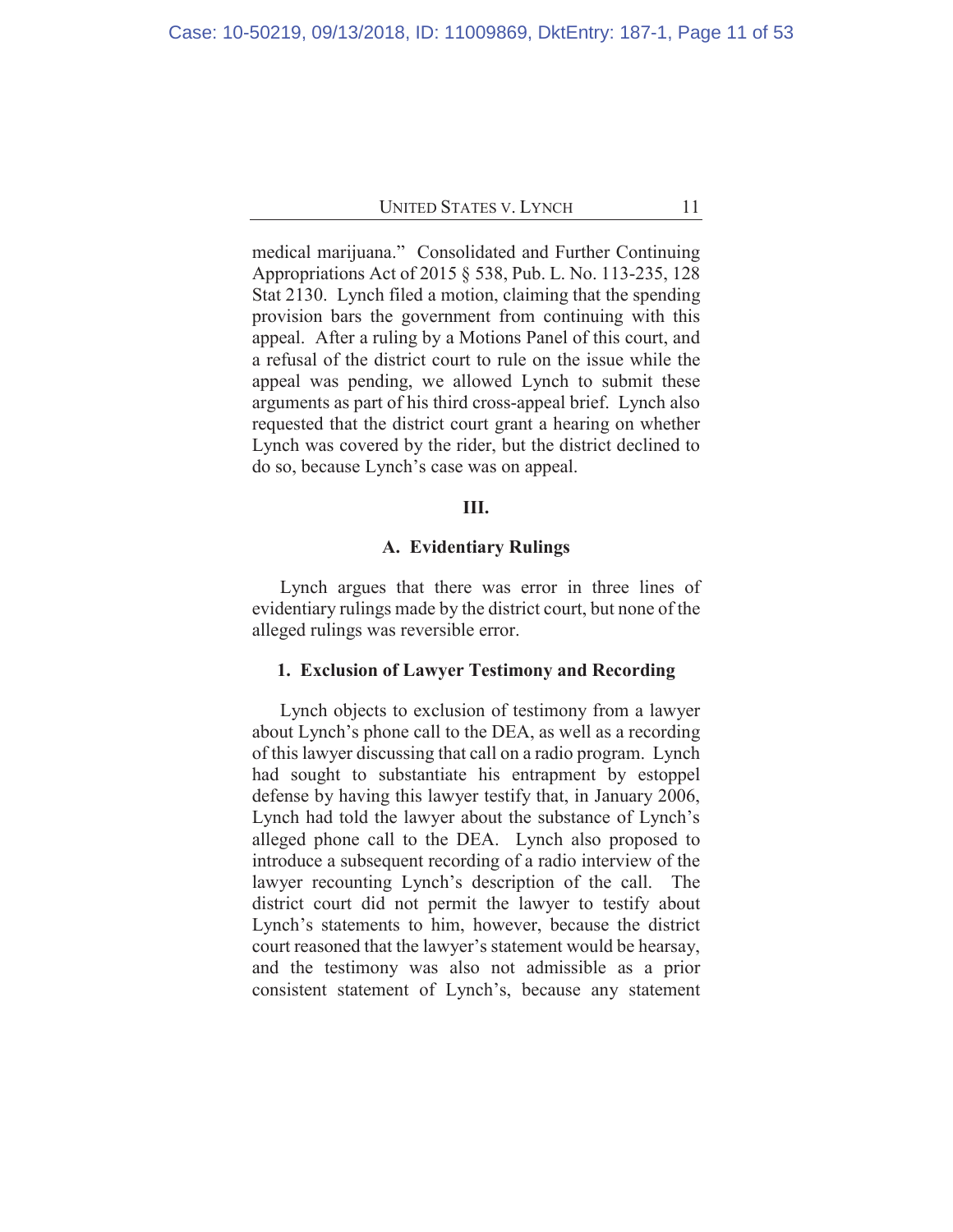Lynch made to the lawyer would have postdated Lynch's motivation to fabricate the contents of that call. The court also excluded the radio recording on those same hearsay grounds.

The district court's rejection of these pieces of evidence was correct because both pieces of evidence were hearsay to which no exception applied. In both cases Lynch sought to introduce the evidence for the same purpose: Lynch allegedly told the lawyer that the DEA had told Lynch that CCCC would be legal if operated in accordance with state law, and Lynch sought to have the lawyer testify or play the recording to support the notion that the DEA had told Lynch this. The evidence was thus clearly hearsay—and obviously excludable—because it was an out-of-court statement offered for the truth of the matter asserted, *i.e.*, that the government agent had told Lynch this. *See* Fed. R. Evid. 801(c).

Lynch nevertheless sought to permit the evidence's introduction as a prior consistent statement of Lynch's trial testimony regarding what the DEA had told him, *see* Fed. R. Evid.  $801(d)(1)(B)$ , but neither the lawyer's testimony nor the recording was admissible as a prior consistent statement. To be a prior consistent statement, a statement must occur before a motivation to fabricate arises. *Tome v. United States*, 513 U.S. 150, 156 (1995); *see also United States v. Bao*, 189 F.3d 860, 864 (9th Cir. 1999) (same). Here, however, the district court correctly determined that Lynch's motivations to fabricate predated any contact he had with the lawyer. At the time he made his alleged statements to the lawyer, Lynch was running a marijuana store in Atascadero, and was also deep in plans to open CCCC. In both cases, Lynch would have been strongly incentivized to make up or misrepresent the call—directly in exculpating his work in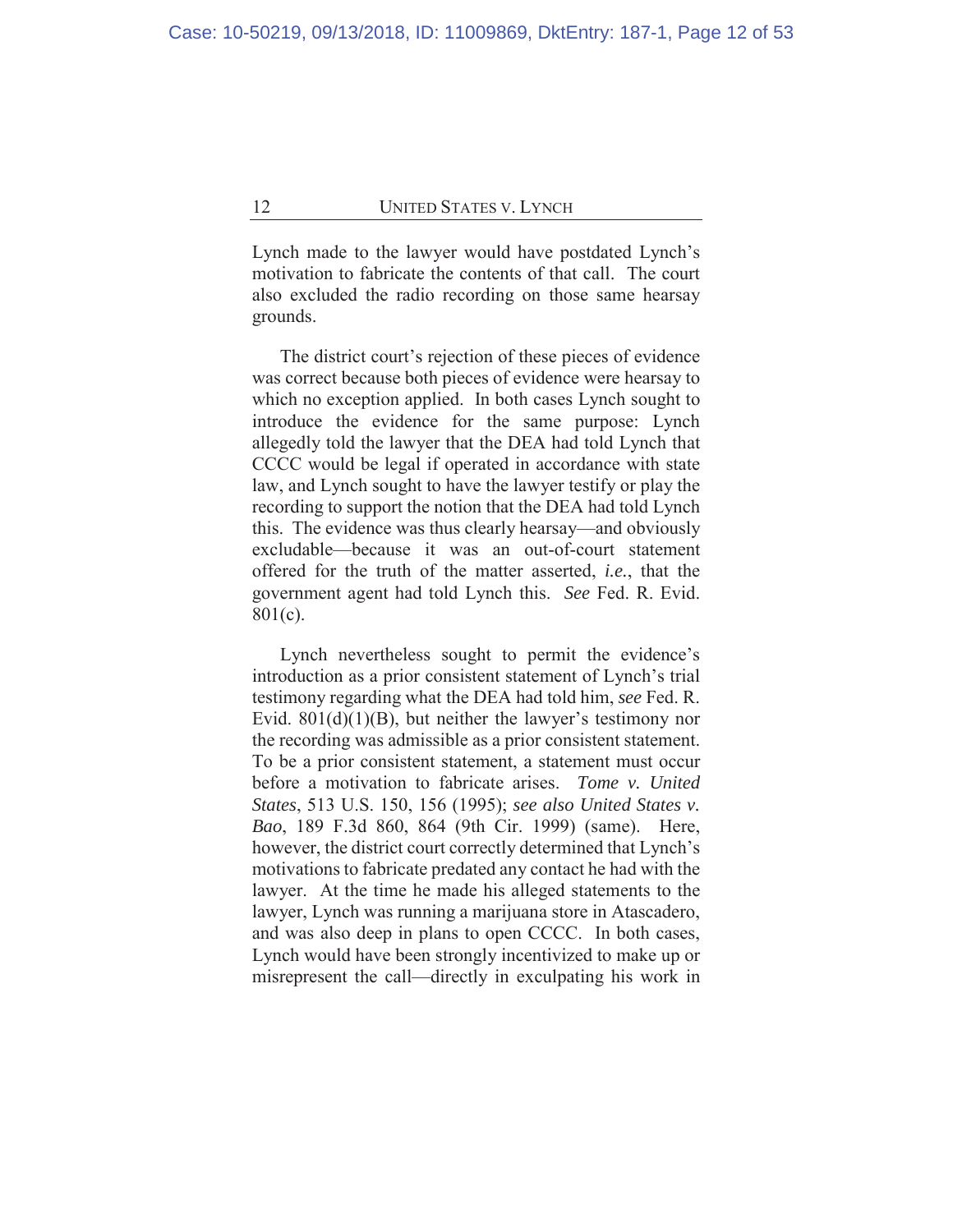Atascadero, and prospectively for when he began operations at CCCC. Anything Lynch told the lawyer therefore did not rebut the government's attack on Lynch's trial testimony, that Lynch fabricated or selectively remembered the contents of the DEA call, because Lynch's prior statement was subject to the same incentives for untruthfulness.

Lynch contends that his statements to the lawyer predated any motivation to fabricate, because Lynch had not yet begun operations at CCCC at the time he spoke to the lawyer. This argument takes too narrow a view of what constitutes a motivation to fabricate, however. This court has explained that a motivation to fabricate exists when such statements are inherently "self-serving;" for example, where a person was under investigation, even though not yet formally charged. *United States v. Miller*, 874 F.2d 1255, 1274 (9th Cir. 1989). That Lynch had not yet opened CCCC at the time he spoke to the lawyer did not keep his statements from being self-serving, most obviously because they planted the seeds for a defense against the obvious threat of prosecution for Lynch's intended future activities. An alibi surely does not become a prior consistent statement, just because it is proffered before a crime occurs. For instance, the Eleventh Circuit has held that a statement of innocent purpose was not admissible as a prior consistent statement because the defendant was in plans to commit the crime at the time of the statement. *See United States v. Vance*, 494 F.3d 985, 994 (11th Cir. 2007), *superseded by regulation on other grounds as recognized in United States v. Jerchower*, 631 F.3d 1181, 1186 (11th Cir. 2011).

Lynch also argues that the lawyer's testimony and the recorded radio interview should have been allowed to enhance Lynch's credibility as a witness, but this was not a permissible basis for admitting that evidence. "Prior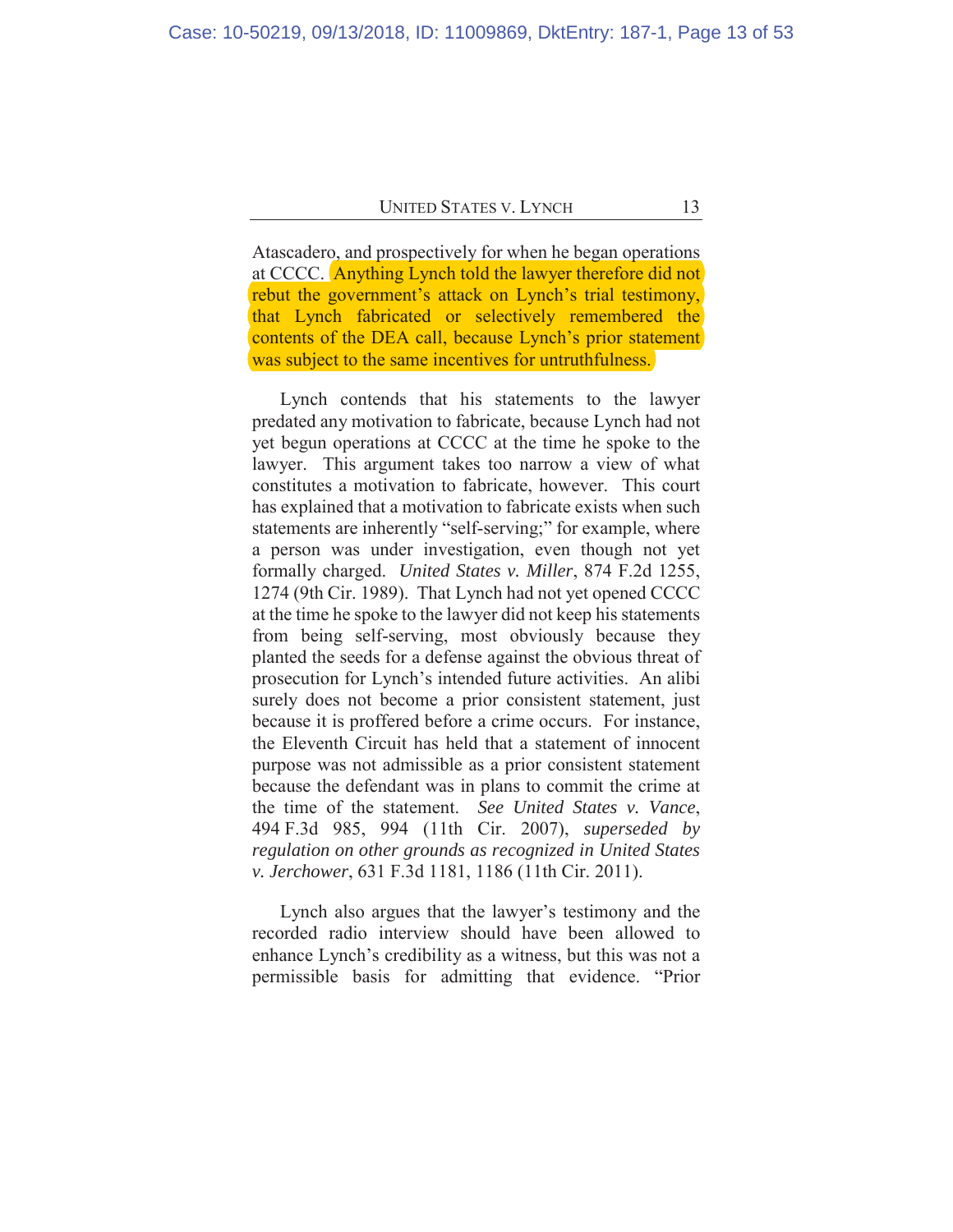consistent statements by a witness 'may not be admitted to counter all forms of impeachment or to bolster the witness merely because she has been discredited.'" *United States v. Collicott*, 92 F.3d 973, 979 (9th Cir. 1996) (quoting *Tome*, 513 U.S. at 157). Rather, as we have explained, such statements are allowable only to rebut claims of recent fabrication or improper motive. *Id.* Because Lynch's motivation remained the same from when he made the statements to the lawyer to his testimony at trial—being able to claim authorization for CCCC's activities—the fact that Lynch has consistently told the same story was not ultimately probative of his veracity. The district court therefore did not err in excluding this testimony.

## **2. Exclusion of Compliance with Local Laws**

Lynch also argues that the district court erred in excluding evidence Lynch sought to offer about his adherence to Morro Bay local rules, as well as statements made by local authorities to Lynch about the permissibility of this operation. This exclusion fell well within a district court's substantial discretion to exclude improper defense evidence, *see Holmes v. South Carolina*, 547 U.S. 319, 326– 27 (2006), because the evidence was both repetitive and irrelevant.

Lynch contends that the district court erred in allegedly preventing him from showing that he complied with local regulations, but the district court did not so limit Lynch's defense. In fact, the district court allowed Lynch substantial opportunity to present evidence about how he followed what Morro Bay required of him, including testimony to this effect from the mayor and city attorney. Lynch contends that the district court erred in not allowing him to present further evidence about CCCC's attempts to follow local and state law, but Lynch did not have an unlimited right to such a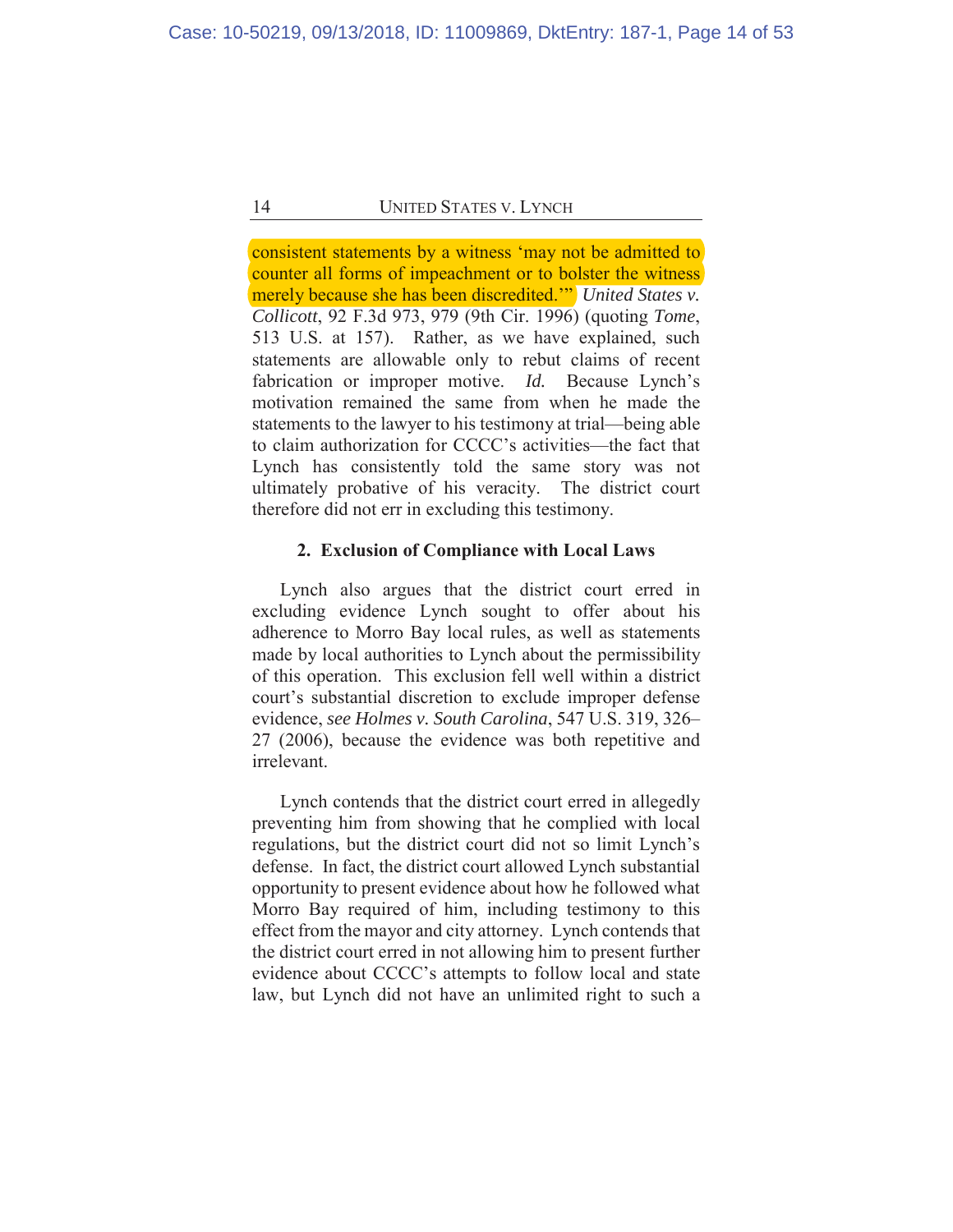presentation. Even acknowledging a defendant's right to choose his defense, exclusion for repetitiveness falls within a district court's discretion. *See United States v. Scholl*, 166 F.3d 964, 973–74 (9th Cir. 1999). Here, the district court declined to allow further testimony from the mayor and city attorney on the grounds that there was no dispute about Lynch's compliance with state and local law and that the additional proposed evidence suffered from additional deficiencies, such as being hearsay. The district court therefore did not abuse its discretion in excluding this evidence, because it clearly had the power to decline to allow otherwise-problematic evidence on an already-established and uncontested matter.

Lynch also contends that that the district court erred in excluding video evidence of a local sheriff stating that Lynch was welcome to reopen CCCC following the March 2007 raid, because, according to Lynch, this video was useful for Lynch's entrapment by estoppel defense. But the district court correctly rejected this evidence as irrelevant to Lynch's defense. Compliance with local law is not a substantive defense to a violation of federal drug law. *See Raich*, 545 U.S. at 29. In addition, as the district court determined, although approval from state and local authorities was neither necessary nor sufficient to demonstrate entrapment by estoppel, Lynch had already offered extensive evidence to that point. The district court therefore did not abuse its discretion in excluding the video, because it was repetitive of evidence already received, and not otherwise relevant to Lynch's defense.

#### **3. Baxter Deal**

Lynch also argues that it was error to permit the government's introduction of evidence that a CCCC employee, Abraham Baxter, sold \$3,200 worth of marijuana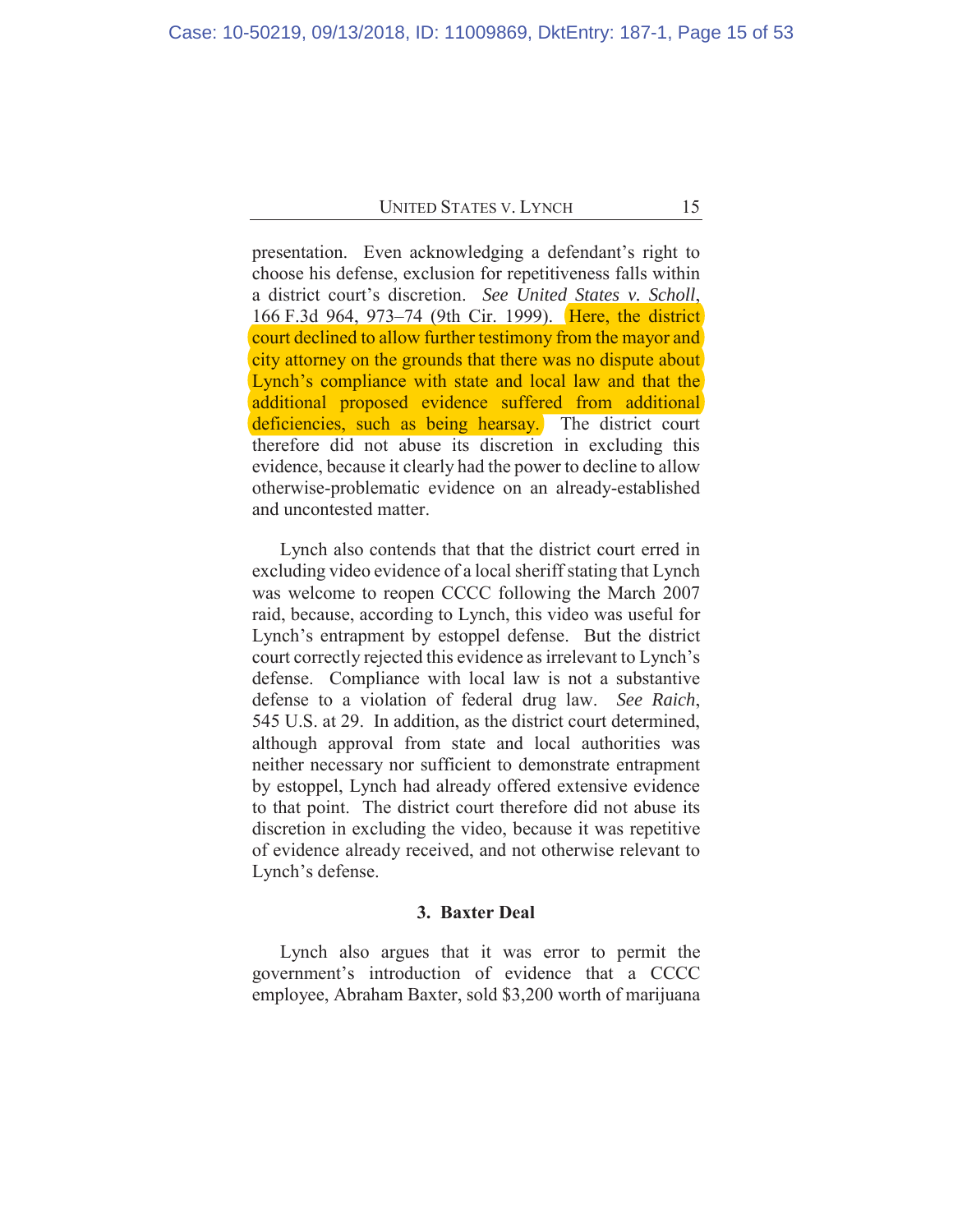to a government agent, a transaction that Lynch alleges he did not know about and was not involved in. Lynch claims the evidence was unfairly prejudicial, in violation of Fed. R. Evid. 403. The evidence was not more prejudicial than probative, however, and the evidence was also more generally harmless, given Lynch's own concession of factual guilt.

The evidence was not improperly prejudicial, because its tendency was to prove the nature of the conspiracy of which Lynch was charged with being a part. On the government's theory of the case, Lynch joined with Baxter and the other CCCC employees to distribute marijuana, and Baxter's sale of the marijuana to the agent was part of this conspiracy. (Indeed, the indictment identified this sale as an overt act of the conspiracy involving Lynch.) A significant amount of evidence did exist on which a jury could find that Lynch was linked to this transaction or that the sale was foreseeable to him. That Lynch might not have known about Baxter's transaction does not necessarily render the evidence inadmissible, since, under *Pinkerton v. United States*, 328 U.S. 640, 647–48 (1946), coconspirators are "criminally liable for reasonably foreseeable overt acts committed by others in furtherance of the conspiracy they have joined, whether they were aware of them or not." *United States v. Gadson*, 763 F.3d 1189, 1214 (9th Cir. 2014) (quoting *United States v. Hernandez-Orellana*, 539 F.3d 994, 1007 (9th Cir. 2008)). Although the district court later stated in its sentencing memorandum that it did not believe that the government had proven Lynch's actual knowledge of this transaction, that does not bear on the question of exclusion, because determining the nature or scope of a conspiracy "is a question of fact, not of law, to be determined by the jury."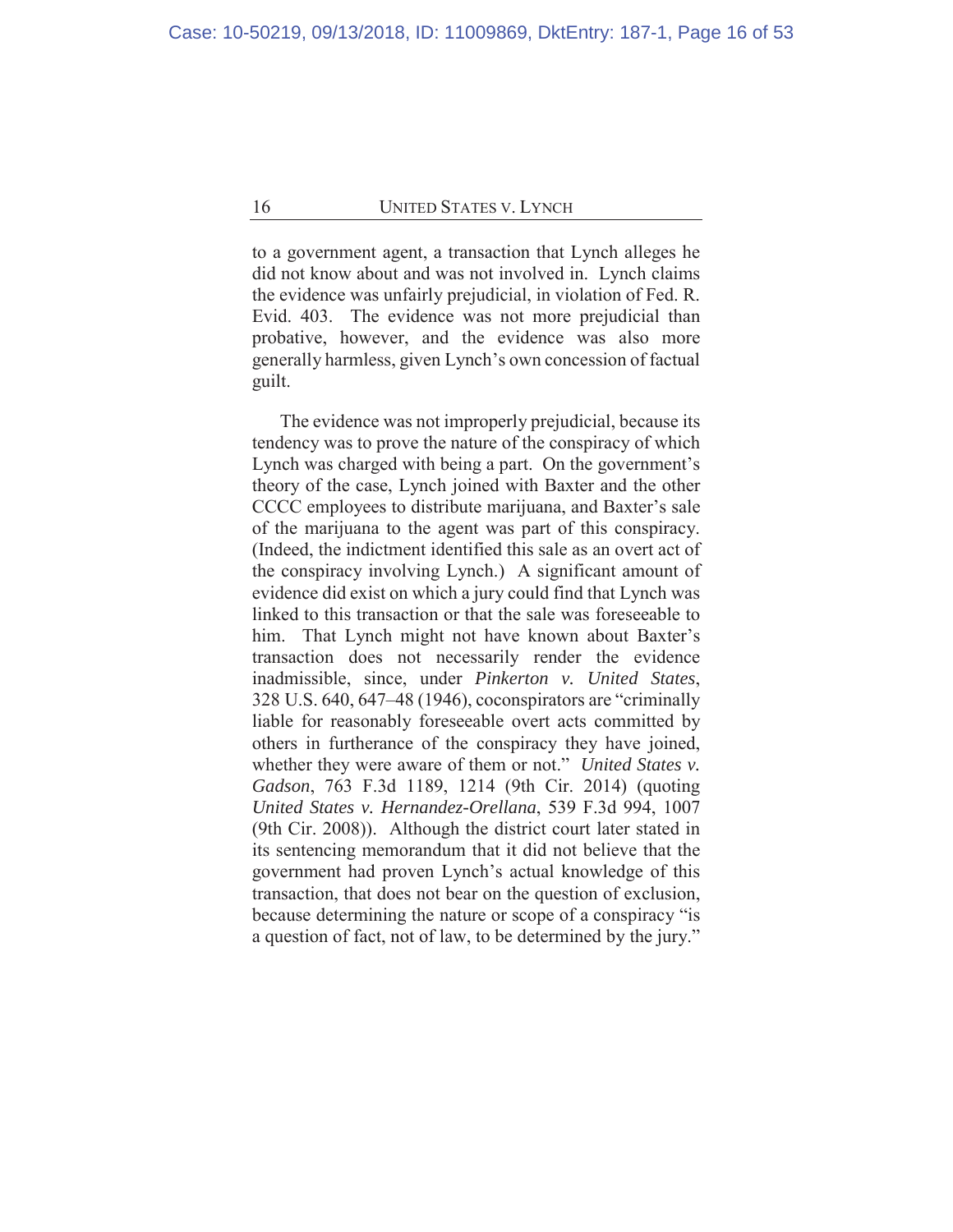*United States v. DiCesare*, 765 F.2d 890, 900 (9th Cir. 1985), amended, 777 F.2d 543 (9th Cir. 1985)*.* **1**

In any event, any complaints Lynch might have about the district court's treatment of the Baxter deal amount at most to harmless error. Lynch acknowledges that, when on the stand, he conceded sufficient facts to allow the jury to find him guilty of all charges. This fact severely limits Lynch's ability to complain of purported errors with regard to evidence introduced at his trial. "[I]t is the duty of a reviewing court to consider the trial record as a whole and to ignore errors that are harmless, including most constitutional violations." *United States v. Hasting*, 461 U.S. 499, 509 (1983). Alleged errors are not reversible if, setting that evidence aside, it is still "clear beyond a reasonable doubt that the jury would have returned a verdict of guilty." *Id.* at 511. Here, a jury would have convicted Lynch regardless of any treatment of the Baxter evidence, given that Lynch himself gave the jury all the necessary material to allow for his conviction. Lynch's complaints about the district court's handling of the Baxter-related evidence show therefore, at most, harmless error.

**<sup>1</sup>** Lynch also argues that the district court had expressed concern about the foundation of this evidence, and contends that the district court had stated it would offer a limiting instruction or declare a mistrial if the government did not prove that Lynch knew about Baxter's activities, but this argument is not supported by the record. What the district court stated would justify a limiting instruction or mistrial was the use of hearsay statements by Baxter as a coconspirator admission without the government's having laid the foundation for those statements. The district court never stated that evidence about the Baxter transaction would be subject to a blanket limiting instruction if the government failed to prove Lynch's actual knowledge of that transaction, and appropriately so, because such knowledge was not necessary for the government to have offered evidence that the transaction had occurred.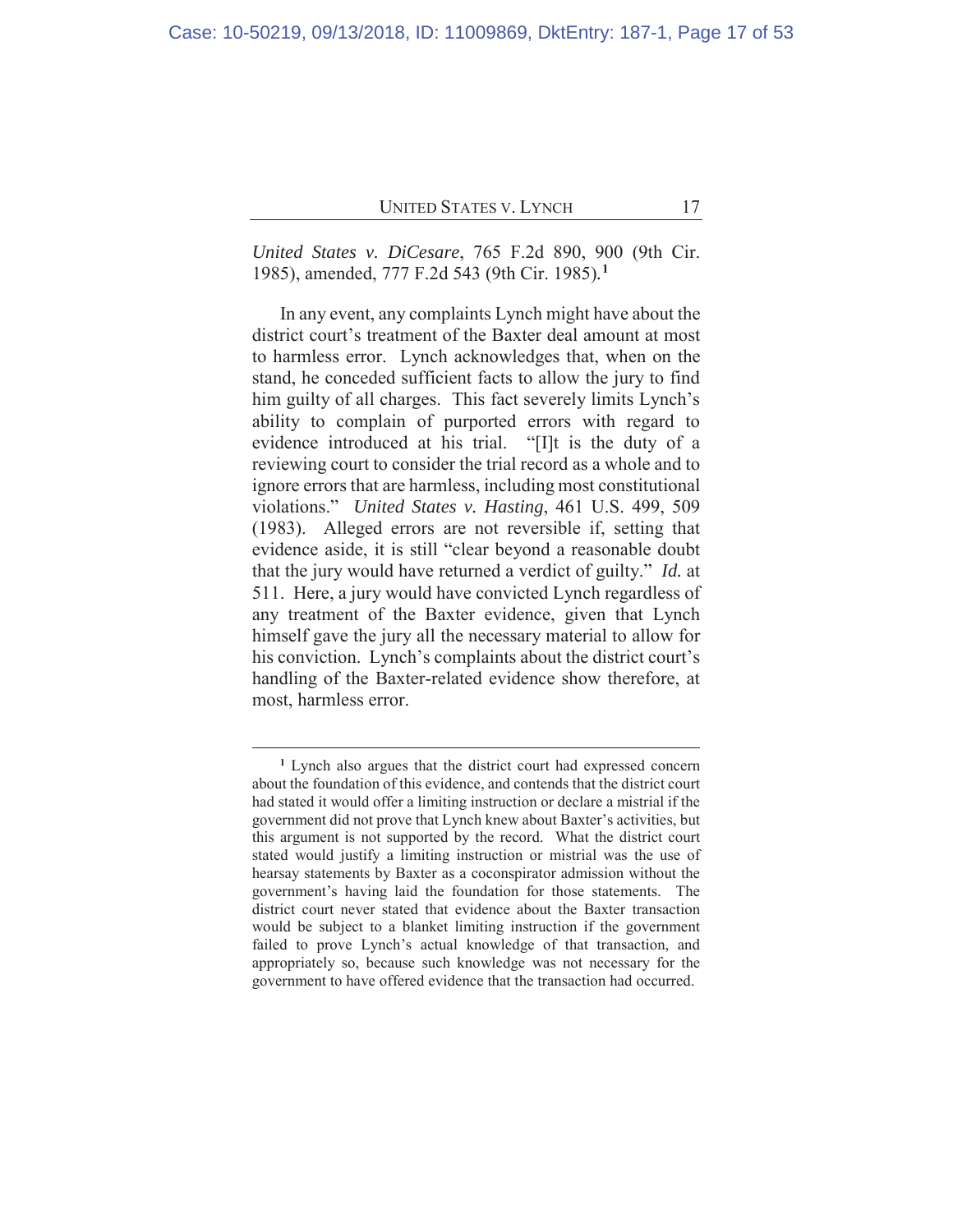Lynch also objects to the exclusion of a statement Baxter had made to an investigator, that "Charlie didn't know anything about this deal," but the district court correctly excluded this evidence as hearsay. Lynch contends that this statement was nevertheless admissible as a statement against interest, *see* Fed. R. Evid. 804(b)(3), but the district court correctly held that statement was not allowable under that exception. To be a statement against interest requires, among other things, that "the statement so far tended to subject the declarant to criminal liability that a reasonable person in the declarant's position would not have made the statement unless he believed it to be true." *United States v. Paguio*, 114 F.3d 928, 932 (9th Cir. 1997). Stating the negative, that another person does not know about a crime, hardly inculpates the declarer, and certainly neither "so far" nor so clearly that a reasonable person would not say so if the statement were false. *Id.* Lynch takes the position that, because Baxter was under investigation when he made that statement, it might have been prejudicial to him in unforeseen ways, but this is exactly the sort of "mere[] speculation" that cannot serve as the basis for categorization as a statement against interest. *United States v. Monaco*, 735 F.2d 1173, 1176 (9th Cir. 1984). The district court therefore did not err in disallowing the introduction of this statement.

#### **4. Other Alleged Inflammatory Evidence**

Lynch also objects to the admission of a number of pieces of evidence that he contends should have been excluded as impermissibly inflammatory, but there was no error in the district court's handling of this evidence, and, even were we to find error, we would consider such error harmless. Lynch claims that it was wrong to allow testimony by law enforcement about Baxter-like distributions by other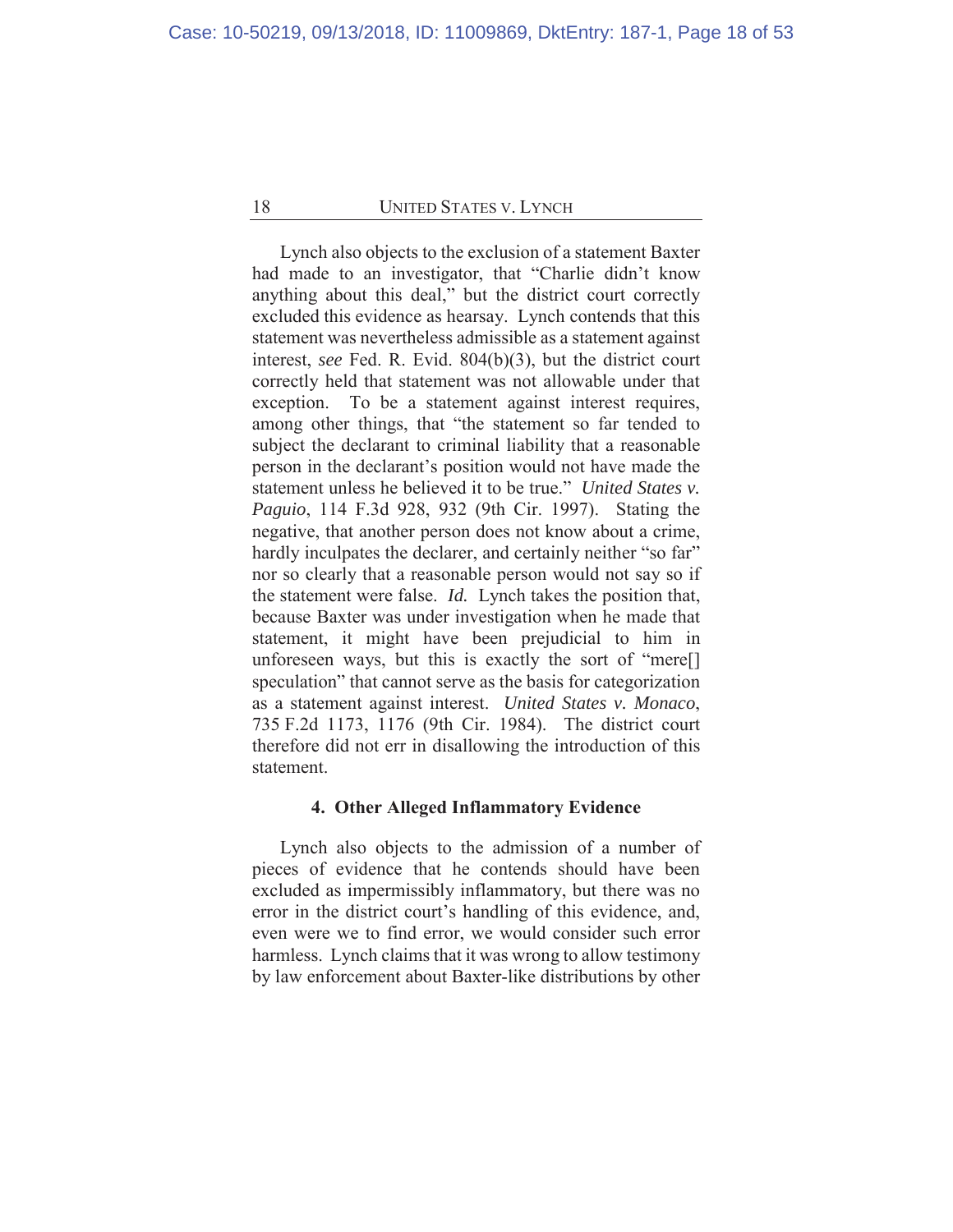CCCC employees outside the clinic, that evidence was introduced that a CCCC employee apparently mailed a package of marijuana, that the government showed surveillance videos that included "teenagers who looked healthy," that the government discussed the violentsounding "AK47" strains of marijuana, and that the government showed a chart with the "type[s] of highs" caused by different marijuana strains. None of this evidence comes remotely close to what this court has identified as inappropriately inflammatory, like a defendant's reading of material advocating terrorism, *United States v. Waters*, 627 F.3d 345, 355 (9th Cir. 2010), or the imputation of guilt based on ethnicity, *United States v. Cabrera*, 222 F.3d 590, 596 (9th Cir. 2000). This evidence was also inconsequential in light of Lynch's own concession of guilt.

Lynch further argues that the district court should not have permitted admission of a CCCC business check written by Lynch to himself. The introduction of the check is also at most harmless error, because the evidence was not responsible for Lynch's ultimate conviction. In any event, the check was correctly admitted to show that Lynch controlled CCCC's accounts, and the district took appropriate steps, including redaction of the amount of the check, to avoid any unnecessary prejudice against Lynch.

## **B. Nondisclosure of Reuther-Related Evidence**

Lynch asserts that evidence he has subsequently discovered about the United States' prosecution priorities should have been disclosed to him pursuant to *Brady v. Maryland*, 373 U.S. 83 (1963). This claim is without merit, because the evidence was not exculpatory of Lynch or otherwise relevant to his case. As relevant here, Lynch's fourth new trial motion included a claim based on a statement made on March 27, 2009, by one of Lynch's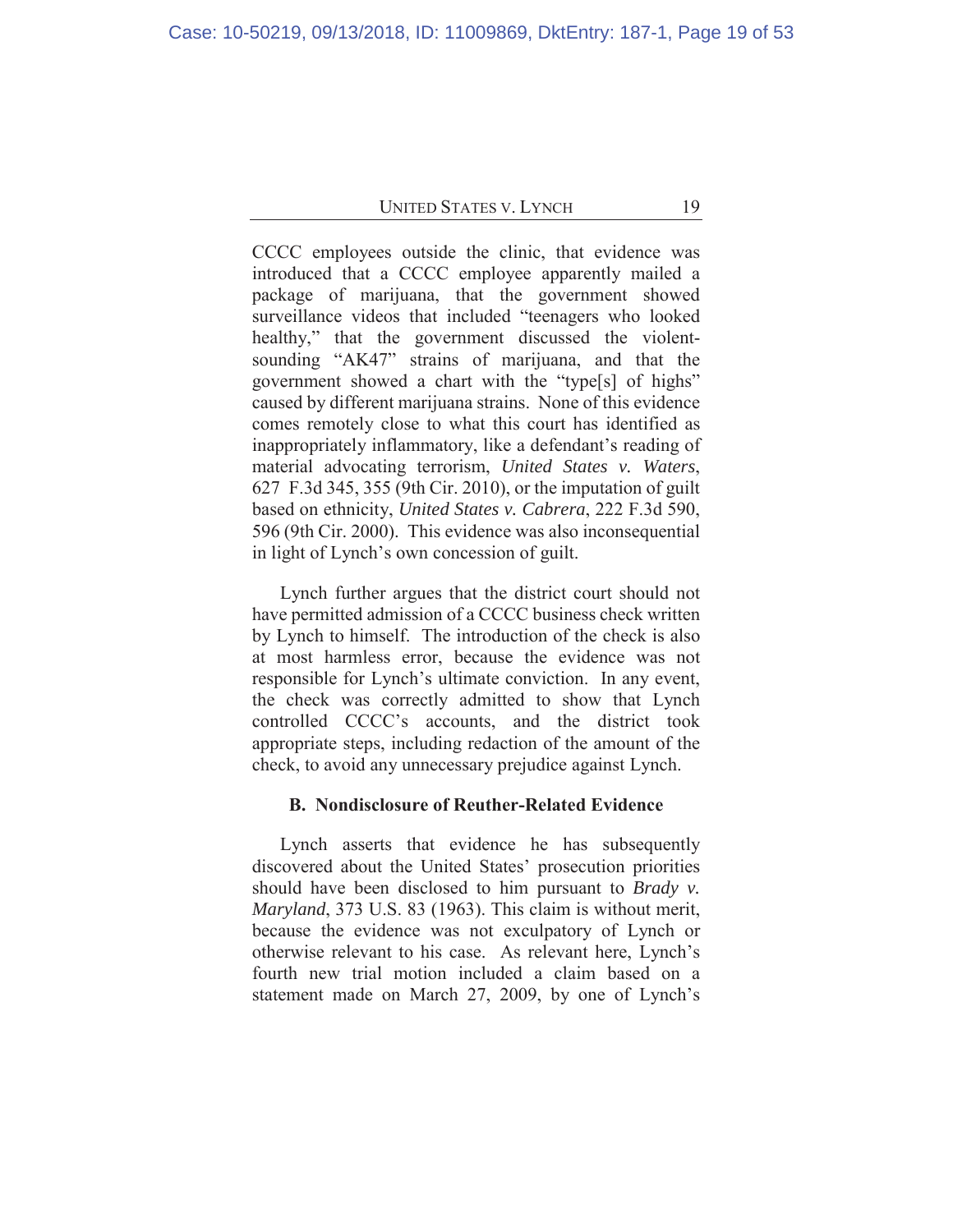prosecutors. In the context of explaining a new Department of Justice policy discouraging medical marijuana prosecutions for facilities in compliance with state law, that prosecutor stated: "in this district we had already made the determination that in allocating our resources we would focus on those [medical marijuana facilities] that more clearly violated state law. So the attorney general's statement really for us has always been somewhat of a red herring . . . those were always factors in the investigation at the beginning." Lynch contended that this testimony demonstrated that the government possessed undisclosed exculpatory information, in that the prosecutor's statement allegedly contradicted trial testimony from a DEA agent that DEA "would be investigating the federal laws and the marijuana—illegal sales of marijuana federally. It doesn't matter what the state or local officials say or do." Lynch therefore argued that he was entitled to a new trial because the government had failed to comply with its *Brady*  obligations. The court denied Lynch's new trial motion, however, because this evidence was not exculpatory of Lynch.

The district court was correct in rejecting Lynch's argument that this statement proved the existence of a *Brady*  violation. To justify reversal for nondisclosure, evidence must be of the sort that, if it had "been disclosed to the defense, the result of the proceeding would have been different." *Jackson v. Brown*, 513 F.3d 1057, 1071 (9th Cir. 2008) (quoting *United States v. Bagley*, 473 U.S. 667, 682 (1985)). The obvious point that the government prioritizes its resources on prosecuting those most flagrant offenders should not have been a surprising fact, and certainly would not have resulted in Lynch's acquittal. Courts have long recognized that prosecutorial decisions inevitably involve difficult choices about resource allocation, and the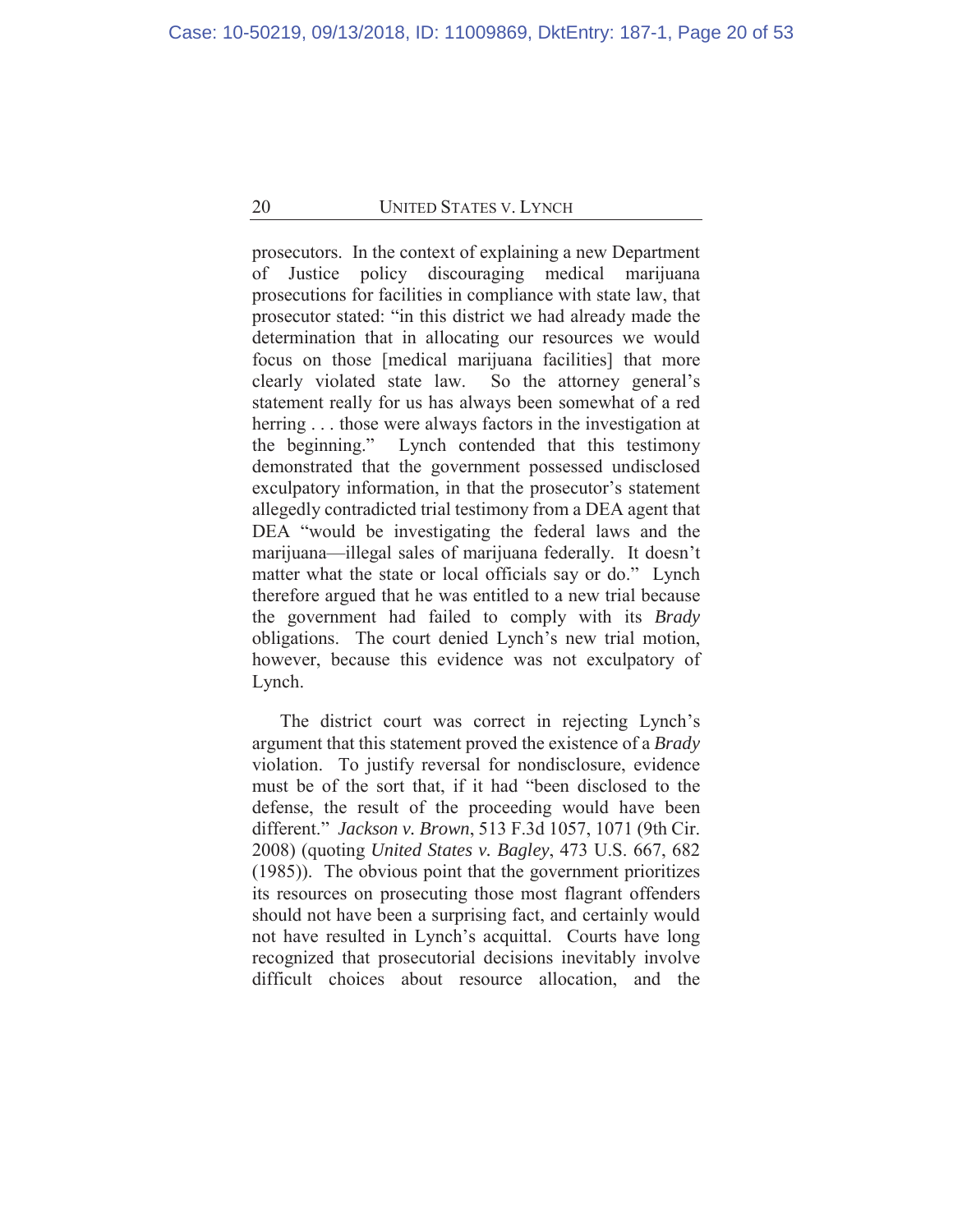government possesses broad discretion to say where those resources should be deployed. *See Wayte v. United States*, 470 U.S. 598, 607 (1985). The prosecutor's statement merely expressed what those priorities were here. It never indicated that Lynch's compliance or noncompliance with state law would have had any effect on Lynch's substantive guilt. Lynch also would not have been entitled to acquittal even if he had shown that he was in compliance with state law, because such compliance was not relevant to the federal crimes he was charged with. *See Raich*, 545 U.S. at 29.

Lynch suggests that the information about prosecutorial priorities was favorable to his defense because it suggested that testimony given by DEA Agent Reuter was perjurious and thus violative of Lynch's due process right not to be convicted by testimony known by the state to be perjurious. *See Napue v. People of State of Ill.*, 360 U.S. 264, 269 (1959). But this argument also depends on a misreading of that testimony. Agent Reuter stated that neither she nor anyone in her office would have told Lynch that dispensaries were permissible if in compliance with state and local law, because "federal law has nothing to do with state and local officials. We would be investigating the federal law . . . . It doesn't matter what the state or local officials say or do." It is entirely reconcilable—and thus not at all suggestive of perjury—to say that a dispensary is always subject to investigation when illegal under federal law, but practically most likely to be prosecuted when also committing state law violations too. Moreover, Agent Reuter was testifying about the investigative practices of her DEA office, while the prosecutor's statement explained the charging decisions of that office. It is also not suggestive of perjury that two different government agencies operate differently or explain their roles in different terms.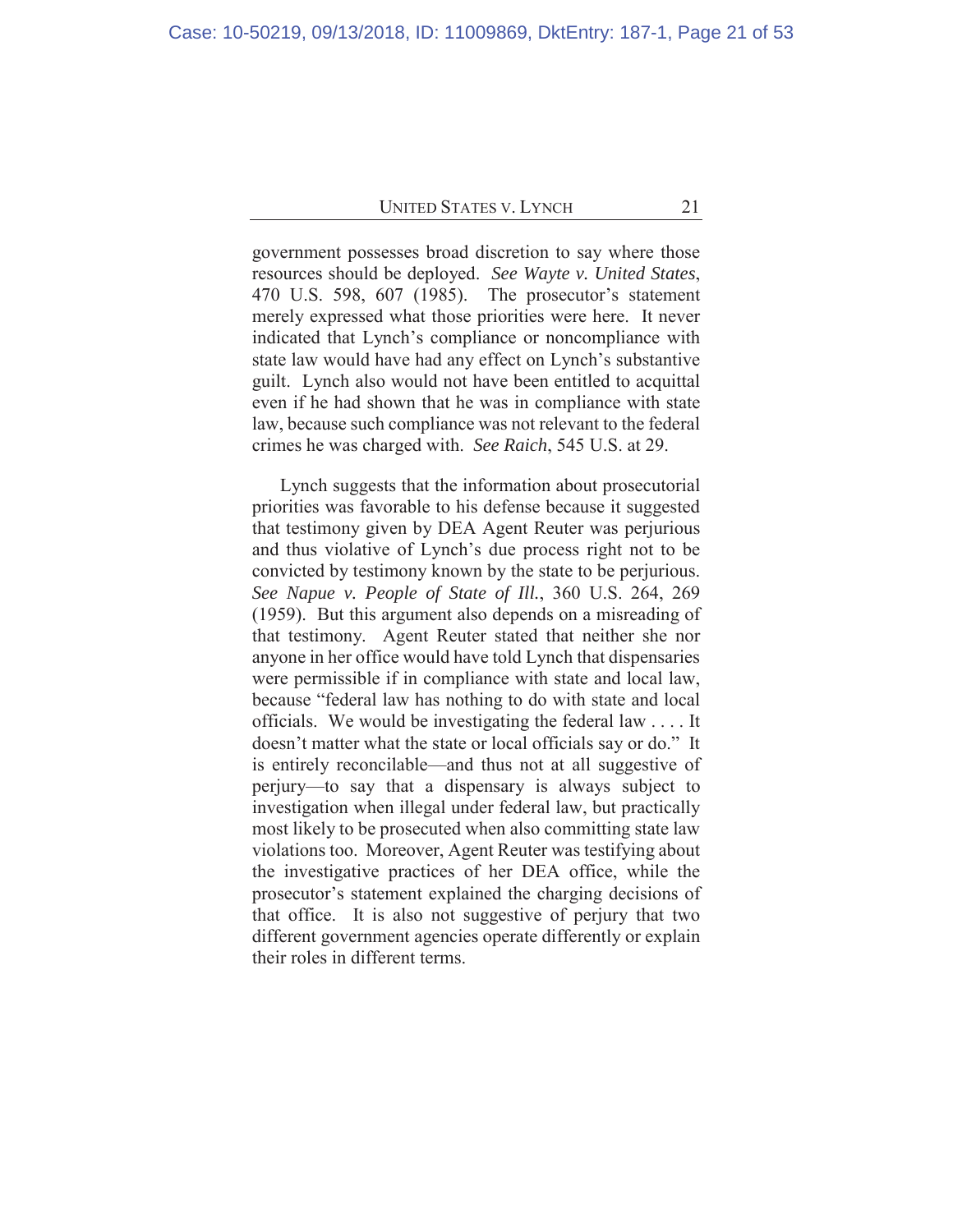Lynch finally suggests that this information would have allowed him to question Agent Reuter on the proposition that, if Lynch had been in compliance with state law, he would not have been investigated or prosecuted. Such an argument would border on the frivolous, however. Lynch may be correct that his chances of being caught would have been lower if he had been in compliance with state law, but this is not the same as saying that Lynch was actually innocent of any crimes of which he was convicted.

For those reasons, then, Lynch does not demonstrate any error in the district court's handling of the evidence at his trial.

#### **C. Entrapment by Estoppel Defense**

Lynch contends that the district court committed various errors with respect to Lynch's entrapment by estoppel defense. The court allegedly misinstructed the jury about this defense's elements, refused to allow the defense as against the distribution-to-minors charges, and did not permit the jury to consider evidence of Lynch's compliance with state law. All of Lynch's arguments on this point fail, however, because Lynch did not prove facts sufficient to establish a basis for entrapment by estoppel. Lynch therefore has no grounds to object to the district court's treatment of this defense, because Lynch's failure to provide a sufficient factual basis to establish the defense meant that Lynch was not entitled to any instruction on, or jury consideration of, this defense in the first place.

Lynch's proposed basis for the entrapment by estoppel defense was Lynch's trial testimony that, in September 2005 and before opening CCCC, Lynch had allegedly called the local DEA office and reached a man at the office, whose name or position Lynch did not know. Lynch stated that he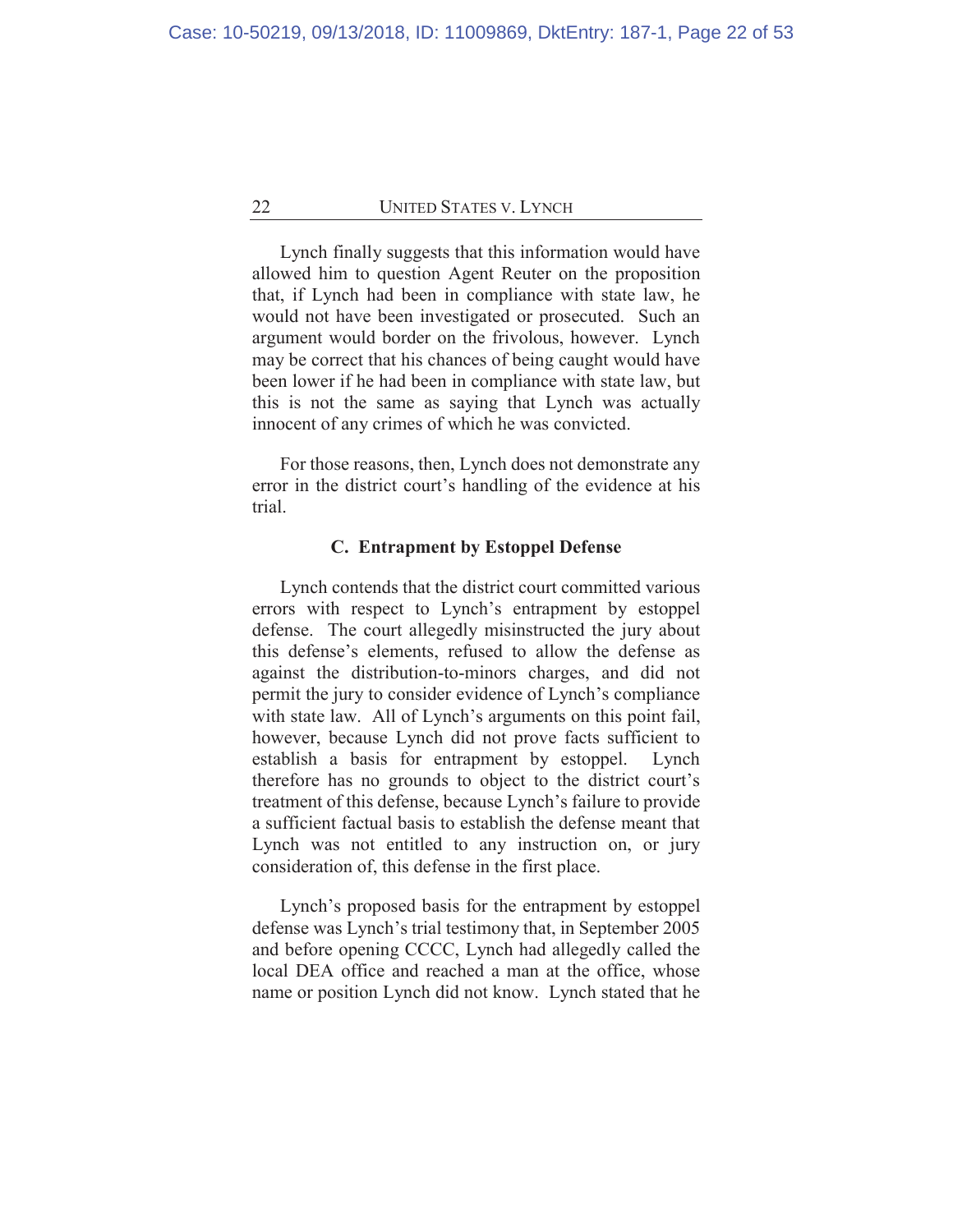had inquired of this person "what you guys are going to do about all of these medical marijuana dispensaries around the State of California." Lynch testified that the person responded that "it was up to the cities and counties to decide how they wanted to handle the matter." Lynch then allegedly specifically told the man that he intended to open a dispensary, and the man repeated that same thing that he had told Lynch before, that it was "up to the cities and counties to decide." Lynch contends that he relied on this statement in opening CCCC, and would not have commenced operations if he had been told that his proposed activities were illegal.**<sup>2</sup>** At trial, the district court allowed Lynch to seek to claim this defense with regard to counts 1, 4, and 5—general distribution, possession with intent to distribute, and maintaining a drug-involved premises—but refused to allow this defense as against counts 2 and 3—the distribution to minors charges—because it held that Lynch had not established any foundation for that defense to apply to these charges.

Lynch contends that the information allegedly given to him in his phone call to the DEA sufficed to allow him a defense of entrapment by estoppel and that the district court committed various errors with respect to that defense, but this phone call was insufficient to provide a basis for the defense. Although it is true that a defendant is generally

**<sup>2</sup>** The government contends that Lynch's testimony on this point is highly doubtful because, although Lynch's phone records reflected that he had in fact called the DEA, the agent whose number Lynch dialed was female rather than the man identified by Lynch, and that agent also testified at trial that neither she nor any agent in her division would have given Lynch the information Lynch claimed to have received. We do not reach the issue of the credibility of Lynch's testimony, however, because even taking his account as true, Lynch did not provide a sufficient factual basis for any instruction on entrapment by estoppel.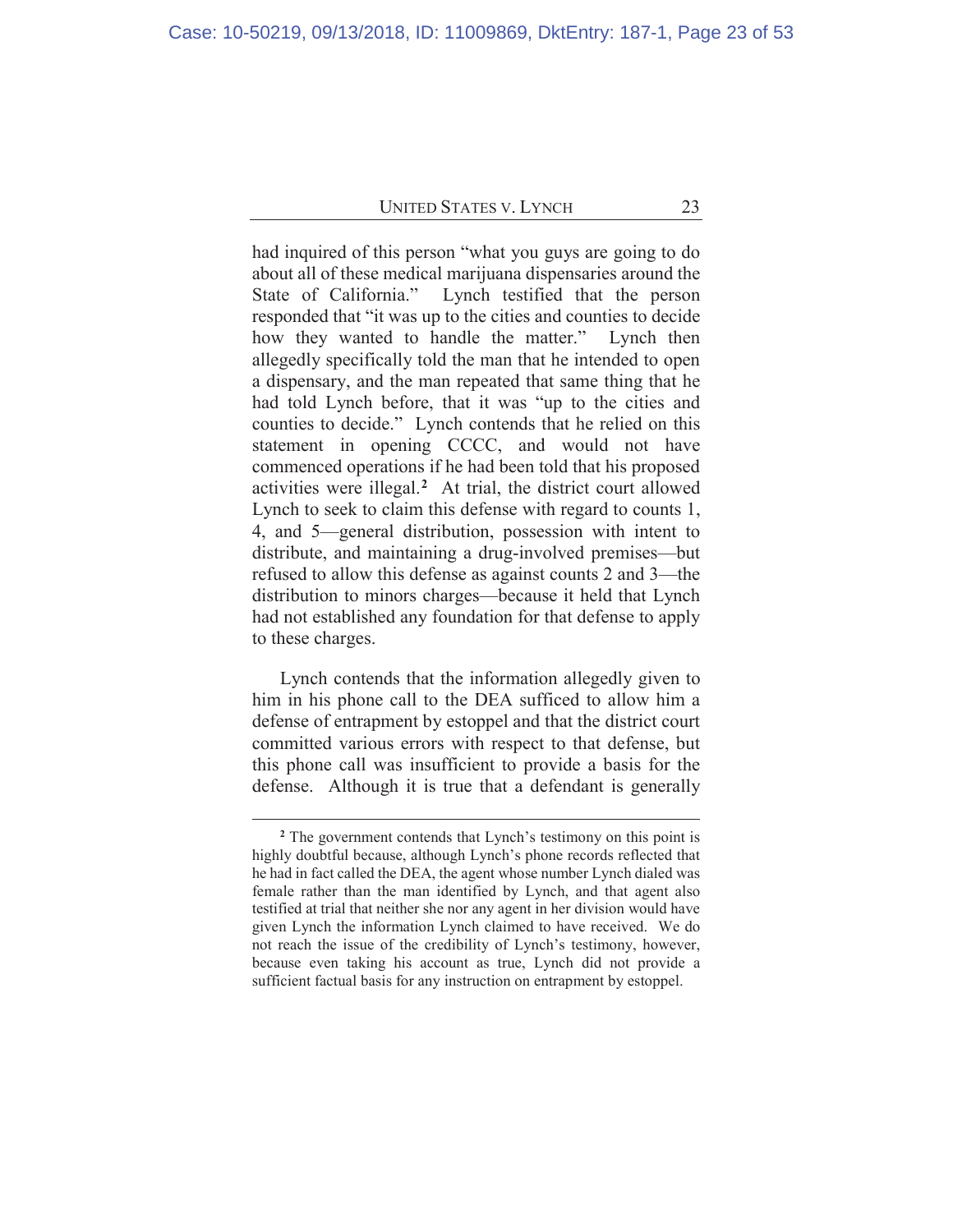"entitled to have the jury instructed on his or her theory of defense," this entitlement does not apply "where the evidence, even if believed, does not establish all of the elements of a defense." *United States v. Perdomo-Espana*, 522 F.3d 983, 986–87 (9th Cir. 2008) (quoting *United States v. Arellano-Rivera*, 244 F.3d 1119, 1125 (9th Cir. 2001) (internal quotation marks omitted)). Even crediting Lynch's testimony that the phone call occurred and that he was told that "it was up to the cities and counties to decide how they wanted to handle the matter" of marijuana dispensaries, Lynch still lacked crucial elements to shield himself under the defense of entrapment by estoppel.

To establish the defense of entrapment by estoppel, a defendant has the burden to show: "(1) an authorized government official, empowered to render the claimed erroneous advice, (2) who has been made aware of all the relevant historical facts, (3) affirmatively told [the defendant] the proscribed conduct was permissible, (4) that [the defendant] relied on the false information, and (5) that [the] reliance was reasonable." *United States v. Schafer*, 625 F.3d 629, 637 (9th Cir. 2010) (quoting *United States v. Batterjee*, 361 F.3d 1210, 1216 (9th Cir. 2004)). Assuming that Lynch's testimony could be believed to show that Lynch spoke to an authorized official and that Lynch relied on the information given to him, the other elements of the defense were missing here.

The statement that "it was up to the cities and counties to decide how they wanted to handle the matter" was not the affirmative authorization that Lynch needed to identify to have been entitled to any instruction or evidence introduced on entrapment by estoppel. At most, Lynch's evidence suggests that federal authorities were confused about how to handle a complex and evolving area, but this is not the same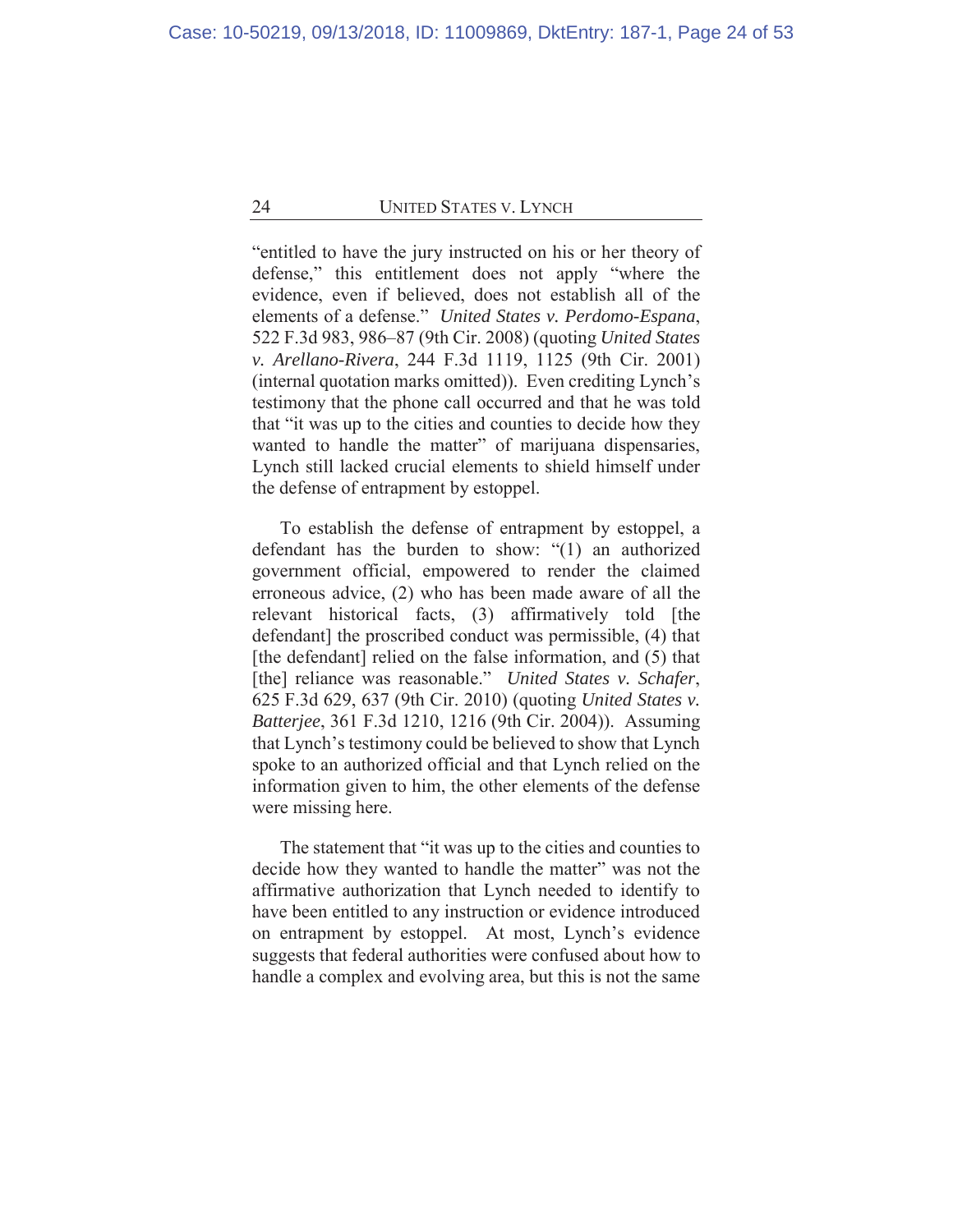as saying that Lynch was actively told he could violate federal law. "[T]o invoke estoppel against the Government, the party claiming estoppel must show 'affirmative misconduct' as opposed to mere failure to inform or assist." *Lavin v. Marsh*, 644 F.2d 1378, 1382 (9th Cir. 1981)*.* Even on Lynch's version of the facts, the person he talked to may have been unhelpful in failing to remind Lynch that marijuana remained illegal under federal law, but he never told Lynch that Lynch's proposed activities were legal. We generally refuse to recognize a defense of entrapment by estoppel where a defendant shows that a government agent only failed to tell a defendant that proposed conduct was illegal, as opposed to affirmatively stating that it was legal. *See United States v. Brebner*, 951 F.2d 1017, 1026 (9th Cir. 1991). Even crediting Lynch's testimony for all that it is worth, Lynch never received the sort of clear sanction that entrapment by estoppel requires.

In particular, the ambiguity of the statement that it was "up to the cities and counties to decide" means that the statement lacked sufficient concreteness to have served as an affirmative authorization for Lynch's activities. To establish affirmative authorization, a "defendant must do more than show that the government made 'vague or even contradictory statements.'" *United States v. Ramirez-Valencia*, 202 F.3d 1106, 1109 (9th Cir. 2000) (quoting *Raley v. Ohio*, 360 U.S. 423, 438 (1959)). Instead, the defendant "must show that the government affirmatively told him the proscribed conduct was permissible." *Id.* Even if Lynch took the statement as implicit authorization for his actions, this is not the same as saying that the statement was an affirmative and unambiguous grant of permission. The statement could have meant other (and more plausible) things: that the federal government would prioritize prosecuting those dispensaries most violative of state and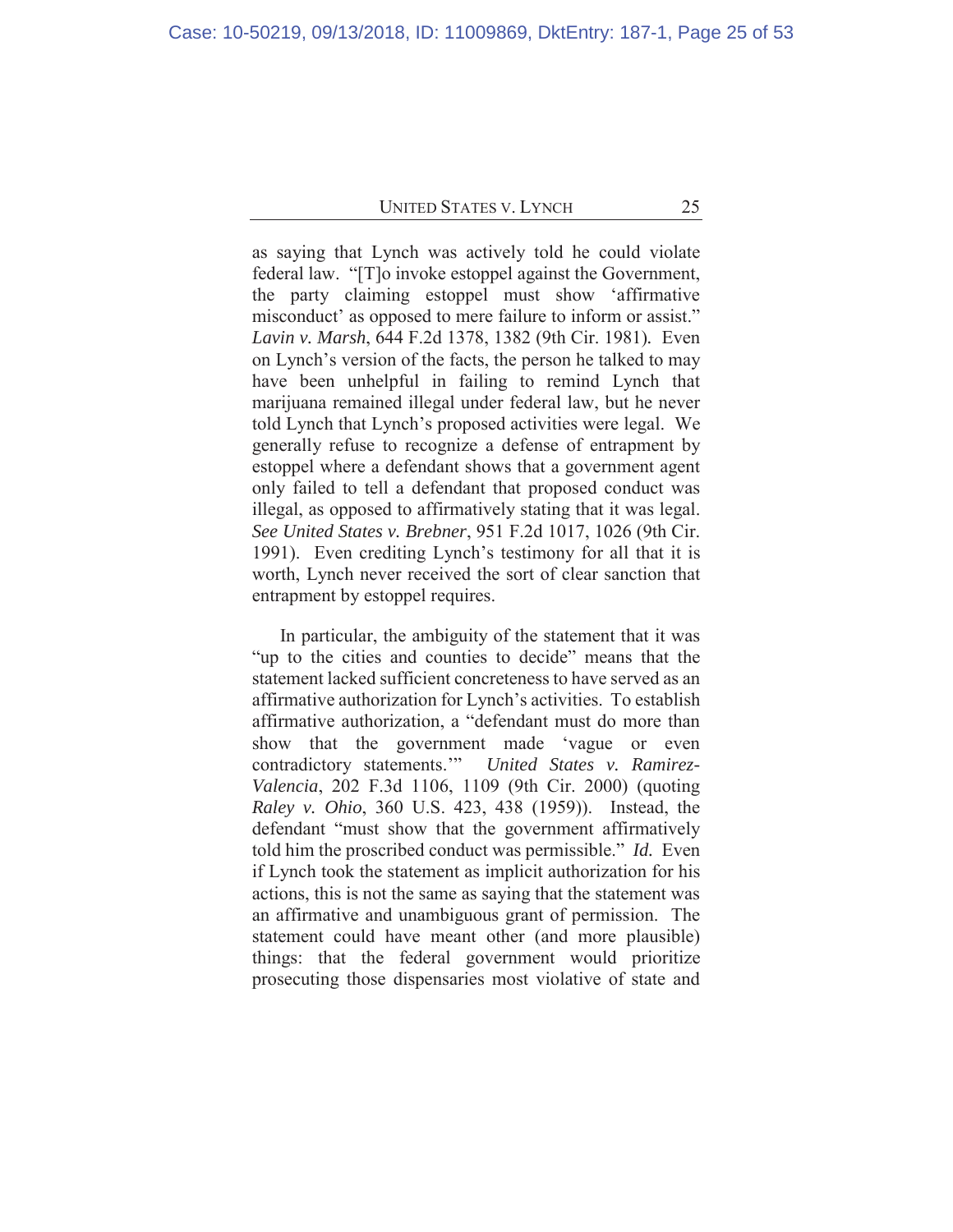local law; that, although such dispensaries were not legal, the government would generally not investigate without a state or local government requesting investigation; that, in the absence of federal prohibition, regulation would be up to the cities and states. The vagueness and ambiguity of the statement therefore did not allow it to serve as a basis for a claim of entrapment by estoppel.

In addition, even to the extent that Lynch might have (improperly) understood the statement to be an affirmative authorization, any reliance on the statement was clearly unreasonable. The determination of reasonable reliance is a relatively common-sense inquiry: reasonable reliance occurs if "a person sincerely desirous of obeying the law would have accepted the information as true, and would not have been put on notice to make further inquiries." *United States v. Batterjee*, 361 F.3d 1210, 1216–17 (9th Cir. 2004) (quoting *Ramirez-Valencia*, 202 F.3d at 1109). Thus, for example, in *Batterjee*, we held that a defendant dealing with the complicated intersection of immigration and criminal law, who had been told by a federal licensee that he was "legally purchasing and possessing a firearm," could reasonably rely on those assurances, because there was no reason for him to have believed he need inquire any further. *Id.* at 1217.

Here, by contrast, Lynch clearly should still have been on notice that any purported categorical authorization to violate the federal drug laws was incorrect, or at least demanded further inquiry into the validity of that authorization. Before he made the call, Lynch had been actively following developments of marijuana law in California and throughout the United States. Indeed, about six months before the alleged call, *Raich* had established that the federal government had the power to prosecute crimes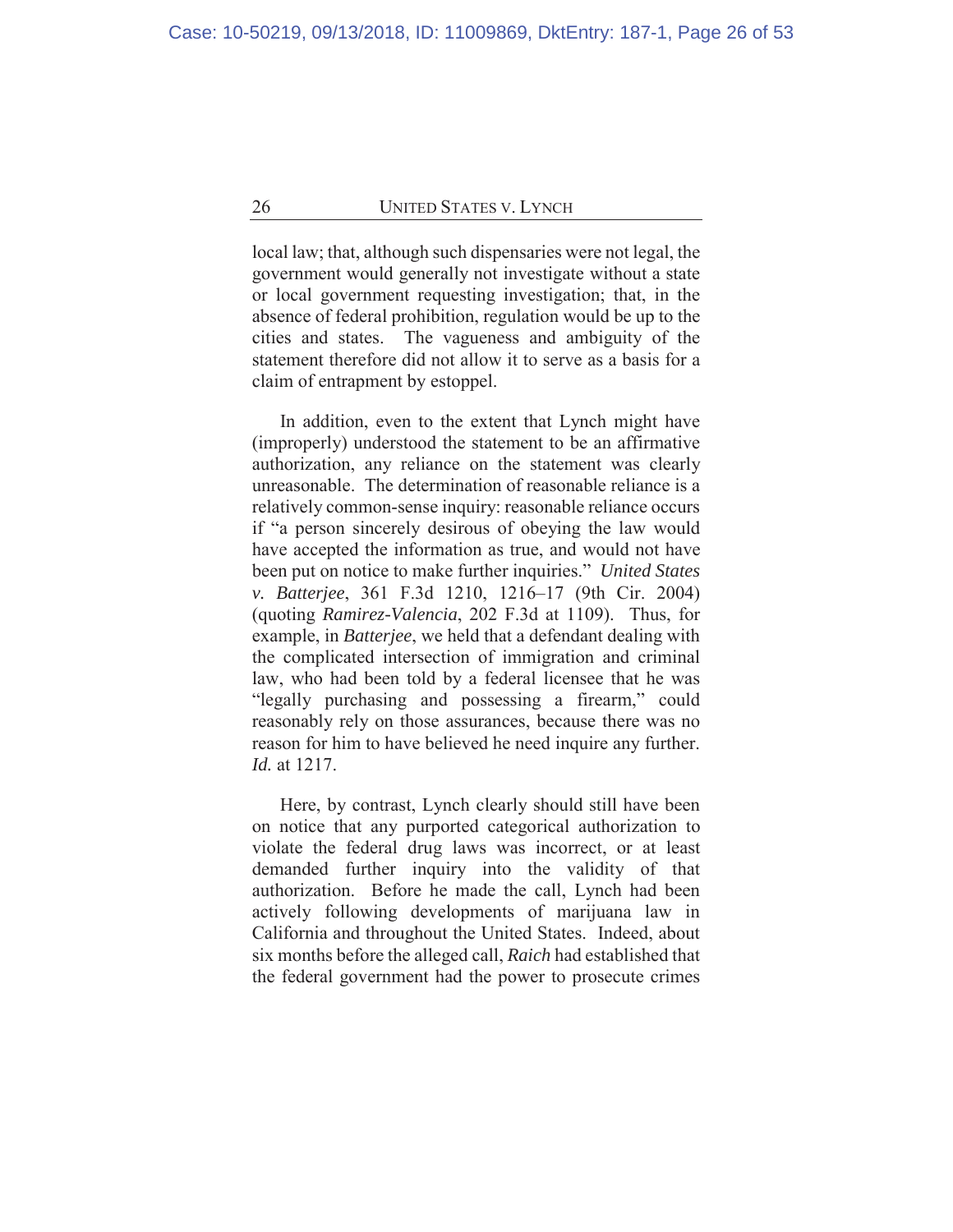even if legal under state law, and Lynch had testified that he was aware this case was ongoing. Even if it might be too much to say that Lynch should be charged with precisely understanding Supreme Court doctrine, a reasonable person with the knowledge Lynch had would, at minimum, have understood the relationship between state and federal regulation of marijuana to be a subject of significant legal complexity. It was not reasonable to think that two questions posed to an anonymous and apparently confused source could have definitively resolved all legal questions relating to Lynch's operations.

In particular, Lynch's alleged reliance on the call could not have been reasonable because it required Lynch to ignore vast swaths of information he had about marijuana's illegality under federal law. For example, in the controversy leading to the closure of the store in Atascadero, the city attorney had told Lynch that marijuana distribution was illegal for all purposes under federal law. **Lynch also** testified that before making the call to the DEA, he had gone on the DEA website and discovered the fact that marijuana was illegal under federal law, specifically that it is a Schedule One drug. In addition, Lynch collected books, legal memoranda, and other materials on the legal status of marijuana, and many of these indicated that marijuana was illegal under federal law, regardless of state legality. Nor had Lynch somehow missed the point contained in all these materials. Even after making the call, Lynch distributed forms stating that CCCC recognized "that Federal Law prohibits Cannabis," although the forms also included an incorrect statement that California legalization had created an exception to the federal prohibition through the Tenth Amendment.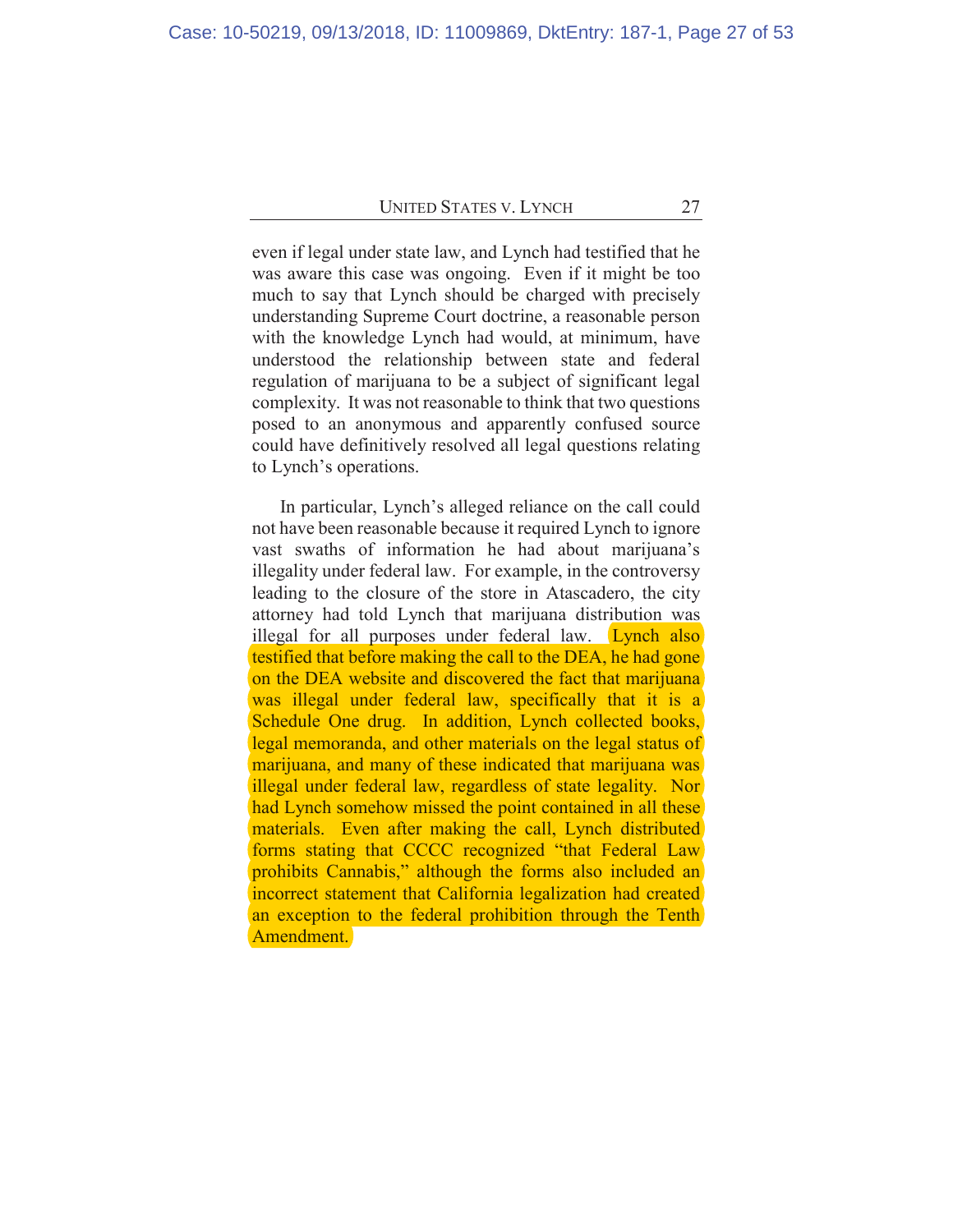It was therefore flatly unreasonable for Lynch to have relied on this purported statement from the DEA, because Lynch had ample cause to recognize that anything he took to be an authorization for his activities might have been incorrect or incomplete. A defendant's reliance on an alleged authorization is unreasonable where such reliance ignores other relevant information the defendant has about the subject. For example, we have recently held that marijuana distributors who allegedly received bad information from a state sheriff's department could not claim entrapment by estoppel, because they knew that marijuana remained illegal under federal law. *United States v. Schafer*, 625 F.3d 629, 638 (9th Cir. 2010).

The same principle applies here. Even crediting Lynch's version of the call, a reasonable person possessing all the information Lynch had would not have considered the call decisive of what the law required. Rather, a reasonable person would at least have sought to resolve the two apparently contradictory conclusions Lynch had about what the law was. In contrast, in *Batterjee*, we emphasized the reasonableness of a defendant's reliance on incorrect but apparently plausible advice on the basis that he had made further inquiries even after receiving that advice. *See Batterjee*, 361 F.3d at 1216–17. Because Lynch instead simply cut off his inquiries when he allegedly heard what he wanted to hear, ignoring all information he had to the contrary, any reliance he made on the call was unreasonable, and the call was therefore insufficient to sustain a defense of entrapment by estoppel.

In short, because Lynch did not show facts providing a basis on which a reasonable jury could find that he was entitled to this defense of entrapment by estoppel, he was not entitled to present this defense in the first place. The district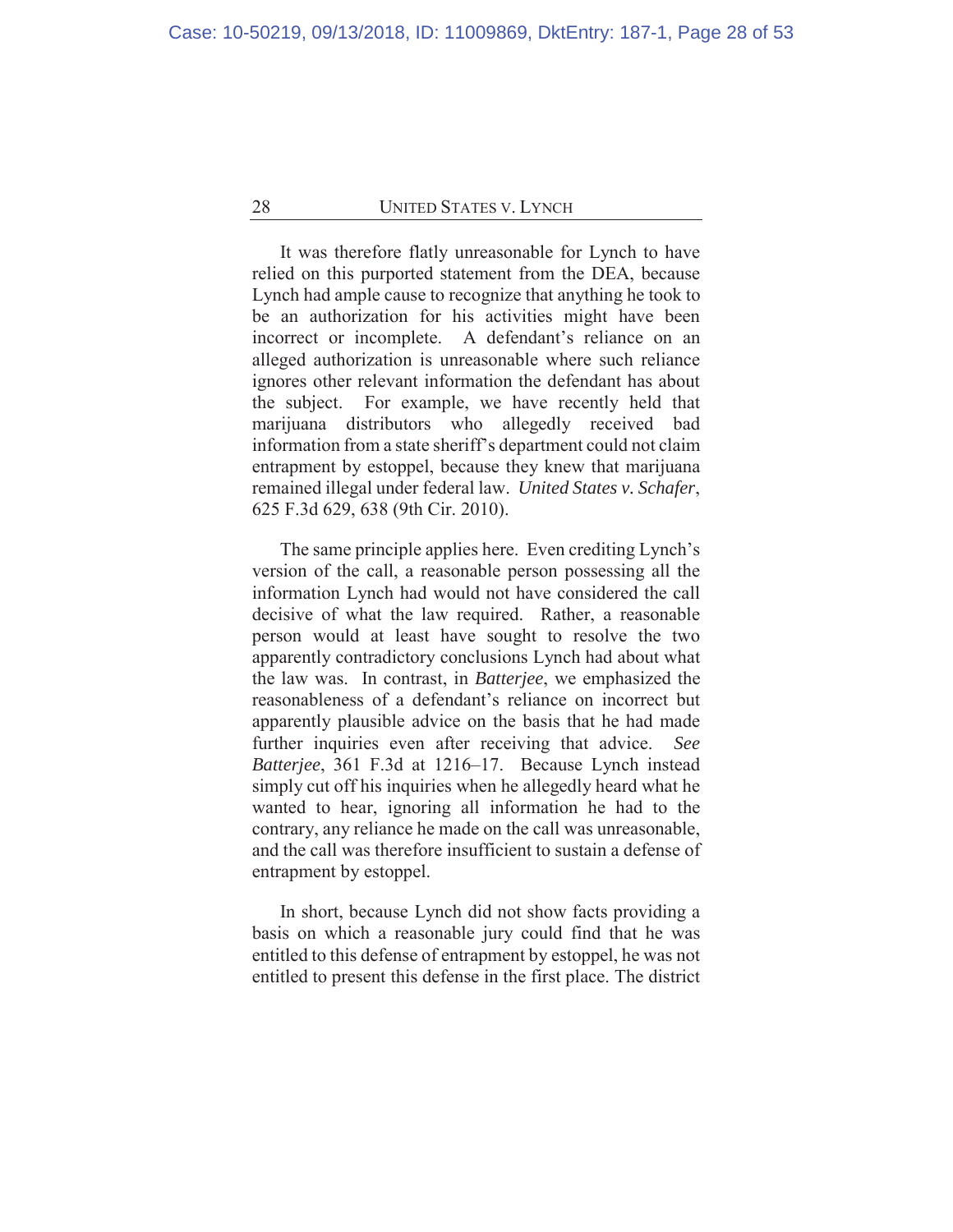court therefore did not err in any decisions it made with respect to entrapment by estoppel, because that defense simply did not apply to Lynch.

#### **D. Caution Against Nullification**

Lynch assigns error to a warning against nullification given by the district court at voir dire. This warning was permissible, however, because it was an appropriate exercise of a district court's duty to ensure that a jury follows the law, and it was additionally justifiable given that the need for the warning was a risk that Lynch's counsel had himself invited.

In the run-up to Lynch's trial, Lynch's lawyer, perhaps recognizing that Lynch's guilt was clear, appears to have sought to encourage prospective jurors that they did not need to convict Lynch even if he was factually and legally guilty of his crimes. For example, on the first day of voir dire, Lynch's lawyer told prospective jurors that, among other things, "the judge is only going to tell you what the law is, and that ultimate decision about what to do in this case is for you and only you to decide," and "there is nobody above you and . . . you [are] the person that's got to decide what to do." On the second day of voir dire, the government objected that these statements seemed to be calling for jury nullification, and the district court cautioned Lynch's counsel at a sidebar not to ask questions seeking jury nullification. Within minutes of receiving this warning, however, Lynch's counsel returned to the line of statements he had been making before, asking jurors whether they agreed that "whether to find a person guilty or not guilty is your decision."

Finally, one juror got the drift and responded to Lynch's counsel, "I understand that completely. I believe there is something called jury nullification, that if you believe the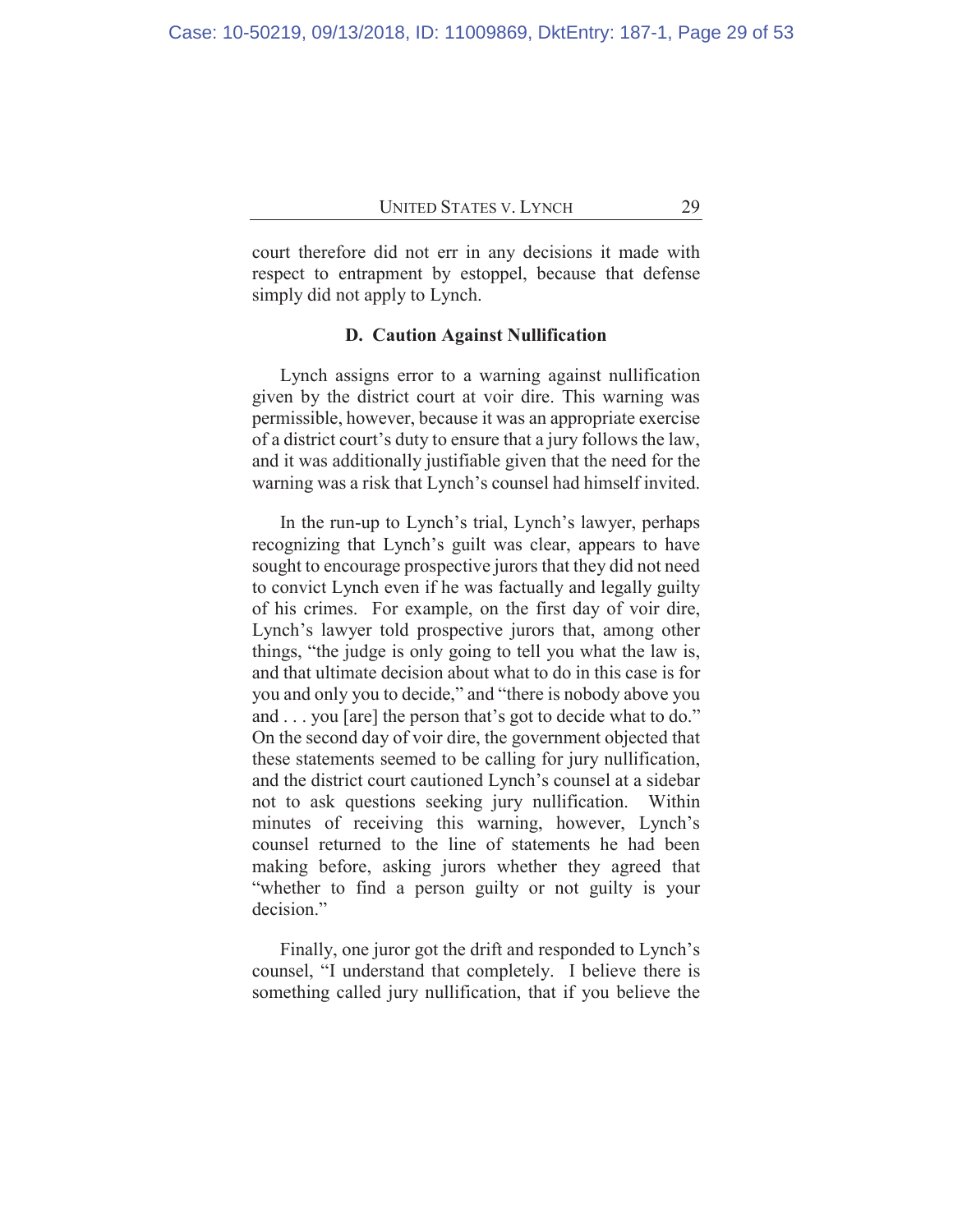law is wrong, you don't have to convict a person." The district court halted voir dire, and, after consultation with the attorneys, gave the following caution to the prospective jurors:

> Nullification is by definition a violation of the juror's oath which, if you are a juror in this case, you will take to apply the law as instructed by the court. As a . . . juror, you cannot substitute your sense of justice, whatever it may be, for your duty to follow the law, whether you agree with the law or not. It is not your determination whether the law is just or when a law is unjust. That cannot be and is not your task.

The district court then asked each individual prospective juror if he or she could abide by that instruction. Each juror agreed to so abide.

The district court's caution against nullification was permissible. It is clear that "no juror has a right to engage in nullification," that such nullification is "a violation of a juror's sworn duty to follow the law as instructed by the court," and, to that end, "trial courts have the duty to forestall or prevent such conduct," including "by firm instruction or admonition." *Merced v. McGrath*, 426 F.3d 1076, 1079–80 (9th Cir. 2005) (quoting *United States v. Thomas*, 116 F.3d 606, 617 (2d Cir. 1997)). The district court's caution to the jurors that they should not substitute their own sense of justice for their duty to find facts pursuant to the law was entirely appropriate as a discharge of the court's own duty to forestall lawless conduct.

Moreover, the particular language chosen by the district court accurately stated the law. The first part of the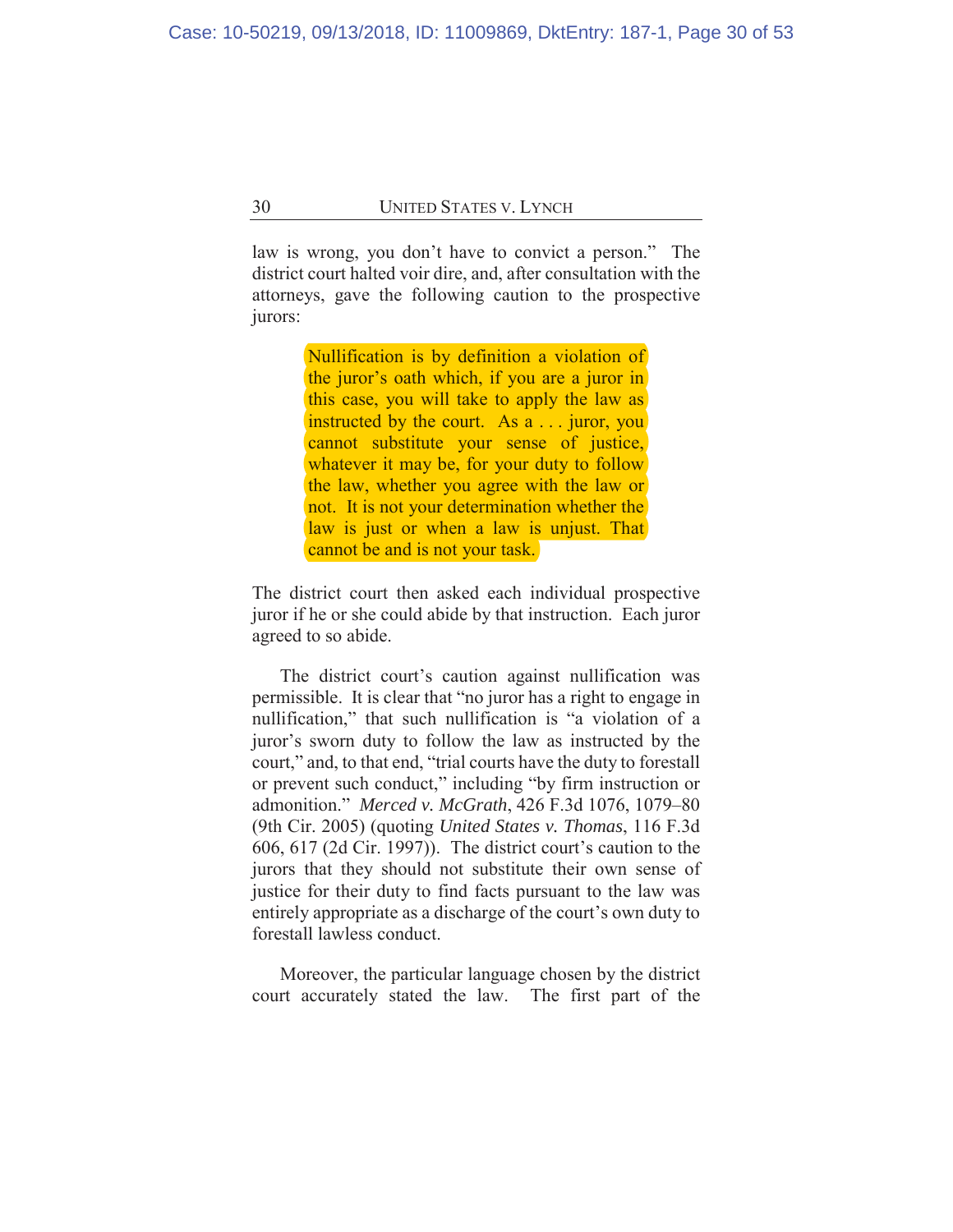statement, that "nullification is, by definition, a violation of the juror's oath to apply the law as instructed by the court" is a quote from *United States v. Thomas*, 116 F.3d 606, 614 (2d Cir. 1997), a case recognized by this court as an accurate guide to a judge's duty to prevent nullification. *See Merced*, 426 F.3d at 1079. The other part of the statement, that a juror "cannot substitute your sense of justice . . . for your duty to follow the law" and that it was "not your determination whether a law is just . . ." comes from *United States v. Rosenthal*, 266 F. Supp. 2d 1068, 1085 (N.D. Cal. 2003), *affirmed in part, reversed in part*, 454 F.3d 943 (9th Cir. 2006). This court has explicitly recognized that these sentences from *Rosenthal* are generally permissible as instructions to a jury to follow the law. *United States v. Kleinman*, *reissued as* 880 F.3d 1020, 1032 (9th Cir. 2018). The district court's caution was therefore allowable, both in the choice to have given it, as well as the language chosen to convey that message.

Lynch argues that the caution was impermissible because this court in its recent *Kleinman* opinion has determined that an anti-nullification instruction will be improper if it "state[s] or impl[ies] that (1) jurors could be punished for jury nullification, or that (2) an acquittal resulting from jury nullification is invalid." *Kleinman*, 880 F.3d at 1032. We held that one portion of the instruction given in *Kleinman* crossed this line because it "could be construed to imply that nullification could be punished, particularly since the instruction came in the midst of a criminal trial," and that another portion was also incorrect because it "could be understood as telling jurors that they do not have the power to nullify, and so it would be a useless exercise." *Id.* at 1032–33. In this case, in contrast, there was no indication that nullification would place jurors at risk of legal sanction or otherwise be invalid. The district court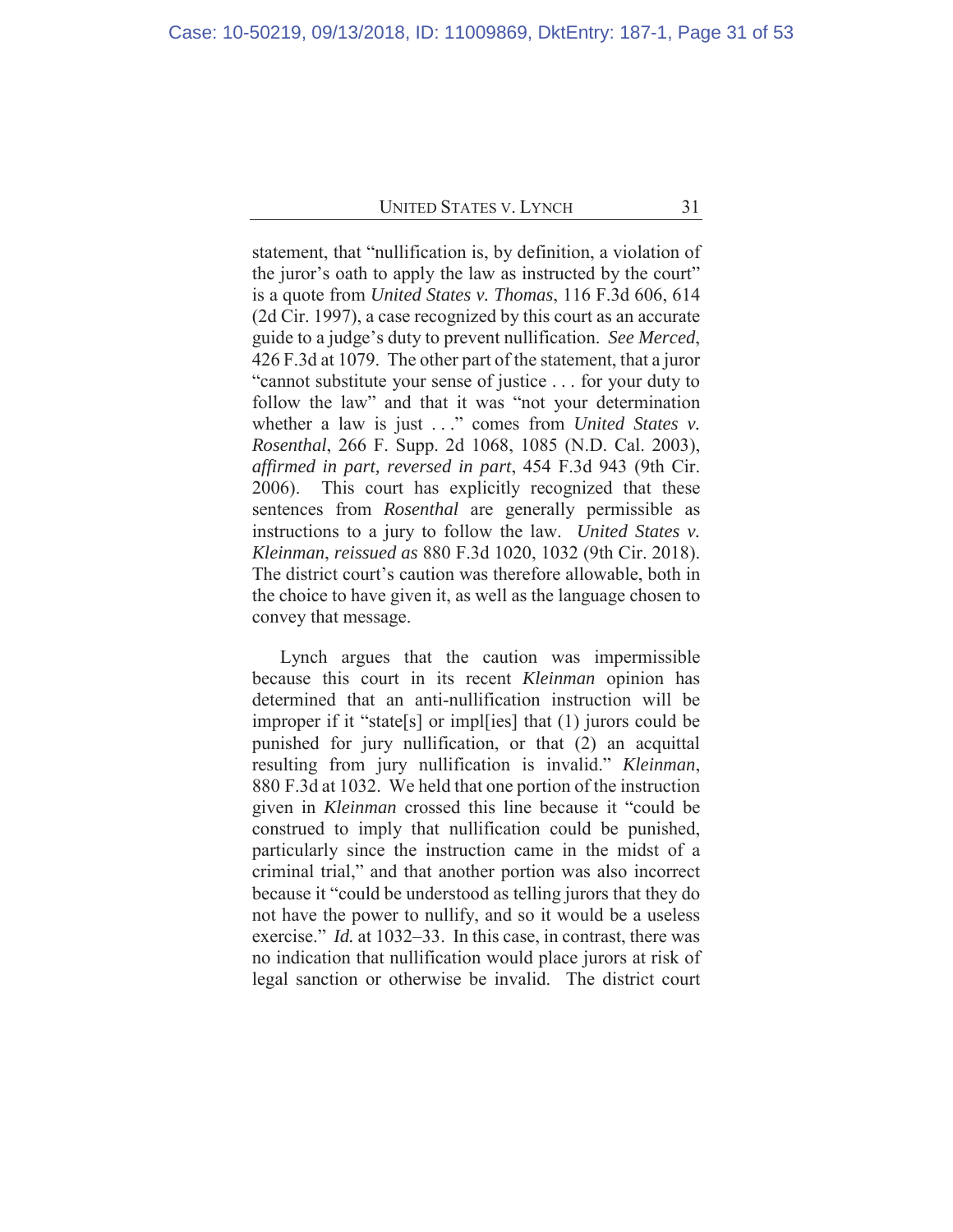correctly stated that the jurors did not have any right to nullify, but it did not tell them that they lacked the actual ability to do so. It also neither said nor implied that jurors would be subject to punishment if they acquitted Lynch. Lynch identifies a post-conviction letter written by one juror stating he was concerned "we would be breaking our promise if we did not vote to convict." This appears to be nothing more than a reflection of the fact that the evidence against Lynch was so overwhelming that a juror could not acquit Lynch without violating the juror's duty to find facts according to the law, however, given that Lynch had admitted all facts necessary and sufficient to find him guilty.

The district court's warning involved no language like that determined to be impermissible in *Kleinman*. Indeed, the strongest portion of the district court's caution in this case was specifically approved in *Kleinman*. *See Kleinman*, 880 F.3d at 1032. This case is also factually distinguishable from *Kleinman* because of the circumstances in which the anti-nullification instruction came about. In *Kleinman*, the district court issued its warning against nullification during jury instructions, sua sponte, and without any indication that nullification was on any juror's mind. *See Kleinman*, 880 F.3d at 1031. Here, by contrast, the warning directly followed from a potential juror at voir dire indicating an unwillingness to follow the law.

The court's caution was, moreover, particularly justified because it occurred on the second day of Lynch's counsel's asking questions suggestive of nullification, and after the court's explicit admonishment to Lynch's lawyer not to ask such impermissible questions. As we have stated, albeit in a somewhat different context, "an error that is caused by the actions of the complaining party will cause reversal only in the most 'exceptional situation.'" *United States v. Schaff*,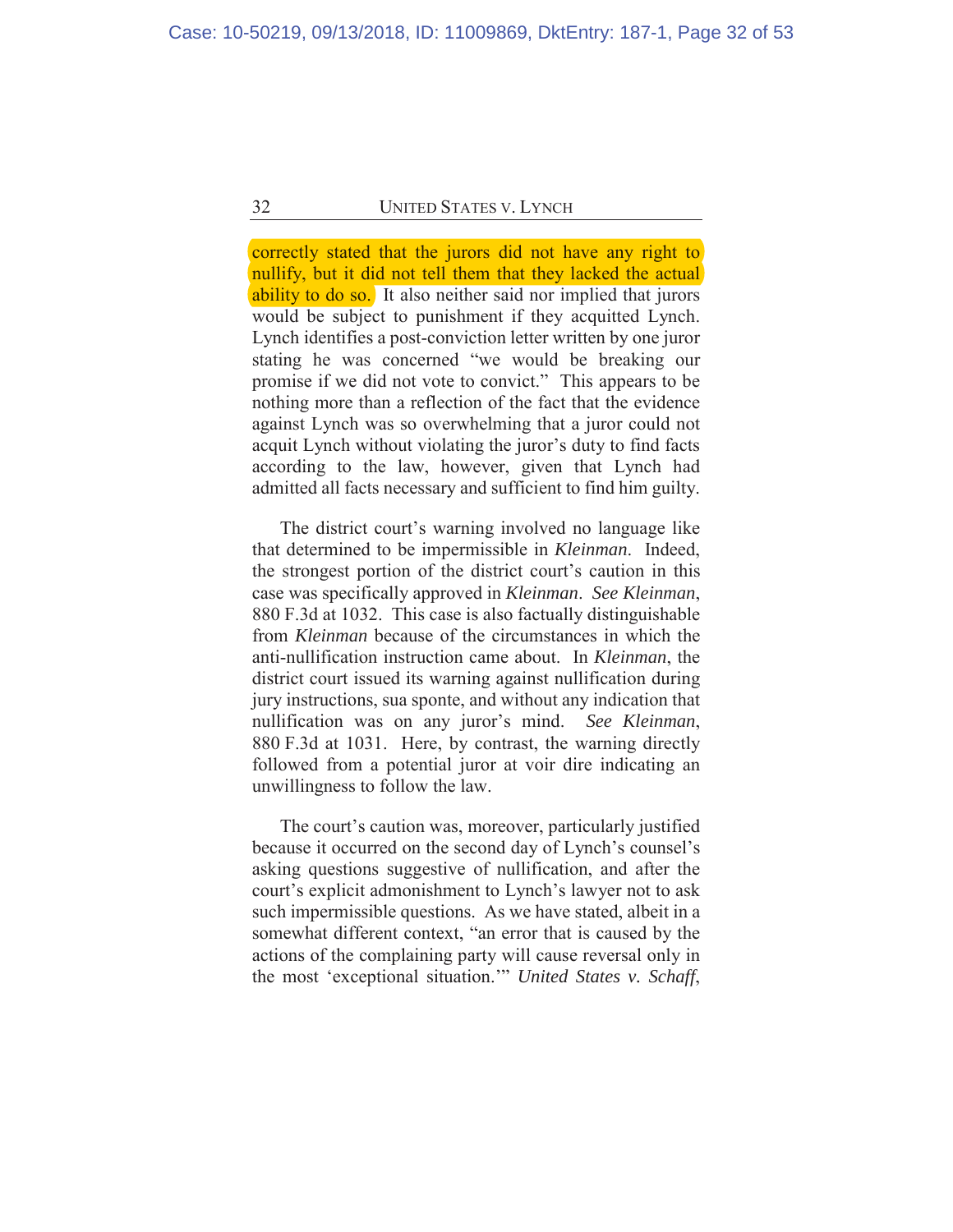948 F.2d 501, 506 (9th Cir. 1991) (quoting *Guam v. Alvarez*, 763 F.2d 1036, 1038 (9th Cir. 1985) (internal quotation marks omitted)). A legally accurate warning given in response to a potential juror proposing to disregard the law clearly is not such an exceptional situation.

Lynch more generally suggests that the district court's instruction inhibited the jurors from being willing to nullify the charges against him, but this was also not a violation of any legal right. "[W]hile jurors have the power to nullify a verdict, they have no right to do so." *Merced*, 426 F.3d at 1079. The district court's admonition that nullification was a violation of a jury's duty to follow the law did not deprive the jurors of their ability to nullify, since nullification is by its nature the rejection of such duty. The district court therefore did not commit any error in issuing its caution against nullification.

#### **E. Jury Ignorance about Mandatory Minimums**

Lynch argues that the district erred in not allowing him to inform the jury of the mandatory minimum sentence that he faced if convicted. This argument is without merit, however, because "[i]t is well established that when a jury has no sentencing function, it should be admonished to 'reach its verdict without regard to what sentence might be imposed.'" *Shannon v. United States*, 512 U.S. 573, 579 (1994) (quoting *Rogers v. United States*, 422 U.S. 35, 40 (1975)); *see also United States v. Frank*, 956 F.2d 872, 879 (9th Cir. 1991) (same). The district court therefore did not abuse its discretion in not allowing the jury to consider information that was beyond the jury's purview.

Lynch contends that *Shannon* and the principles it embodies have been undermined by *Crawford v. Washington*, 541 U.S. 36, 51 (2004), and *Apprendi v. New*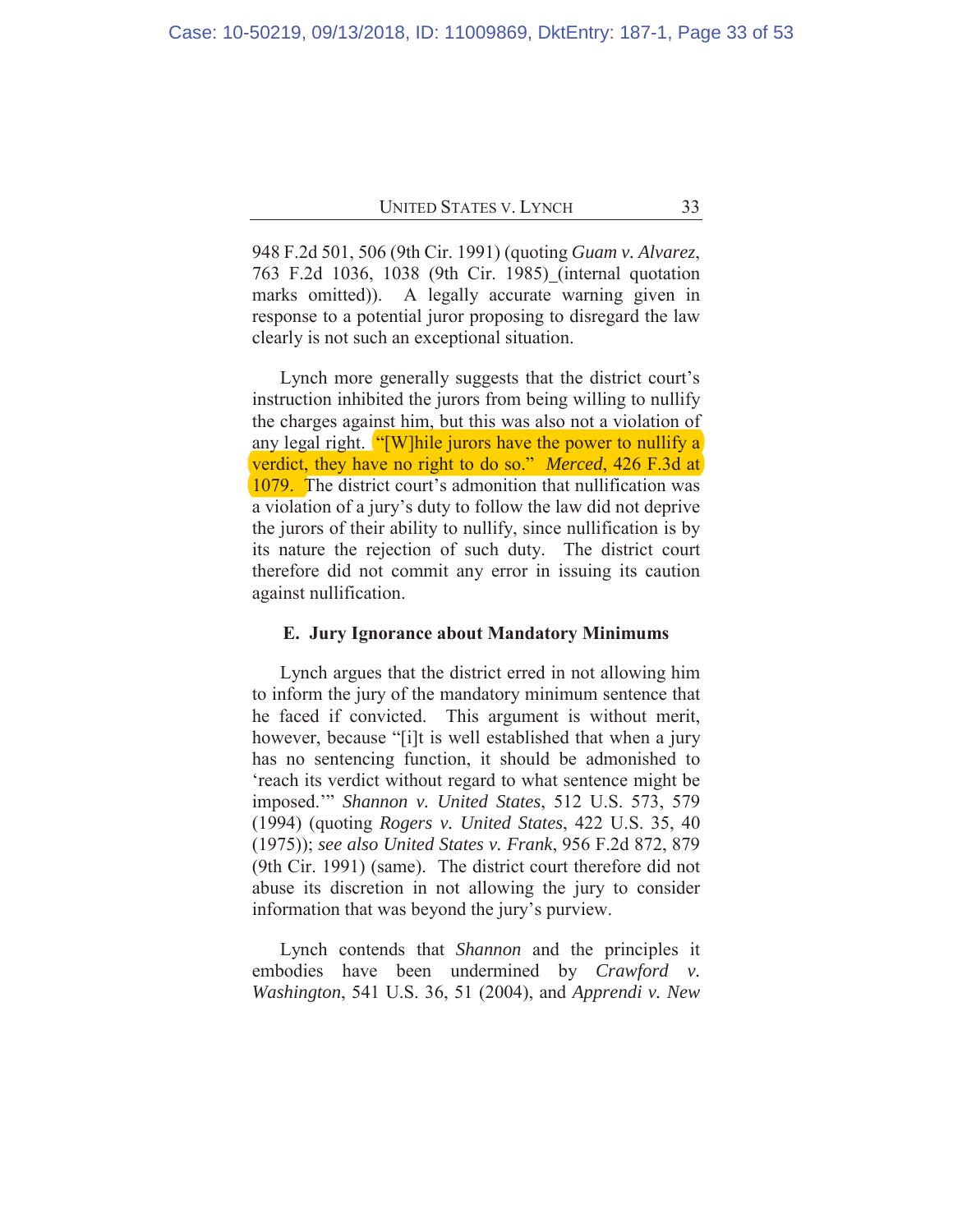*Jersey*, 530 U.S. 466, 490 (2000), which Lynch argues support the very general proposition that the Sixth Amendment protects any jury power that existed at the time of the amendment. The Second Circuit has squarely rejected this argument for reasons that are also decisive here. *See United States v. Polouizzi*, 564 F.3d 142, 160 (2d Cir. 2009). *Apprendi* and *Crawford* do not deal with jury knowledge of sentencing prospects. *See id.* To the extent that the very general principles in *Apprendi* and *Crawford* could also lead the Supreme Court to overrule *Shannon* in the future, "that is a decision we must leave to the Supreme Court." *Id*. *Shannon* remains binding law until an inconsistent decision issues from the Supreme Court, and the district court's actions were appropriate in light of *Shannon*.

Lynch also argues that he was entitled to inform the jury about the mandatory minimum sentence he faced on the basis of an exception articulated in *Shannon*, that "an instruction of some form may be necessary under certain limited circumstances," such as "to counter . . . a misstatement." *Shannon*, 512 U.S. at 587. Lynch contends that the jury instructions that "[t]he punishment provided by law for this crime is for the court to decide" was such a misstatement, in that it allegedly suggested that the district court would exercise discretion at sentencing. This argument misreads *Shannon*. *Shannon* cautioned that such correctives are "not to be given as a matter of general practice" and should only be applied to correct obvious misrepresentations, such as a statement "that a particular defendant would 'go free' if found [not guilty by reason of insanity]." *Shannon*, 512 U.S. at 587. Stating that a judge sentences according to the law is not such a misrepresentation. It was therefore not an abuse of discretion for the district court not to have informed the jury about the potential punishments Lynch faced if convicted.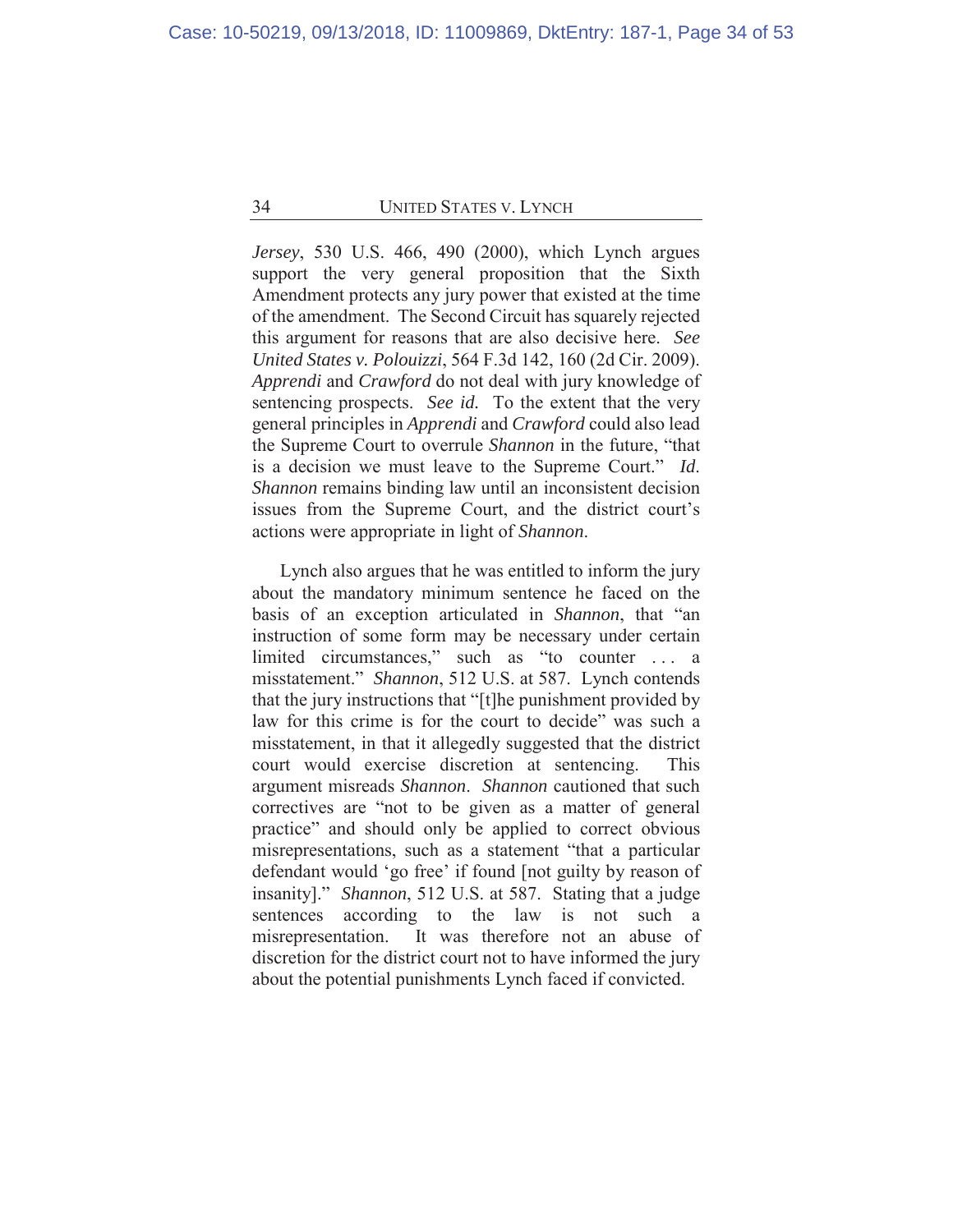#### **F. District Court Communications to the Jury**

Lynch raises three challenges to the court's handling of jury communications—that the district court allegedly permitted ex parte communications, declined to answer juror questions, and barred jurors from asking substantive questions of witnesses—but all these challenges fail because the court did not actually permit any ex parte communications, and the other limitations were reasonable exercises of a district court's power to manage its trial proceedings.

At the start of trial, the district judge informed the jurors that they could communicate with him via the clerk by means of signed note. Jurors had asked the court clerk about the possibility of asking questions, apparently of witnesses, and the district court had informed the jury that it did not allow questions from jurors in criminal cases, owing to the potential for evidentiary misconduct. Five days into trial, the court informed the attorneys that a juror had inquired about the status of the sheriff's department and the DEA, and that question had been resolved by subsequent questioning. Later that day, a juror asked the clerk about the definitions of the terms "minor" and "hash," and, with approval from the attorneys, the district court read a definition of "minor" from the proposed jury instructions. The next day, the district court stated that several members of the jury had inquired of the clerk what Rule 403 was, and the district court answered that it would not explain the rule, because those considerations were not appropriate for the jury. Finally, a day later, the district court informed the parties that the jurors had continued to ask the clerk questions. Defense counsel asked what questions those were, but the district court declined to answer.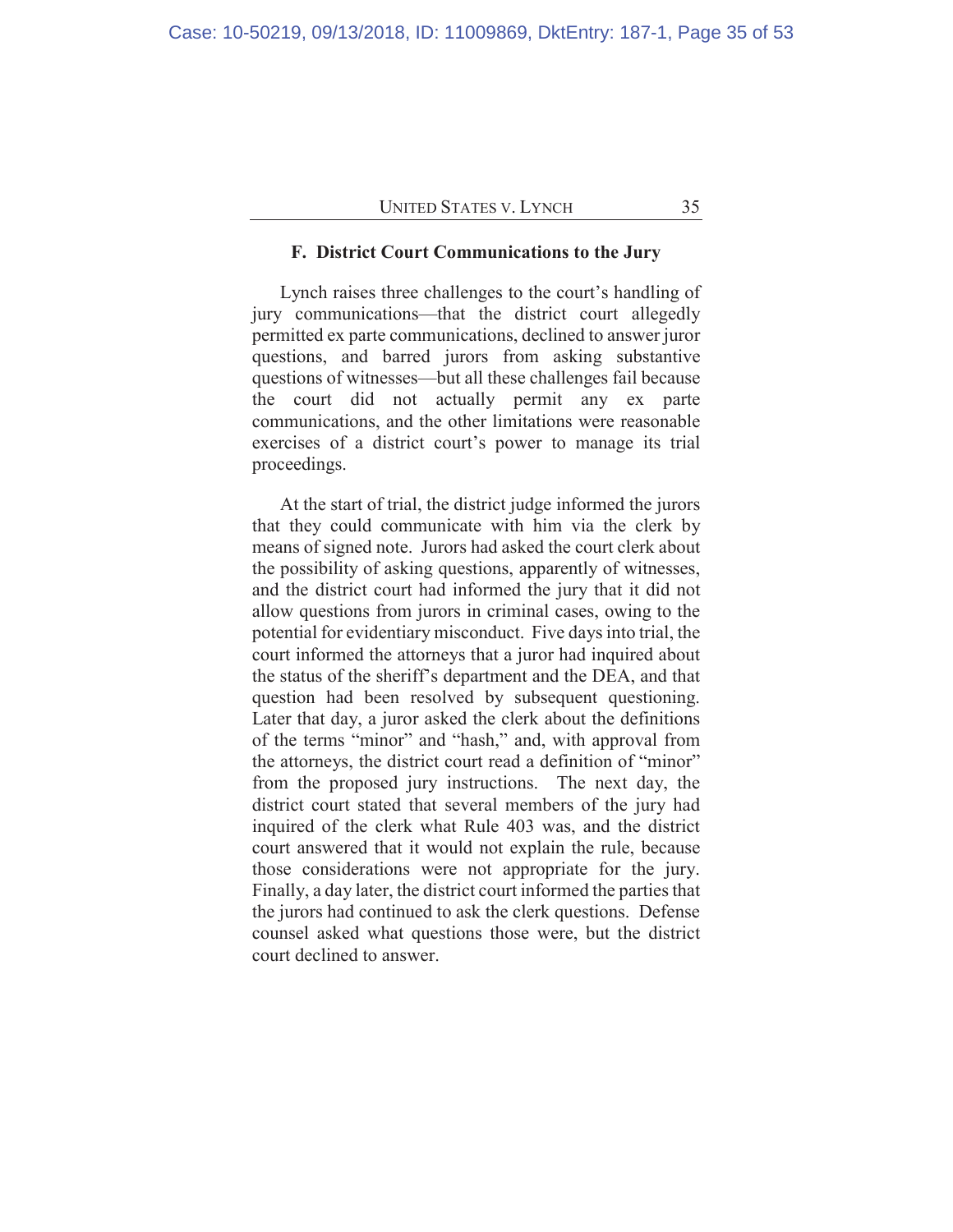The district court instead summoned the jury and stated to them, pursuant to the court's first instruction, that "jurors were not going to be allowed to ask substantive questions" during trial, although the court would answer questions of procedure. After presentation of evidence concluded, the district court did permit the jury to ask questions about the instructions, and also stated that it would answer any clarifying questions if there was disagreement as to the instructions during deliberations. No jurors asked any questions then, however.

Lynch places a great deal of emphasis on what he views as improper ex parte contact between jurors and the court, but there was no error in any of these circumstances, because those things about which Lynch now complains were neither ex parte, nor even communications to the jury. All of the messages went entirely in one direction: from jurors to court. Lynch's only allegations are that the court clerk received information from the jurors and conveyed that to the judge, but this is not the same as saying that either the clerk or the judge responded with communications to the jurors.

In other words, none of this contact rose to the level of communications, and so none could have been an improper ex parte communication. This court has suggested that an impermissible ex parte communication occurs only if "anything about the facts or the law" of a case has been imparted to the jury. *Sea Hawk Seafoods, Inc. v. Alyeska Pipeline Serv. Co.*, 206 F.3d 900, 906 (9th Cir. 2000). Receiving a note and passing it along simply does not rise to this level of conveying anything about facts or law, however. Lynch appears to contend that a bright-line rule prohibits a district court from receiving any note from a juror, but such a view is clearly incorrect. The Supreme Court has held that a juror's conveying something to a judge does not justify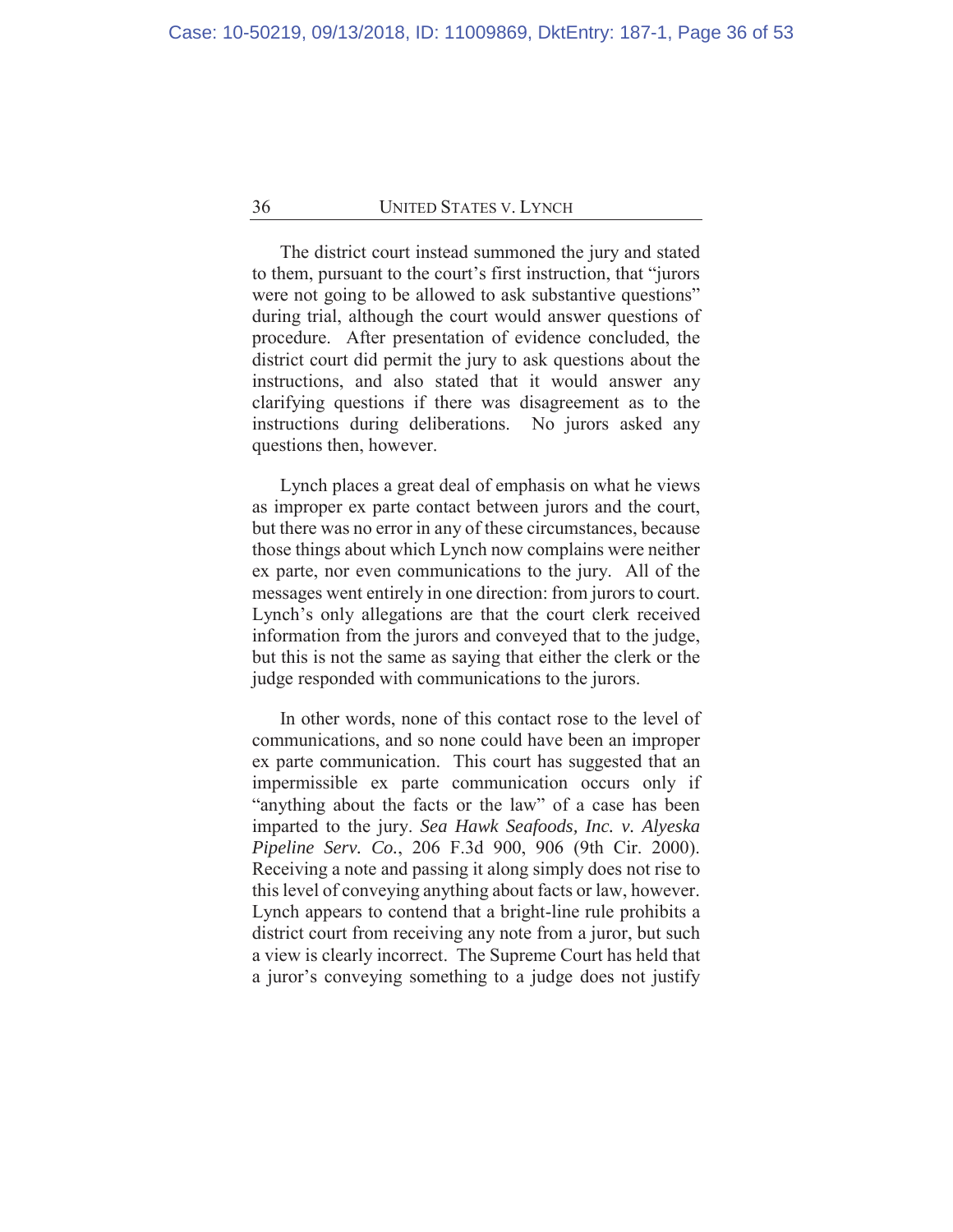reversal on those grounds alone, because such contact is simply part of the "day-to-day realities of courtroom life." *Rushen v. Spain*, 464 U.S. 114, 118–19 (1983). Lynch therefore fails to surmount the threshold hurdle to argue for the presence of improper ex parte communications between the court and the jurors.

Lynch also argues that the district court had an obligation to disclose the contents of the questions asked to it by the jury, but the court's nondisclosure was within the district court's authority to manage the conduct of a trial. In this case, this district court had stated at the beginning of trial that it would not allow jurors to ask questions of witnesses, and that their responsibility was to receive evidence, rather than inquire of it for themselves. This prohibition was clearly within the court's power to impose, since a court has the authority to permit limited jury questioning of a witness, *United States v. Huebner*, 48 F.3d 376, 382 (9th Cir. 1994), or to prohibit it altogether. Lynch suggests that the district court exceeded its authorization when it subsequently told the jury that they "were not going to be allowed to ask substantive questions" during trial, although the district court would answer questions of procedure. Lynch's argument ignores the court's "broad discretion in supervising trial[]," subject to reversal only for abuse of discretion. *Price v. Kramer*, 200 F.3d 1237, 1252 (9th Cir. 2000). Lynch offers no reason to think that the district court abused its discretion here, especially given that the court did subsequently offer the jury chances to ask questions that the court could properly answer once presentation of evidence had concluded.

Lynch most creatively contends that the district court's refusal to disclose to Lynch the contents of the notes it received from the jury violated Lynch's right under Fed. R.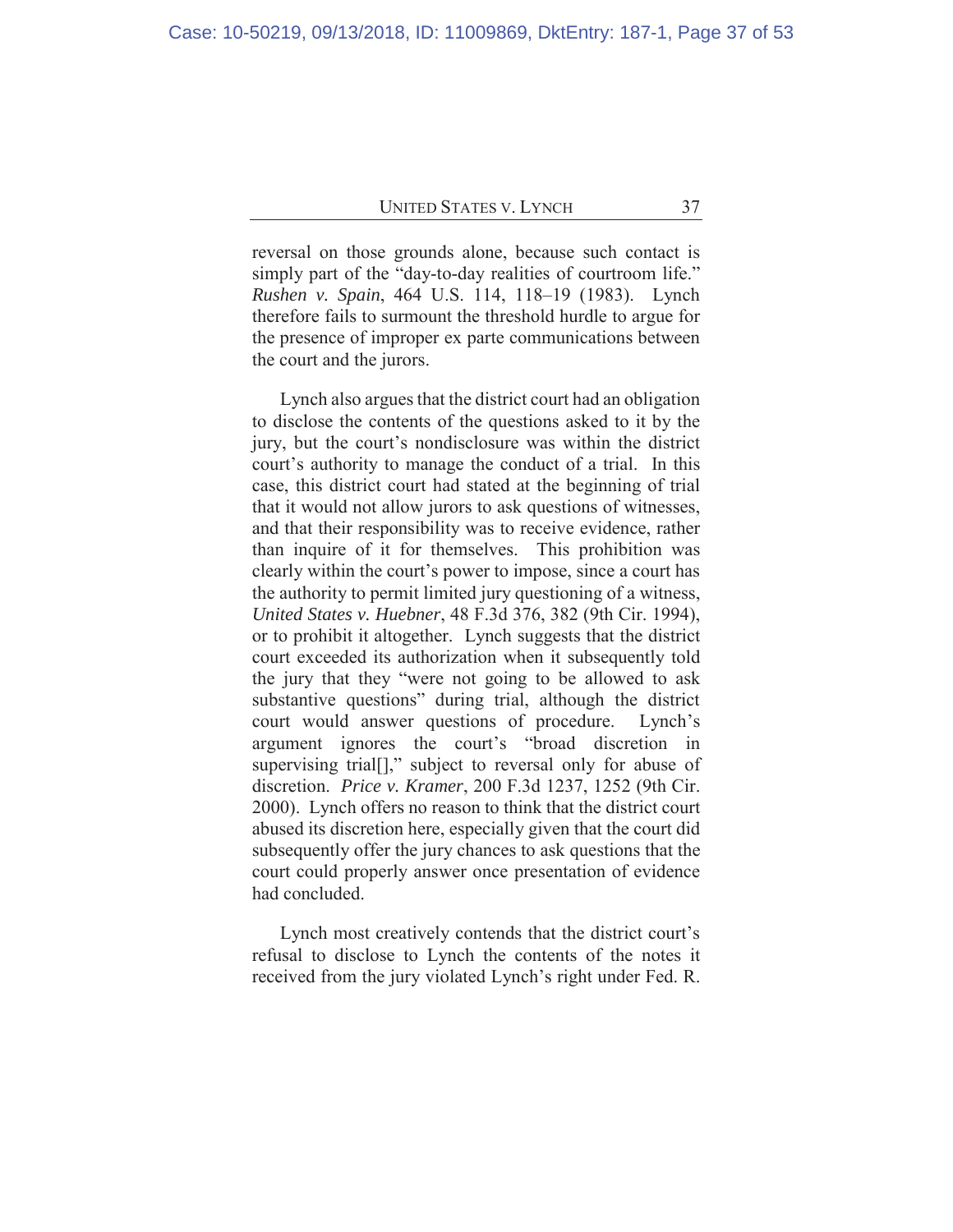Crim. P. 43(a) to be present at all critical stages of his trial. But Lynch was present during all critical stages. The fact that neither Lynch nor his counsel were told the contents of a jury note does not go to presence. Such an argument would preclude any ex parte communication during trial, no matter how warranted. Lynch provides no authority for such a rule, and this argument clearly also fails.

## **G. Lynch's Sentence**

Because Lynch was convicted of narcotics conspiracy, he was subject to a five-year mandatory-minimum sentence under 21 U.S.C.  $\S 841(b)(1)(B)(vii)$ , and the district court erred in not applying that sentence to Lynch. In particular, the district court declined to sentence Lynch to this mandatory-minimum because it determined that Lynch was eligible for a safety-valve provision, 18 U.S.C. § 3553(f), allowing a court to sentence a defendant below what a mandatory minimum would otherwise require. Lynch was not eligible for application of the safety valve to him, however, given his role leading CCCC, and he was therefore required to be sentenced to the five-year mandatoryminimum.

After his conviction, Lynch was potentially subject to two mandatory minimum sentences: a one-year mandatory minimum for distribution to persons under the age of 21, *see*  21 U.S.C. § 859(a), and a five-year mandatory minimum for the total amount of marijuana in his conspiracy, *see*  21 U.S.C.  $\S 841(b)(1)(B)(vii)$ . The district court was reluctant to sentence Lynch to these mandatory minimums, given what it reasoned was the unusual fact of Lynch's lack of clandestine activity and general intent to comply with state law.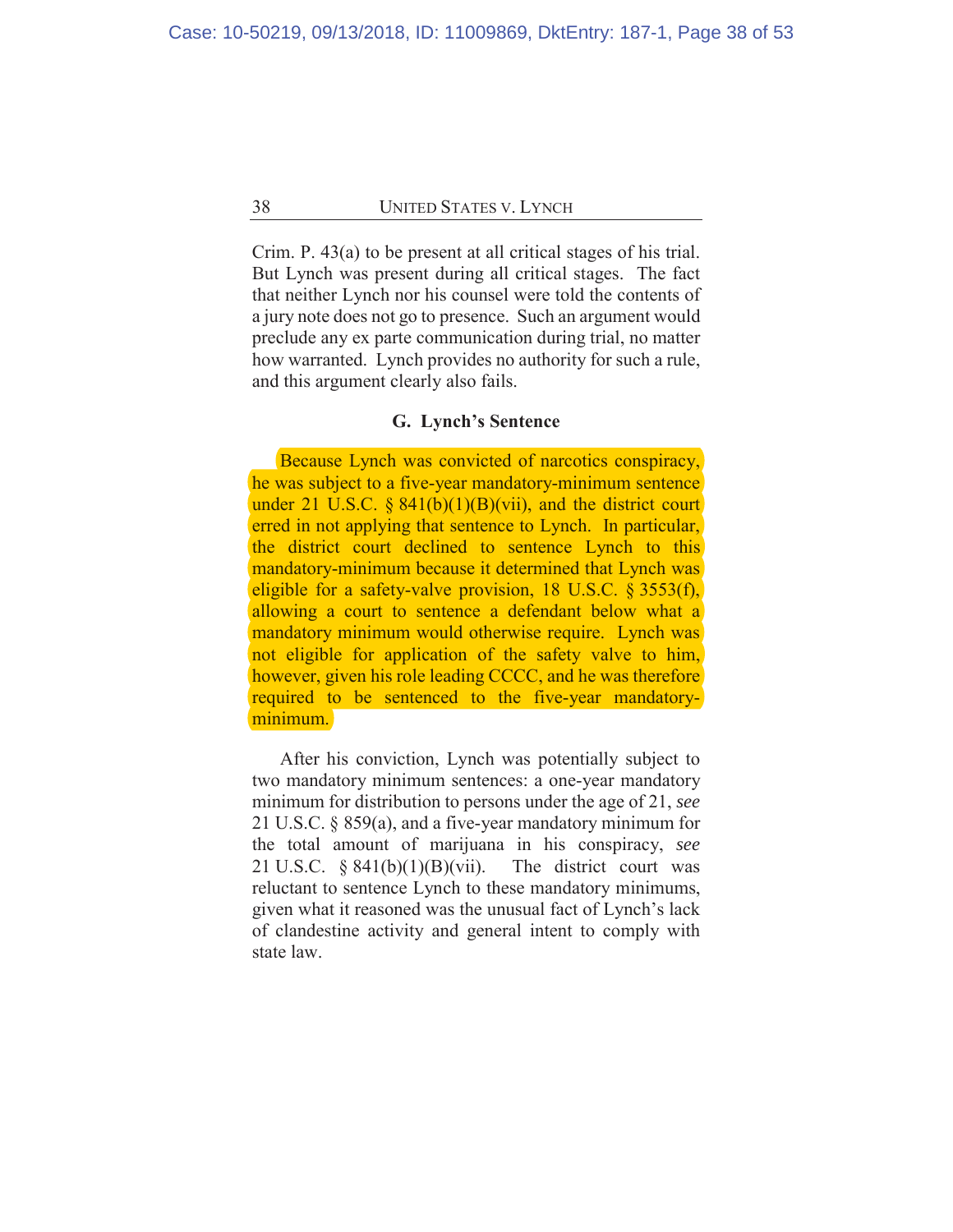The district court therefore took advantage of the socalled "safety-valve" provision, 18 U.S.C. § 3553(f), under which a court need not apply an otherwise-required mandatory minimum. The court recognized, however, that Lynch potentially had not satisfied a precondition for the safety valve to apply—that "the defendant was not an organizer, leader, manager, or supervisor of others in the offense, as determined under the sentencing guidelines." *See* 18 U.S.C. § 3553(f)(4). As the Guidelines so define the terms, the "organizer or leader" and "manager or supervisor" enhancements apply to any person who plays such a role in any criminal activity involving five or more participants, U.S.S.G. § 3B1.1, and Lynch's activities clearly did involve more than five participants. The district court held, however, that "being such an organizer/leader over another participant simply qualifies a defendant for an adjustment; it does not require it." The district court cited to the Commentary to the Guidelines and stated that a larger principle applied: "when the evidence clearly shows that the defendant in question did and does not present a greater danger to the public . . . is not likely to recidivate, that individual should not be considered as falling within USSG § 3B1.1 for purposes of an upward adjustment."

The district court did, however, also determine that it could not apply the safety valve to Lynch's  $\S 859(a)$ violations, because the safety valve applies only to a small number of sections of the criminal code, of which § 859 is not one. The district court therefore sentenced Lynch to one year and one day in prison.

The district court erred in applying the safety valve to Lynch. By its own terms, the safety valve does not apply to "an organizer, leader, manager, or supervisor of others in the offense as determined under the sentencing guidelines."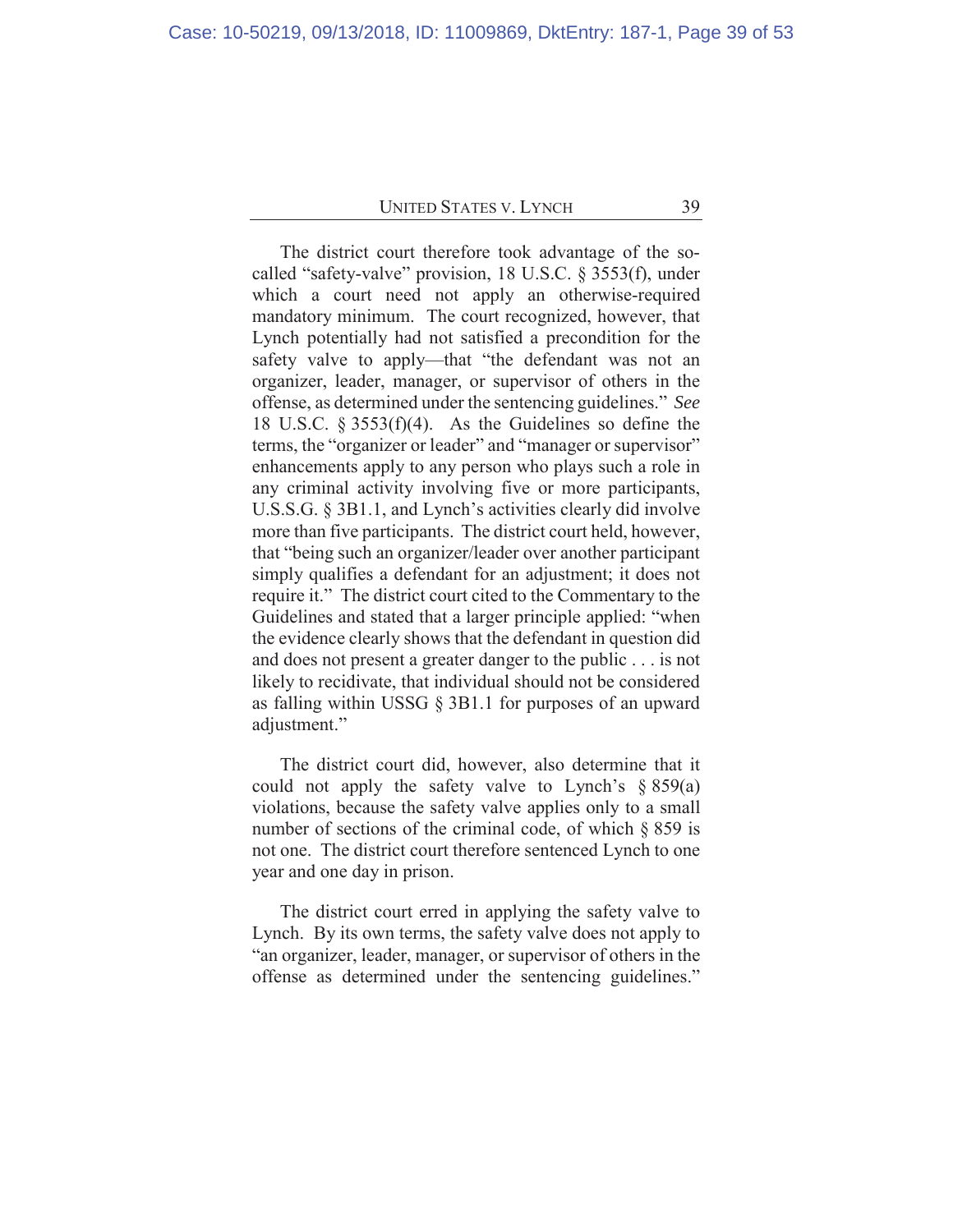18 U.S.C. § 3553(f)(4). The sentencing guidelines in turn state that a four-level enhancement applies to a defendant who is "an organizer or leader of a criminal activity that involved five or more participants." U.S.S.G. § 3B1.1(a). The relevant note further defines leadership and organizer status as involving a totality-of-the-circumstances inquiry, including:

> the exercise of decision making authority, the nature of participation in the commission of the offense, the recruitment of accomplices, the claimed right to a larger share of the fruits of the crime, the degree of participation in planning or organizing the offense, the nature and scope of the illegal activity, and the degree of control and authority exercised over others.

#### *Id.* n.24.

Lynch's activities at CCCC clearly made him a leader and organizer of that enterprise, according to the Guidelines' definition. Lynch planned the venture, hired employees, ran the finances, and generally served as the primary person in the enterprise. There is also no factual dispute that Lynch's activities involved more than five participants: CCCC had about ten employees. The presence of those factors means that Lynch qualified as a leader, as defined under the sentencing guidelines, and so the safety valve was not available to reduce Lynch's sentence here.

Although recognizing that "Lynch did put together CCCC's operations which had about ten employees," the district court decided that Lynch was eligible for safetyvalve relief, because it determined that the atypicality of the way in which Lynch was a leader of CCCC justified a lower-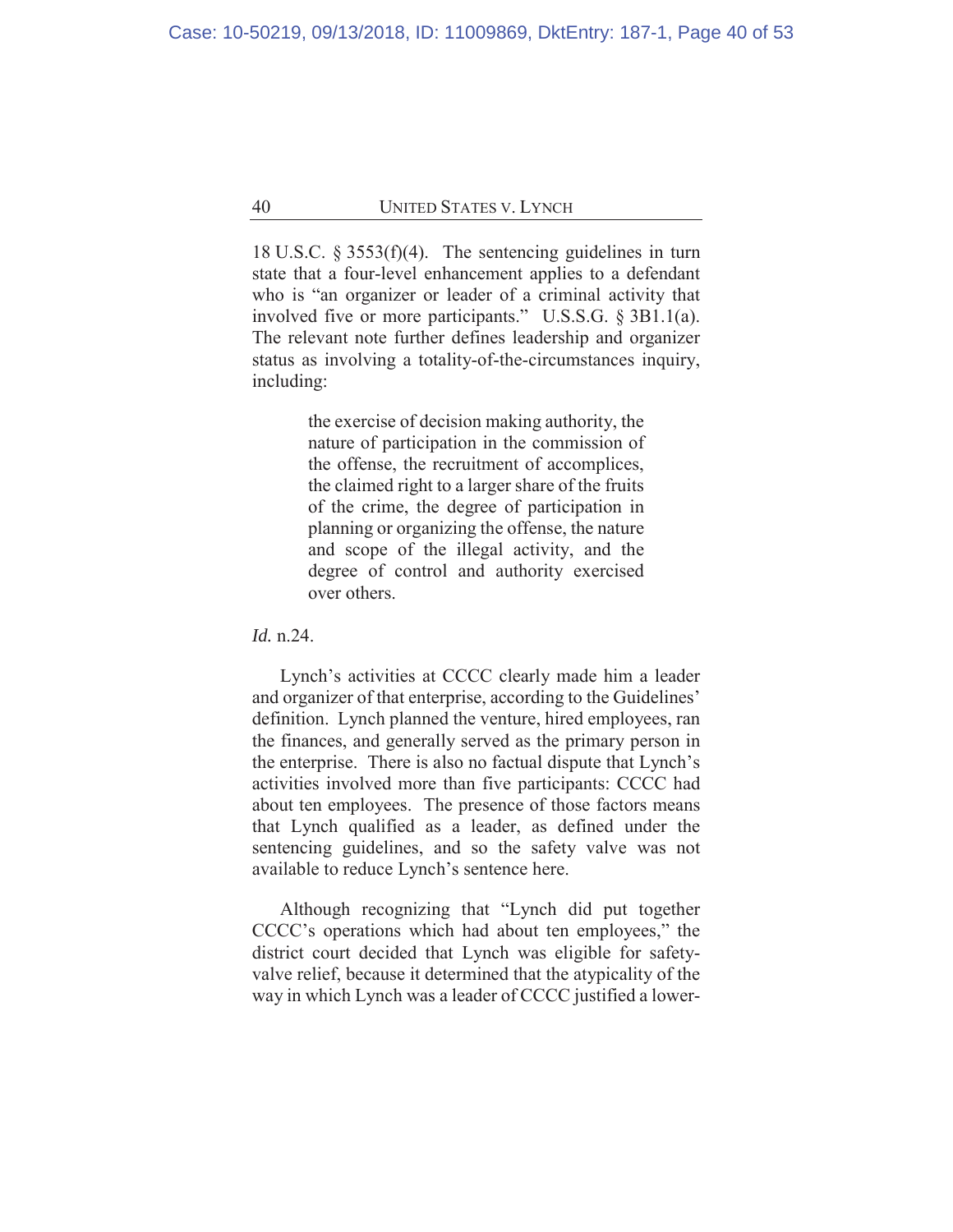than-minimum sentence. This conclusion was an error. "It is axiomatic that a statutory minimum sentence is mandatory." *United States v. Sykes*, 658 F.3d 1140, 1146 (9th Cir. 2011). Although Lynch's circumstances may have been unusual, in the sense that his was not the sort of furtive scheme typical of many drug-distribution cases, Lynch's role was clearly that of a leader, and he was thus ineligible for safety-valve relief. We have explained that the safety valve is "a narrow exception to the statutory regime established by the Mandatory Minimum Sentencing Reform Act," *United States v. Yepez*, 704 F.3d 1087, 1091 (9th Cir. 2012), and no relief exists outside of the five specific conditions for its application. Because the requirement that a defendant not be a "organizer, leader, manager, or supervisor of others" was one such precondition for operation of the safety valve, Lynch's unquestioned status as such a head of CCCC closed the door on any effort to classify him as eligible for the safety valve.

Lynch attempts to defend the district court's sentence on the grounds that a defendant's qualification for  $\S 3B1.1$ enhancement allows but does not necessarily require the rejection of safety-valve relief, but this argument fails. Courts have consistently applied the leadership guideline to defeat the safety valve without any consideration that this application is discretionary. *See United States v. Irlmeier*, 750 F.3d 759, 764 (8th Cir. 2014); *United States v. Ortiz*, 463 F. App'x 798, 800 (10th Cir. 2012); *United States v. Pena-Gonell*, 432 F. App'x 134, 137 (3d Cir. 2011); *United States v. Arroyo-Duarte*, 367 F. App'x 420, 422–23 (4th Cir. 2010); *United States v. Sainz-Preciado*, 566 F.3d 708, 715 (7th Cir. 2009); *United States v. Lopez*, 217 F. App'x 406, 408 (5th Cir. 2007); *United States v. Kerley*, 230 F. App'x 919, 923 (11th Cir. 2007); *United States v. Anglon*, 88 F.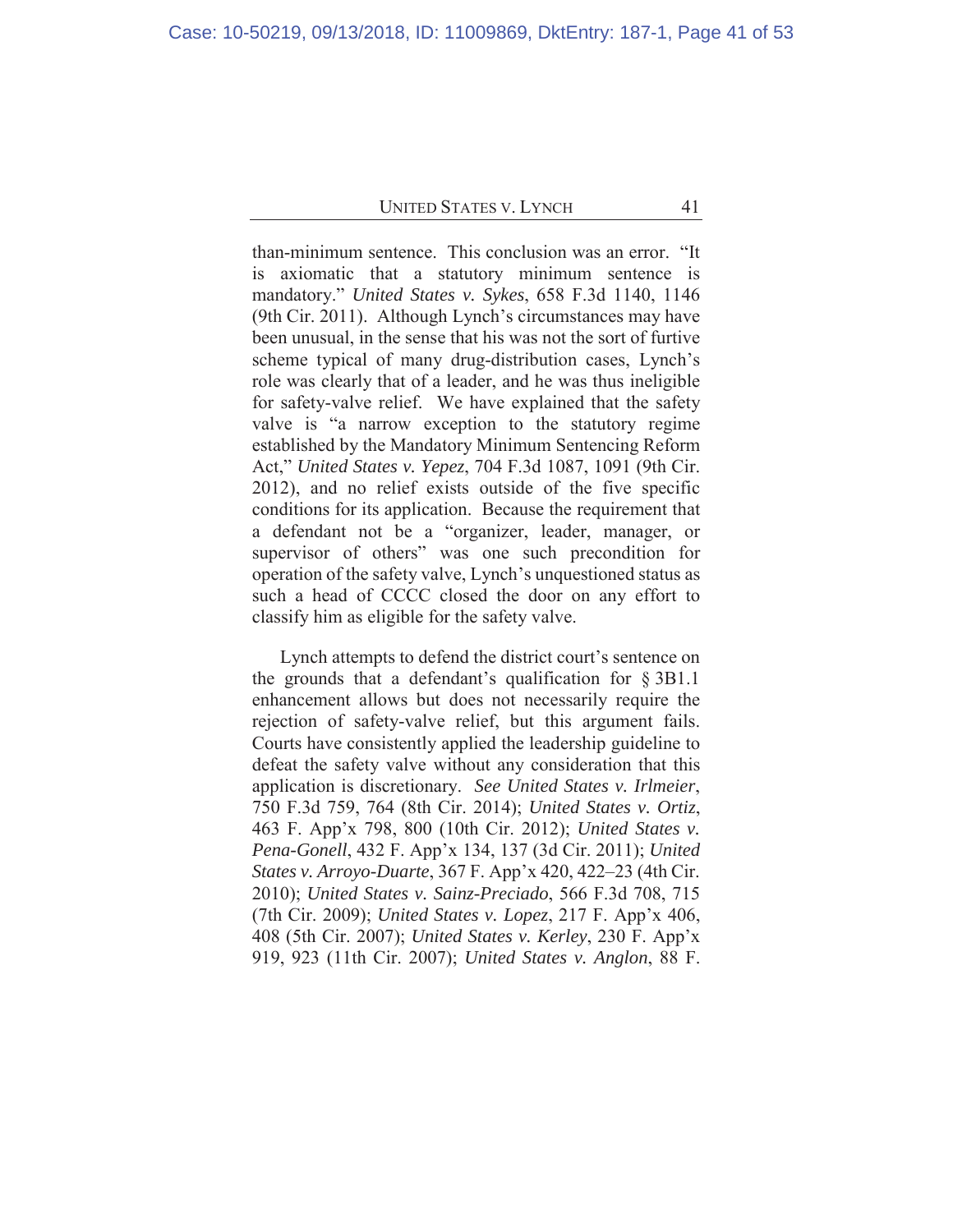App'x 428, 432 (1st Cir. 2004); *United States v. Bazel*, 80 F.3d 1140, 1143 (6th Cir. 1996).

A remand is required because the district court erred in holding that it had discretion to apply the safety valve to Lynch, given Lynch's unquestionable status as the leader of CCCC, an organization involving more than five participants.

#### **H. Reassignment on Remand**

The United States requests that this case be reassigned to another district judge for resentencing, but we reject this request. Reassignment on remand is highly discouraged, and such a motion will be granted "only in unusual circumstances or when required to preserve the interests of justice." *United States v. Wolf Child*, 699 F.3d 1082, 1102 (9th Cir. 2012). Such circumstances and interests are not present here. We have articulated three factors relevant to the consideration of whether the particular circumstances of a case meet the high standard required to justify reassignment:

> (1) whether the original judge would reasonably be expected upon remand to have substantial difficulty in putting out of his or her mind previously expressed views or findings determined to be erroneous or based on evidence that must be rejected, (2) whether reassignment is advisable to preserve the appearance of justice, and (3) whether reassignment would entail waste and duplication out of proportion to any gain in preserving appearance of fairness.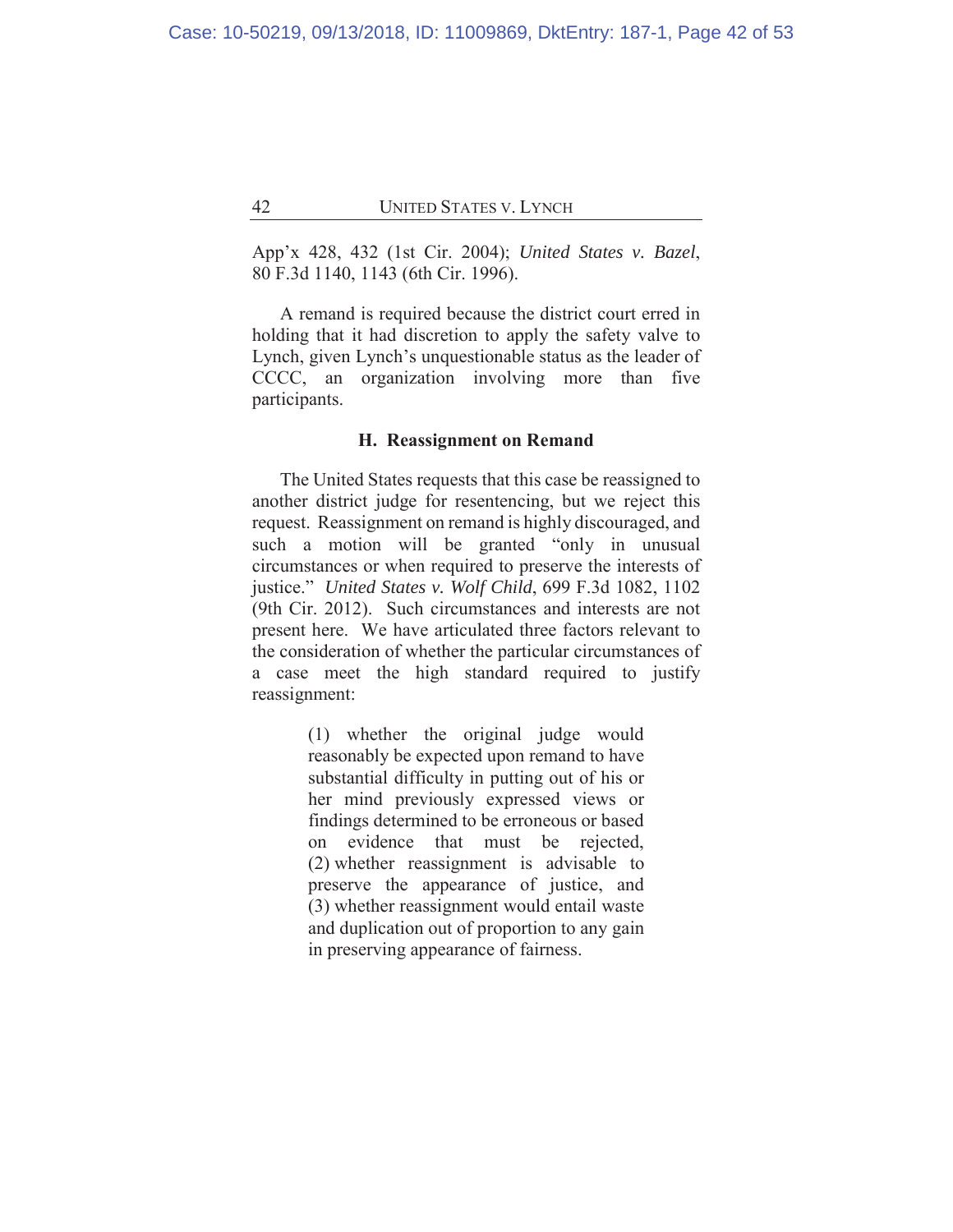*Manley v. Rowley*, 847 F.3d 705, 712 (9th Cir. 2017) (quoting *Wolf Child*, 699 F.3d at 1102).

The facts of this case do not warrant reassignment under that standard. There is no cause to expect that the district court would reject instructions from this court, or that reassignment would otherwise be necessary to preserve the appearance of justice or ensure the efficiency of the federal courts. The district court repeatedly emphasized that its sentencing was not an act of unbounded discretion, but rather was determined by precedents from this court, as well as obligations from statute. That the district court adopted an incorrect reading of the statute does not mean that it cannot be expected to apply the correct law on remand.

The government argues that this case should be reassigned because the district court expressed views about the undesirability of the five-year mandatory minimum as applied to Lynch, but this argument is a failing one. The district court acknowledged it had a view about the sentence it would prefer to impose if granted unbounded discretion, but also made clear that it would only exercise its discretion if permitted to by law.

#### **I. Spending Provision**

Following his conviction, Lynch has raised the additional issue of whether the § 538 appropriations rider applies to him and therefore requires dismissal of his conviction. The rider raises several difficult questions with respect to Lynch's case, including, among others, whether the provision operates to annul a conviction otherwise properly obtained before its passage. We need not now address the substance of how the rider operates with respect to Lynch, however, because it is not clear that the rider applies to him at all. The rider covers only persons in total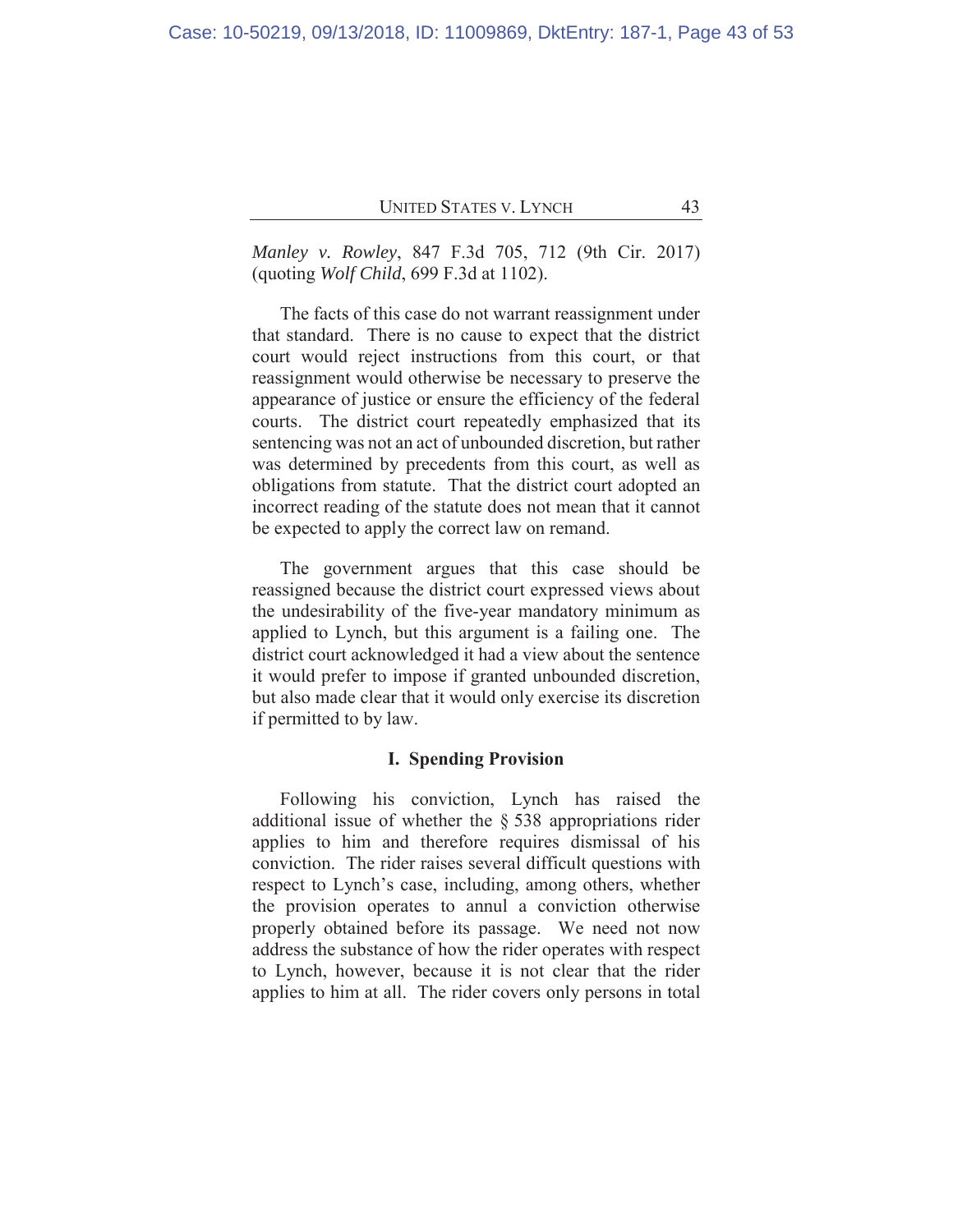compliance with state law, and it is contestable whether this so describes Lynch and his activities. Remand is therefore warranted to determine whether Lynch was in compliance with state law.

As relevant here, the appropriations rider provides that: "[n]one of the funds made available in this Act to the Department of Justice may be used, with respect to ... California . . . to prevent [it] from implementing [its] own laws that authorize the use, distribution, possession, or cultivation of medical marijuana." Consolidated Appropriations Act of 2017 § 537, Pub. L. 115-31, 131 Stat 135. Congress first passed the rider in 2014, and it has been adopted by every subsequent appropriations act, including the currently operative one. *See* Consolidated Appropriations Act of 2017 § 537, Pub. L. 115-31, 131 Stat 135, *extended by* Continuing Appropriations Act of 2018, Division D, Pub. L. 115-56, 131 Stat 1129. Although not necessarily clear from the face of the text, we have held that this measure "prohibits DOJ from spending funds from relevant appropriations acts for the prosecution of individuals who engaged in conduct permitted by the State Medical Marijuana Laws and who fully complied with such laws." *United States v. McIntosh*, 833 F.3d 1163, 1177 (9th Cir. 2016)*.*

To say that the rider exists is therefore not enough to end Lynch's prosecution because, as the *McIntosh* court emphasized, the provision has a limited effect. The rider "does not provide immunity from prosecution for federal marijuana offenses," and, because the provision did not purport to repeal the Controlled Substances Act, even statelegal marijuana activity, "remains prohibited by federal law." *Id.* at 1179 & n.5. To that end, *McIntosh* also confirmed that the government continues to possess the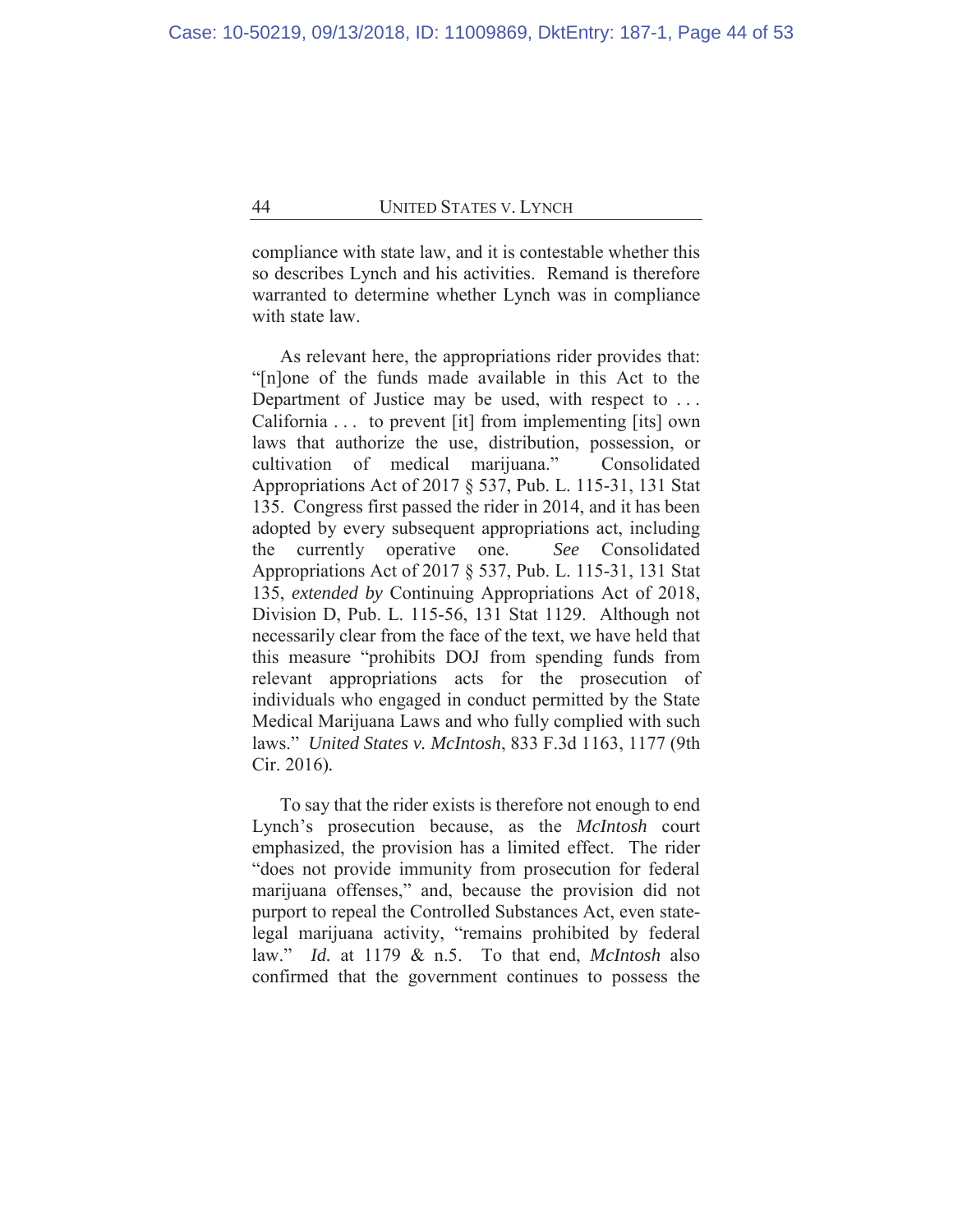power to prosecute "[i]ndividuals who do not strictly comply with all state-law conditions," and that "prosecuting such individuals does not violate [the spending provision]." *Id.* at 11798; *see also United States v. Gloor*, 725 F. App'x 493, 495–96 (9th Cir. 2018) (holding that a person who does not strictly comply with state law is not covered by the rider). In short, the rider may mean that Lynch has some argument that the government cannot now spend money to prosecute him, but if and only if Lynch had been strictly compliant with California law.

It is unclear from this record whether Lynch's activities were so strictly compliant with state law. California offered two pathways for a person like Lynch to be permitted to engage in marijuana-related activities. First, California's medical marijuana statute covers certain marijuana-related activities by a patient, and by a patient's "primary caregiver." Cal. Health & Safety Code § 11362.5(d). This "primary caregiver" pathway almost certainly did not apply to Lynch and his activities. The California Supreme Court has held that a person in the position of Lynch, who acts only as a supplier of marijuana, is not a primary caregiver and is thus not in compliance with this medical marijuana statute. *People v. Mentch*, 45 Cal. 4th 274, 284–85 (2008). In consequence, the district court determined in its sentencing memorandum that "the CCCC was not operated in conformity with California state law . . . as held by the California Supreme Court in *Mentch*."

On appeal, Lynch contends that his actions were in compliance with California law because there was another California statute also allowing medical marijuana collectives and cooperatives, and Lynch argues that CCCC was one of these. *See* Cal. Health & Safety Code § 11362.775(a). Although potentially closer, in the sense of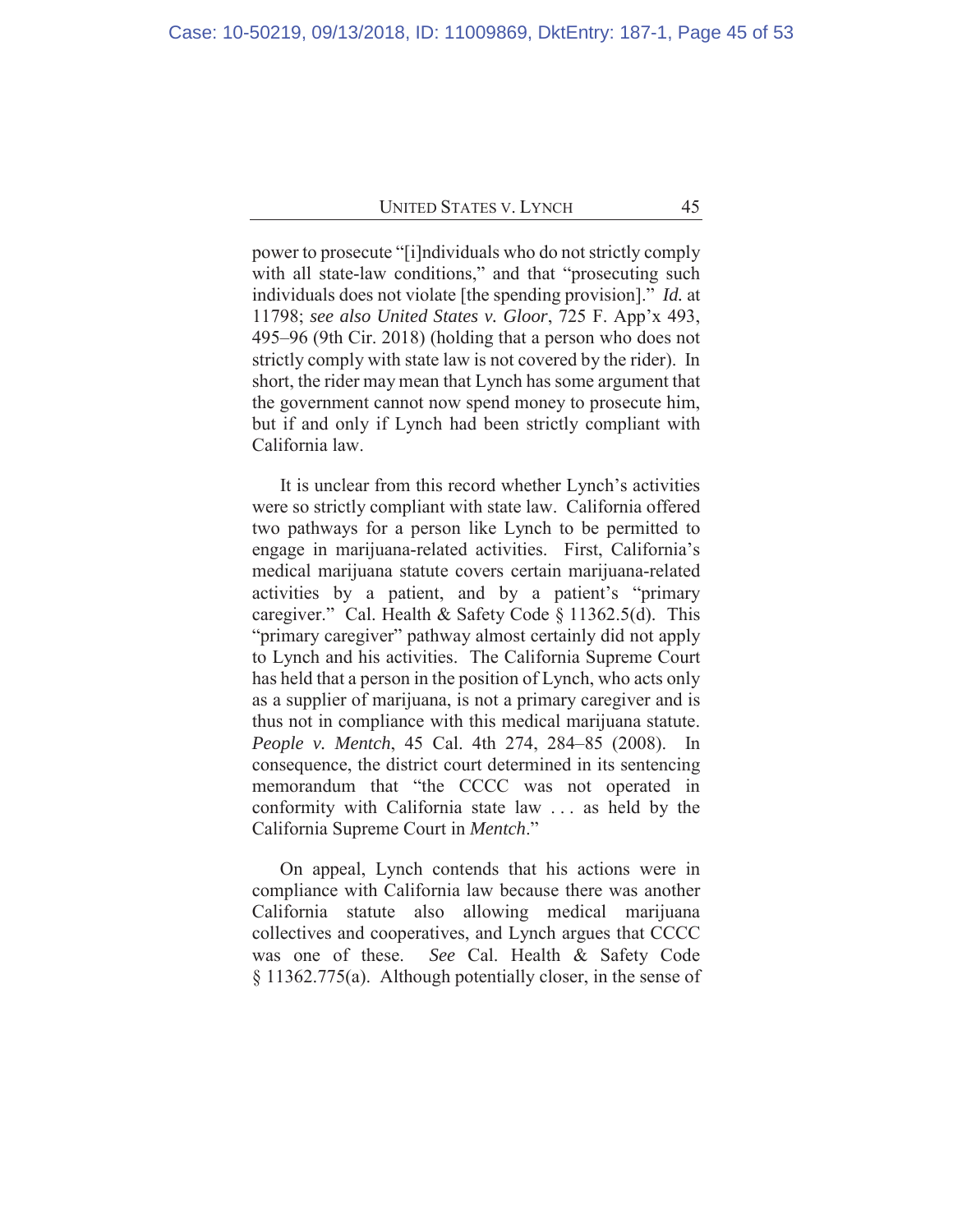not having been expressly ruled out by California Supreme Court precedent, it is questionable whether CCCC was a cooperative as that statute so defines the term. Among other things, CCCC was structured as a sole proprietorship rather than a collectively owned non-profit, *see* Cal. Health & Safety Code § 11362.765, and it is unclear whether CCCC's clientele consisted solely of patients or persons with an identity card, *see* Cal. Health & Safety Code § 11362.71. The district court also expressed its view that there was "no indication" that CCCC was a collective, and Lynch had also conceded in his response to the government's sentencing memorandum that he "does not dispute the government's assertion that he made no attempt to operate as a classic collective."

It is appropriate to remand this case for a factual determination from the district court as to whether Lynch's activities were in compliance with state law, and particularly whether CCCC operated under the required collective form. A decision whether Lynch strictly complied with California marijuana laws may depend on specific findings of fact, as well as legal determinations, and it is proper to allow the district court to find those facts in the first instance. If Lynch was not compliant with state law, he is not covered by the rider and is subject to the penalties of his conviction. Should the district court resolve the state-law-compliance issue in Lynch's favor, the court may then rule in the first instance on the legal issues that such a determination would raise.

## **IV. Conclusion**

We **AFFIRM** Lynch's conviction and **REMAND** the case to the district court for proceedings consistent with this opinion.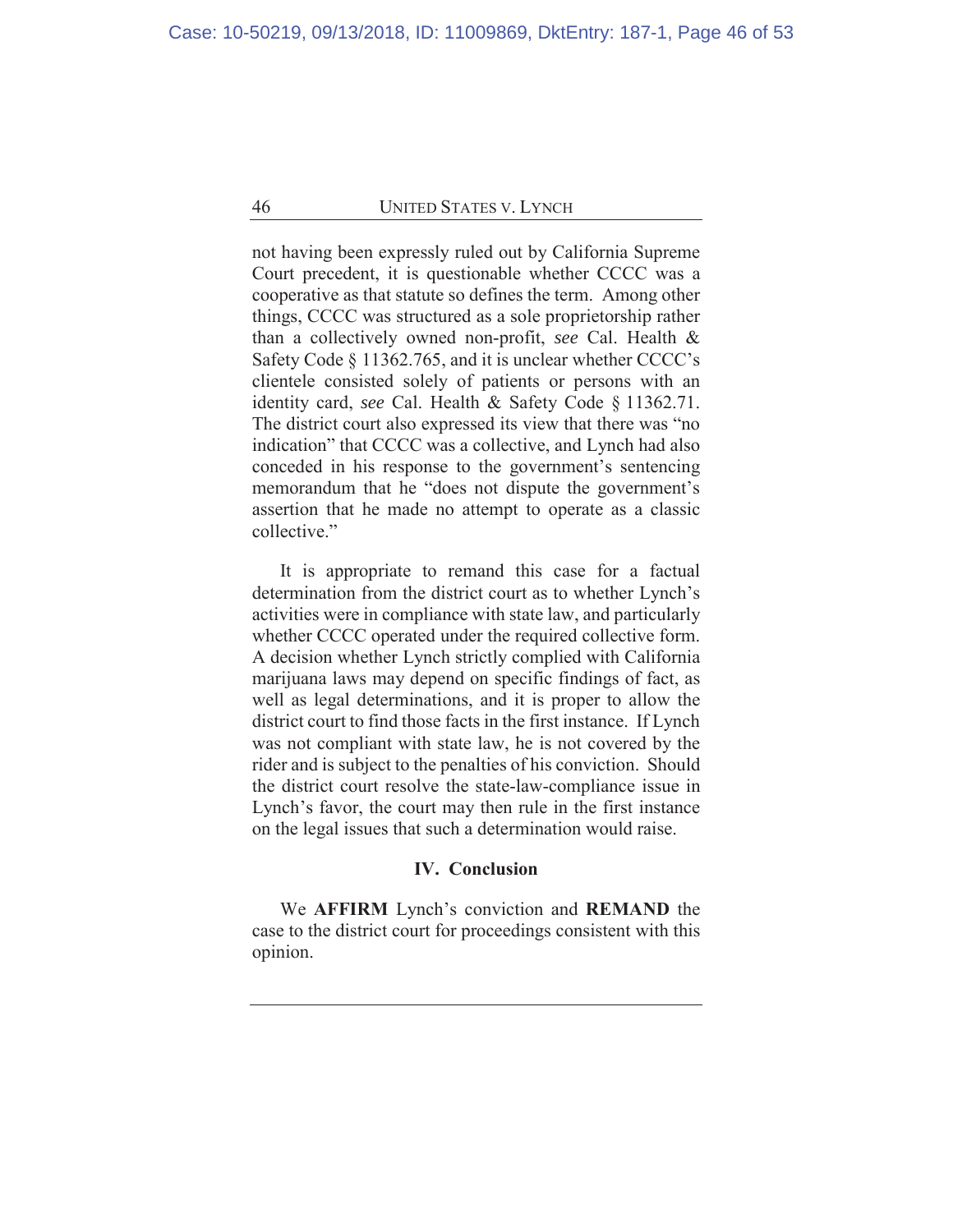# WATFORD, Circuit Judge, dissenting:

I would reverse and remand for a new trial. In my view, the district court went too far in trying to dissuade the jury from engaging in nullification. The court's actions violated Charles Lynch's constitutional right to trial by jury, and the government can't show that this error was harmless beyond a reasonable doubt.

By its very nature, a case of this sort touches a sensitive nerve from a federalism standpoint. At the time of Lynch's trial in 2008, the citizens of California had legalized the sale and use of marijuana for medicinal purposes; the federal government nonetheless sought to prosecute a California citizen for conduct that arguably was authorized under state law. Because federal law takes precedence under the Supremacy Clause, the government could certainly bring such a prosecution, notwithstanding the resulting intrusion upon state sovereignty interests. *See Gonzales v. Raich*, 545 U.S. 1, 29 (2005). But the Framers of the Constitution included two provisions that act as a check on the national government's exercise of power in this realm: one stating that "[t]he Trial of all Crimes, except in Cases of Impeachment, shall be by Jury"; the other requiring that "such Trial shall be held in the State where the said Crimes shall have been committed." U.S. Const., Art. III, § 2, cl. 3. The Sixth Amendment further mandates that in all criminal prosecutions the accused shall enjoy the right to trial "by an impartial jury of the State and district wherein the crime shall have been committed." Thus, to send Lynch to prison, the government had to persuade a jury composed of his fellow Californians to convict.

One of the fundamental attributes of trial by jury in our legal system is the power of the jury to engage in nullification—to return a verdict of not guilty "in the teeth

 $\bigcirc$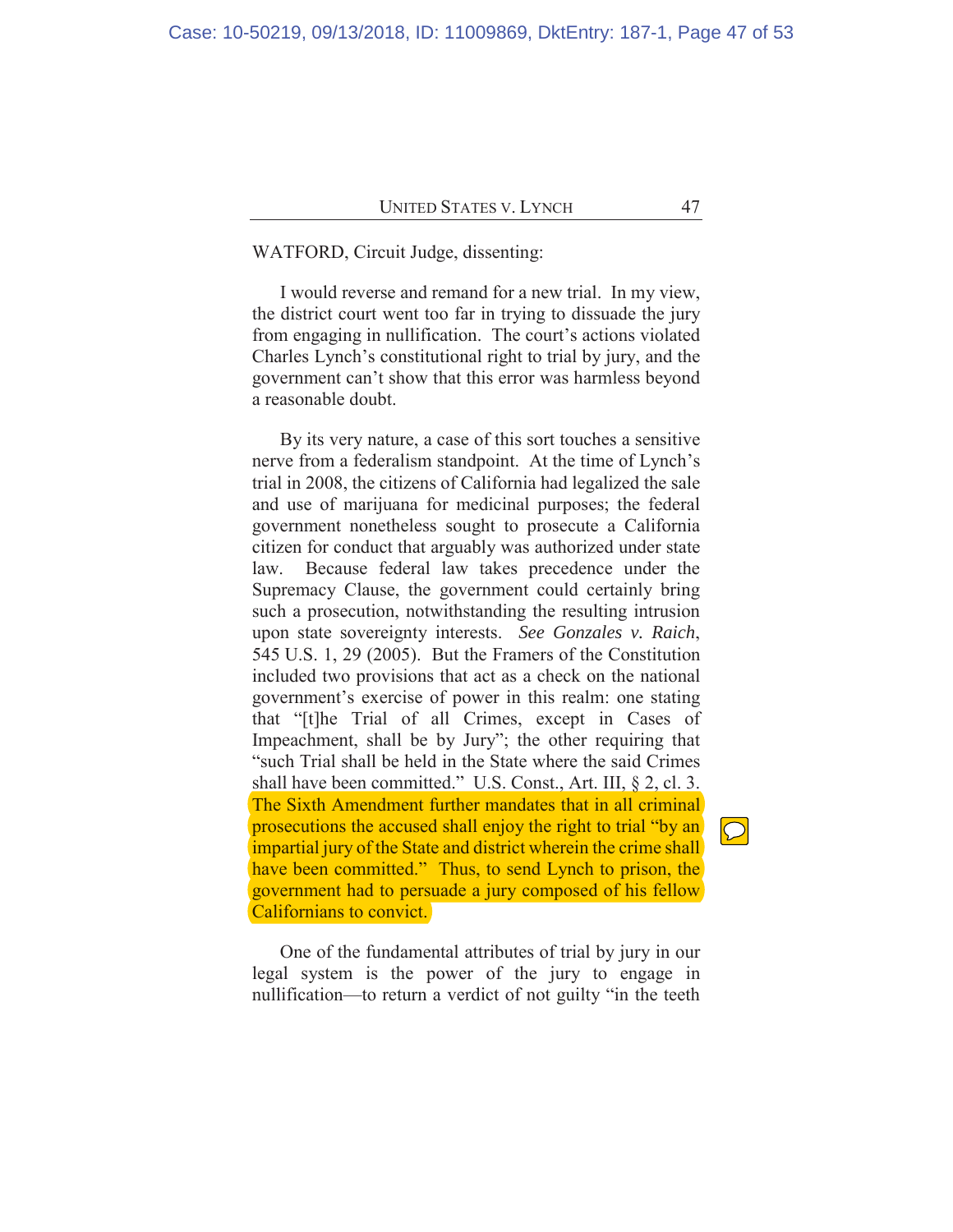of both law and facts." *Horning v. District of Columbia*, 254 U.S. 135, 138 (1920). The jury's power to nullify has ancient roots, dating back to pre-colonial England. *See* Thomas Andrew Green, Verdict According to Conscience: Perspectives on the English Criminal Trial Jury, 1200–1800, at 236–49 (1985) (discussing *Bushell's Case*, 124 Eng. Rep. 1006 (C.P. 1670)). It became a well-established fixture of jury trials in colonial America, perhaps most famously in the case of John Peter Zenger, a publisher in New York acquitted of charges of seditious libel. *See* Albert W. Alschuler & Andrew G. Deiss, *A Brief History of the Criminal Jury in the United States*, 61 U. Chi. L. Rev. 867, 871–74 (1994). From ratification of the Constitution to the present, the right to trial by jury has been regarded as "essential for preventing miscarriages of justice," *Duncan v. Louisiana*, 391 U.S. 145, 158 (1968), in part because the jury's power to nullify allows it to act as "the conscience of the community," Jeffrey Abramson, We, the Jury: The Jury System and the Ideal of Democracy 87 (1994).

It's true that a jury has no *right* to engage in nullification and that courts are permitted to discourage a jury's exercise of this power. *Sparf v. United States*, 156 U.S. 51, 106 (1895); *Merced v. McGrath*, 426 F.3d 1076, 1079 (9th Cir. 2005). Hence a defendant may not insist that the jury be instructed on its ability to nullify. *United States v. Powell*, 955 F.2d 1206, 1213 (9th Cir. 1992). But that doesn't resolve the question implicated here: May the court instruct jurors that they are *forbidden* to engage in nullification, and if so, how forcefully may the court deliver that message?

Our circuit has held that a court can seek to prevent nullification "by firm instruction or admonition." *United States v. Kleinman*, 880 F.3d 1020, 1032 (9th Cir. 2017) (internal quotation marks omitted). We have upheld an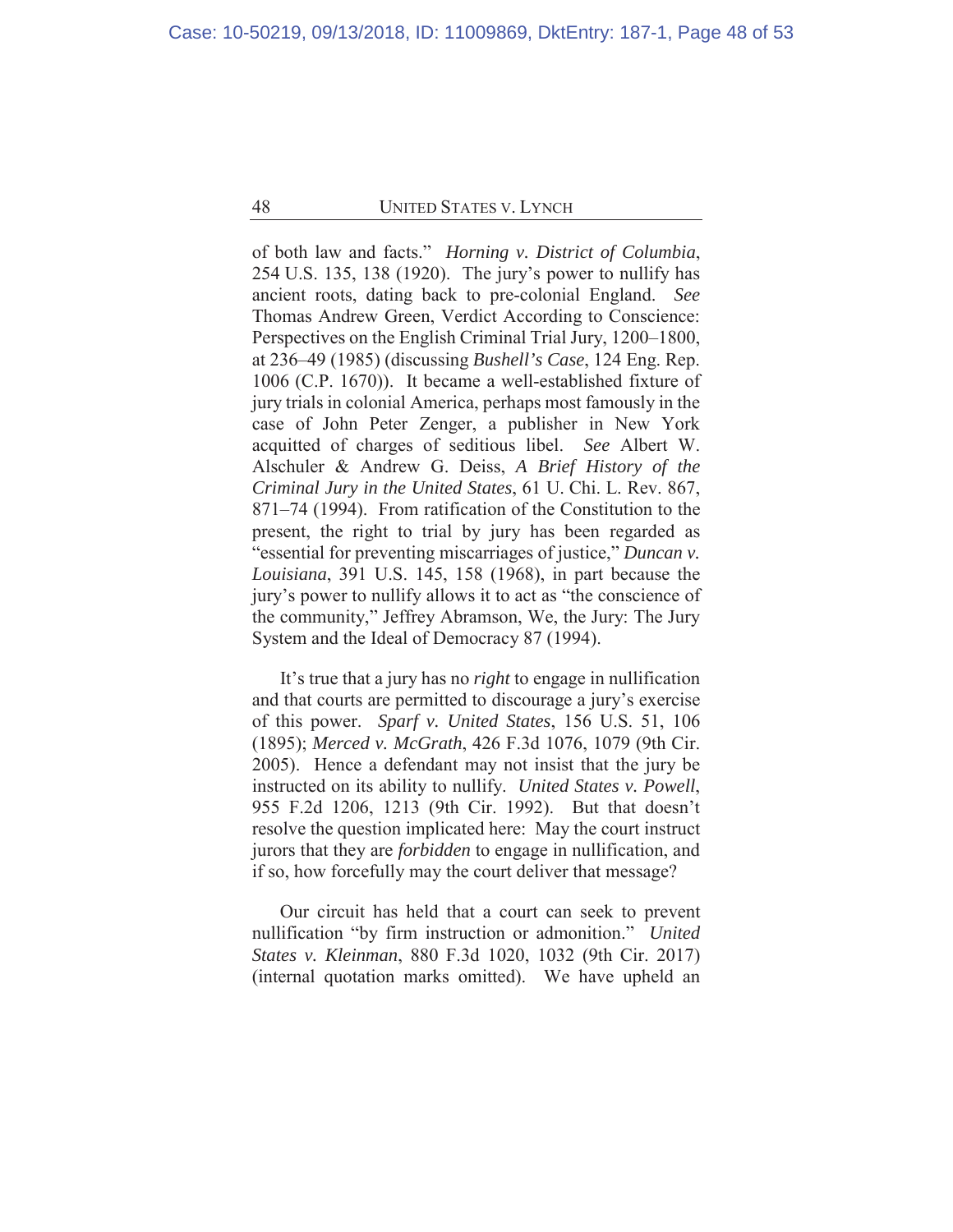instruction that advised jurors "you cannot substitute your sense of justice, whatever that means, for your duty to follow the law, whether you agree with it or not. It's not your determination whether a law is just or whether a law is unjust. That can't be your task." *United States v. Rosenthal*, 266 F. Supp. 2d 1068, 1085 (N.D. Cal. 2003), *aff'd in relevant part*, 454 F.3d 943, 947 (9th Cir. 2006); *see also United States v. Navarro-Vargas*, 408 F.3d 1184, 1201–04 (9th Cir. 2005) (en banc) (upholding similar instruction given to grand jurors). I have my doubts about whether we were right to endorse such an instruction, for it affirmatively misstates the power that jurors possess. Jurors may not have the *right* to substitute their sense of justice for what the law requires, or to determine whether a law is just or unjust, but they unquestionably have the ability to exercise that power—in fact, doing so is the very essence of nullification.

Be that as it may, we held in *Kleinman* that a court crosses the constitutional line when it states or implies that jurors could be *punished* if they engage in nullification. 880 F.3d at 1032–35. A court may permissibly seek to discourage jurors from returning a verdict contrary to law or fact, but ever since *Bushell's Case*, what a court may not do is coerce jurors into obeying its instructions on the law by suggesting that those who disobey could face fine or imprisonment. Threats of punishment subvert the jury's longstanding role as a safeguard against government oppression. *See United States v. Gaudin*, 515 U.S. 506, 510– 11 (1995); *Duncan*, 391 U.S. at 155–56. Perhaps for that reason, even at the time of the Founding, "the ability of jurors to disobey judicial instructions without fear of official reprisal was not in doubt." Alschuler & Deiss, *supra*, at 912. To members of the Founding generation with fresh memories of the colonists' experience under royal judges, the jury's independence from control by the judiciary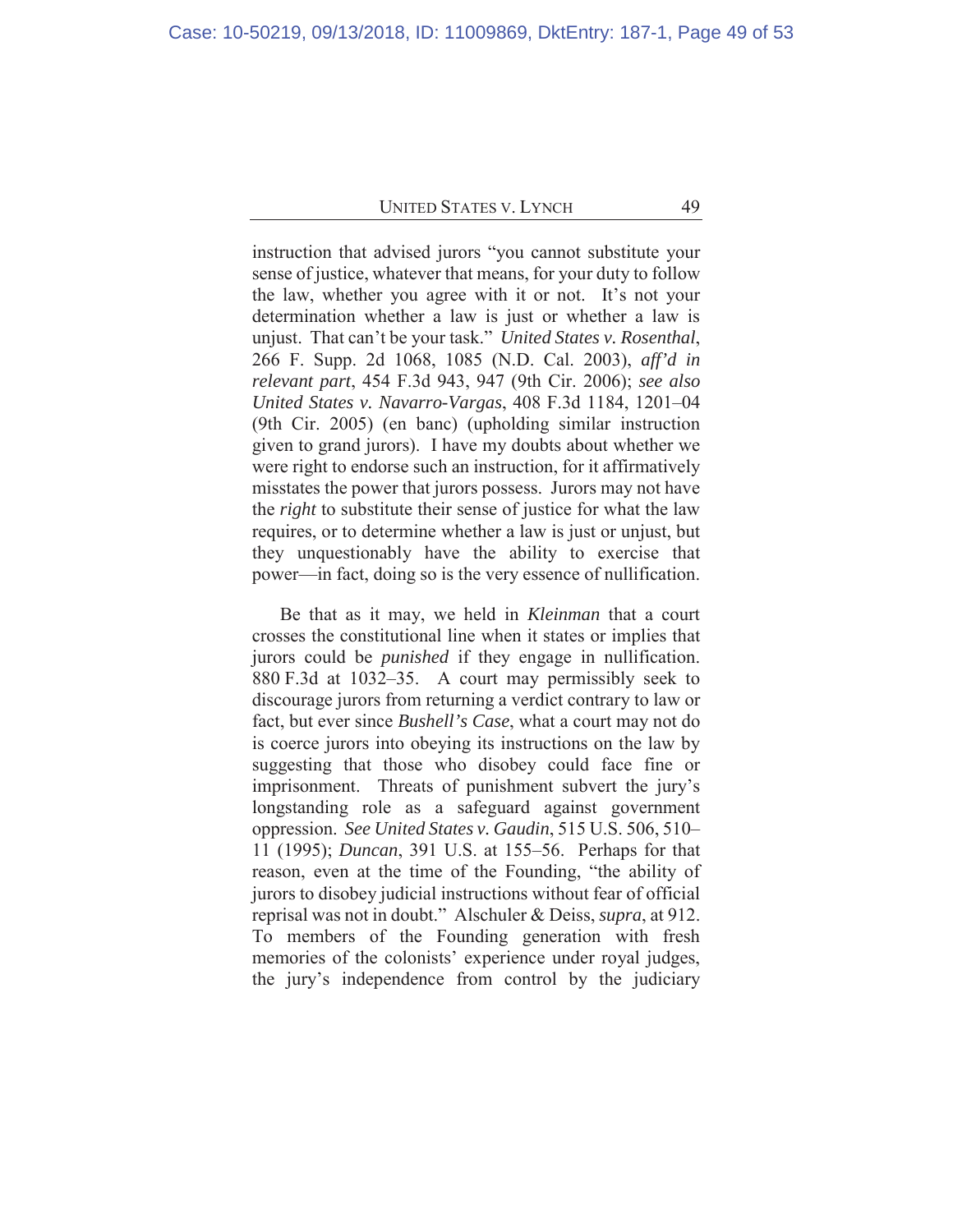provided assurance that application of national law would rest in the hands of local citizens attuned to the concerns of their community, not in the hands of officials beholden to a distant central government.

The court in this case crossed the line we drew in *Kleinman*. During *voir dire*, the court gave prospective jurors an instruction that largely tracked the one we approved in *Rosenthal*. Critically, though, the court went further by stating: "Nullification is by definition *a violation of the juror's oath* which, if you are a juror in this case, you will take to apply the law as instructed by the court." (Emphasis added.) In *Kleinman*, we held that a materially indistinguishable instruction—stating "[y]ou would violate your oath and the law" by engaging in nullification—was not only improper but an error of "constitutional dimension," for it carried with it the implicit threat of punishment. 880 F.3d at 1031, 1035. That implicit threat is no less present here, even though the court referred only to the jurors' oath without explicitly mentioning "the law." Telling jurors that nullification is a violation of their oath, standing alone, implies the potential for punishment because violating one's oath could be deemed either perjury or contempt, both of which are punishable by fine and imprisonment. *See* 18 U.S.C. §§ 401(3), 1621(1), 1623(a); *Clark v. United States*, 289 U.S. 1, 10 (1933). So, as in *Kleinman*, the court's instruction in this case violated Lynch's Sixth Amendment right to trial by jury.

An instructional error of this nature would appear to defy analysis for harmlessness, since "the effects of the error are simply too hard to measure." *Weaver v. Massachusetts*, 137 S. Ct. 1899, 1908 (2017). The harmlessness inquiry in this context can't turn on an evaluation of the strength of the government's evidence; by definition, nullification involves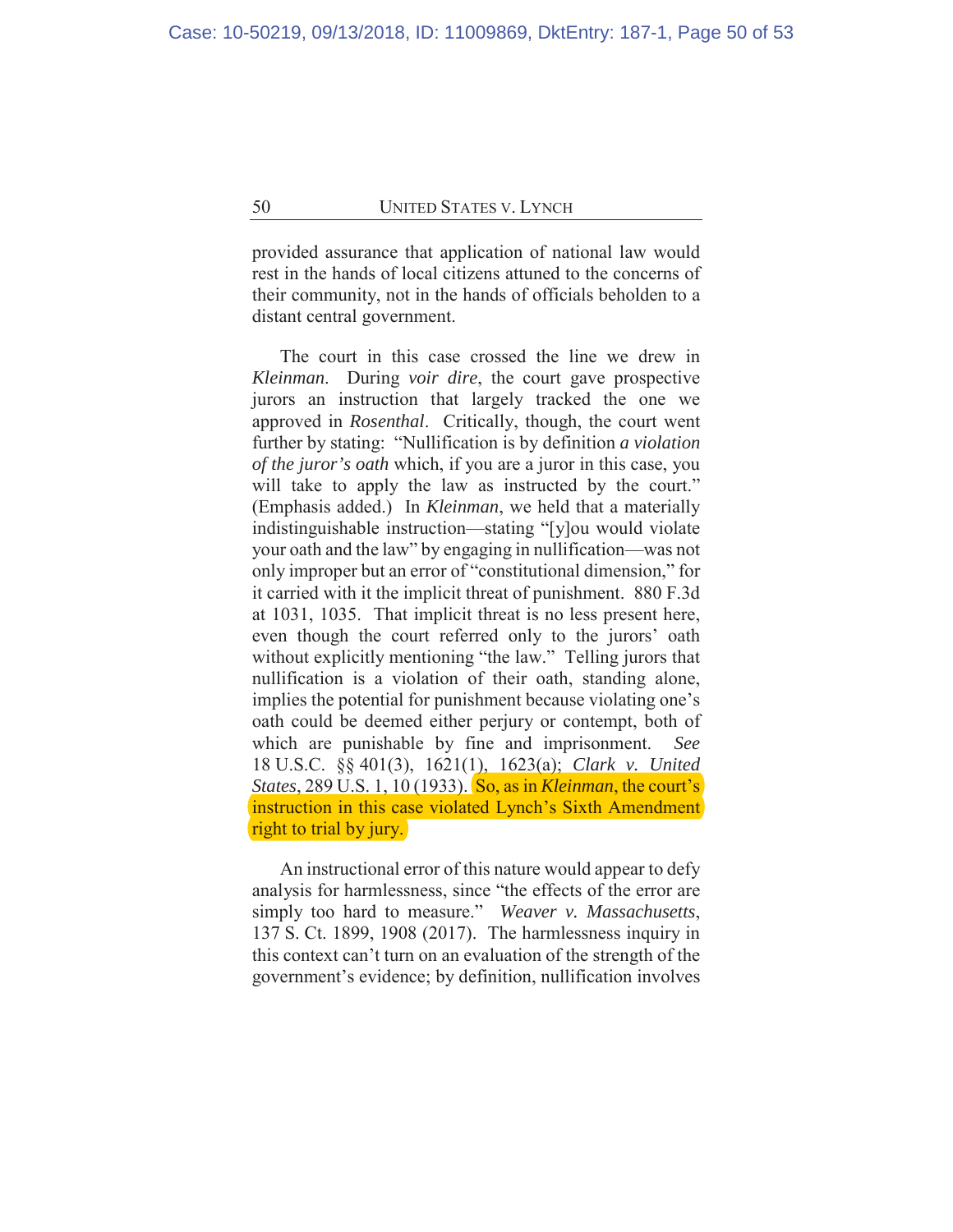a juror's decision to acquit notwithstanding the strength of the evidence. What we would have to assess, then, is whether a juror who was otherwise inclined to nullify might have been dissuaded from doing so by the court's instruction. At least in cases like this one, where nullification was an obvious possibility given the popularity of medical marijuana in California, I don't see how the government could ever prove that a court's unduly coercive anti-nullification instruction had no effect on the outcome.

Nevertheless, we held in *Kleinman* that this precise instructional error is subject to harmless error analysis. Thus, the question remains whether the government can show that the court's erroneous anti-nullification instruction was harmless beyond a reasonable doubt. *Kleinman*, 880 F.3d at 1035. The government cannot make that showing, and indeed it has not even tried. In *Kleinman*, we found the court's instruction harmless because it represented only "a small part of the court's final instructions to the jury, and was delivered without particular emphasis." *Id.* Here, in stark contrast, the court delivered the instruction as a stand-alone admonition at the outset of the case, in a manner that could not have placed greater emphasis on the coercive message the court delivered.

The court gave its anti-nullification instruction during *voir dire* because, in response to a question from defense counsel, one of the prospective jurors stated, "I believe there is something called jury nullification, that if you believe . . . the law is wrong . . . you don't have to convict a person." The court tried unsuccessfully to cut the juror off as soon as she said the words "jury nullification," and then asked to speak with counsel at sidebar. After a brief discussion at sidebar, the court ordered the jurors to leave the courtroom while it continued to discuss the matter with the lawyers.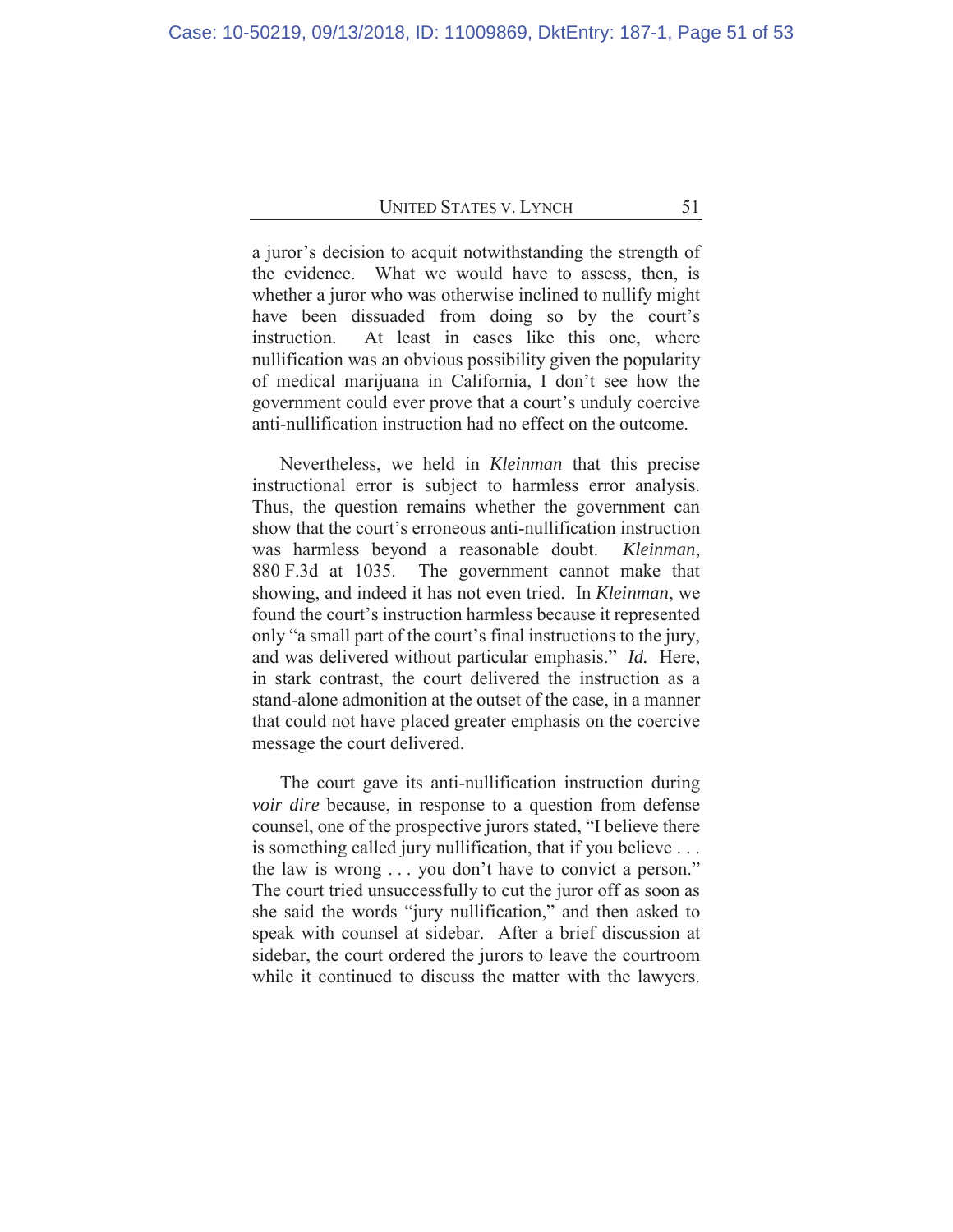Nearly 50 minutes later, the court called the prospective jurors back in and immediately asked if anyone had discussed the topic of jury nullification while they were waiting in the hallway. None of the jurors responded affirmatively, but the court gave the contested instruction anyway, informing jurors that nullification would be a violation of the oath they were required to take. The court then polled the prospective jurors in open court and asked each of them, one by one, whether they could follow the court's instruction not to engage in nullification. All but two stated that they could, and the two who indicated that they would have difficulty following the court's instruction were dismissed for cause.

In these circumstances, I do not think we can say beyond a reasonable doubt that any juror who might have been inclined to nullify would have done so regardless of the court's instruction. The instruction was inherently coercive because it implied that any juror who engaged in nullification could be punished for doing so. Only the hardiest of jurors would remain committed to voting her conscience when threatened with the risk of fine or imprisonment. That is particularly true here, where the court required the jurors to affirm in open court that they could follow the court's command not to engage in nullification. Although this occurred at the very outset of trial, none of the court's closing instructions counteracted the coercive effect of its earlier admonition. In fact, one of those instructions drove home the message the court conveyed during *voir dire*: "You must follow the law as I give it to you whether you agree with it or not. . . . You will recall that you took an oath promising to do so at the beginning of the case."

Nor can we say that defense counsel "invited" the court's error. The question defense counsel posed to the prospective